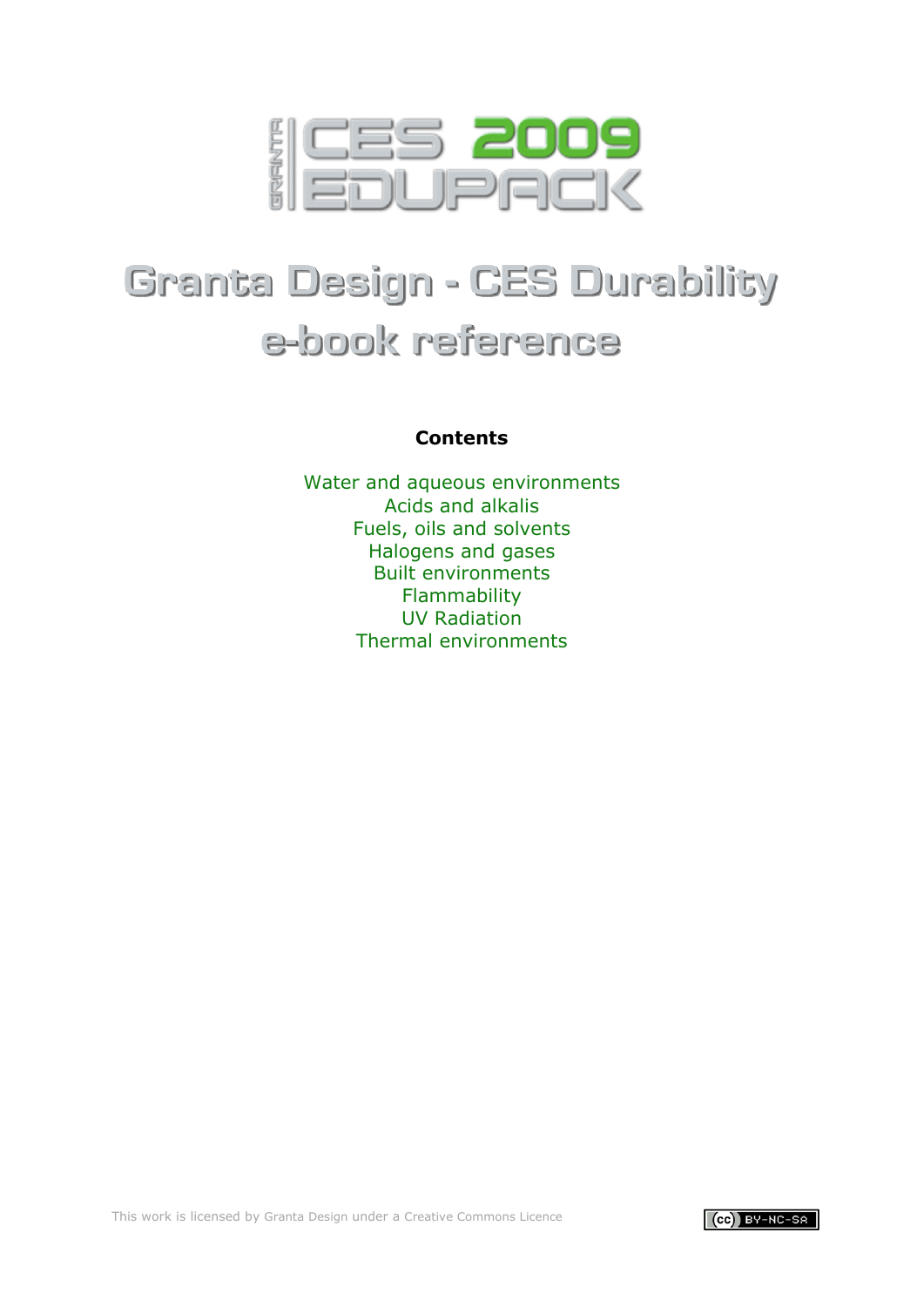# <span id="page-1-0"></span>**Durability: water and aqueous environments**

**Science note**

# <span id="page-1-1"></span>**Electrochemical corrosion**

Corrosion is the degradation of a metal by an electro-chemical reaction with its environment (see also [Durability: acids and](#page-7-0)  [alkalis\)](#page-7-0). Figure 1 illustrates the idea of an electro-chemical reaction. If a metal is placed in a conducting solution like salt water, it dissociates into ions, releasing electrons, as the iron is shown doing in the figure, via the *ionization reaction*

$$
Fe \leftrightarrow Fe^{++} + 2e^-
$$

The electrons accumulate on the iron giving it a negative charge that grows until the electrostatic attraction starts to pull the  $Fe<sup>+</sup>$ ions back onto the metal surface, stifling further dissociation. At this point the iron has a potential (relative to a standard, the *hydrogen standard*) of −0.44 volts. Each metal has its own characteristic corrosion potential (called the *standard reduction potential*), as plotted in Figure 2.

If two metals are connected together in a cell, like the iron and copper samples in Figure 1, a potential difference equal to their separation on Figure 2 appears between them. The corrosion potential of iron, −0.44, differs from that of copper, +0.34, by 0.78 volts, so if no current flows in the connection the voltmeter will register this difference. If a current is now allowed, electrons flow from the iron (the *anode*) to the copper (the *cathode*); the iron ionizes (that is, it corrodes), following the anodic ionization reaction described above and - if the solution were one containing copper sulphate - copper ions, Cu<sup>++</sup>, plate out onto the copper following the cathodic reaction

$$
Cu^{++} + 2e^- \leftrightarrow Cu
$$

Suppose now that the liquid is not a copper sulphate solution, but just water (Figure 3). Water dissolves oxygen, so unless it is specially de-gassed and protected from air, it contains oxygen in solution. The iron and the copper still dissociate until their corrosion potential-difference is established but now, if the current is allowed to flow, there is no reservoir of copper ions to plate out. The iron still corrodes but the cathodic reaction has changed; it is now the *hydrolysis reaction*

H2O + O + 2e<sup>−</sup> ↔ 2OH<sup>−</sup>

While oxygen can reach the copper, the corrosion reaction continues, creating Fe<sup>++</sup> ions at the anode and OH<sup>-</sup> ions at the cathode. They react to form insoluble  $Fe(OH)_2$  which ultimately oxidizes further to  $Fe<sub>2</sub>O<sub>3</sub>$ . H<sub>2</sub>O, rust.







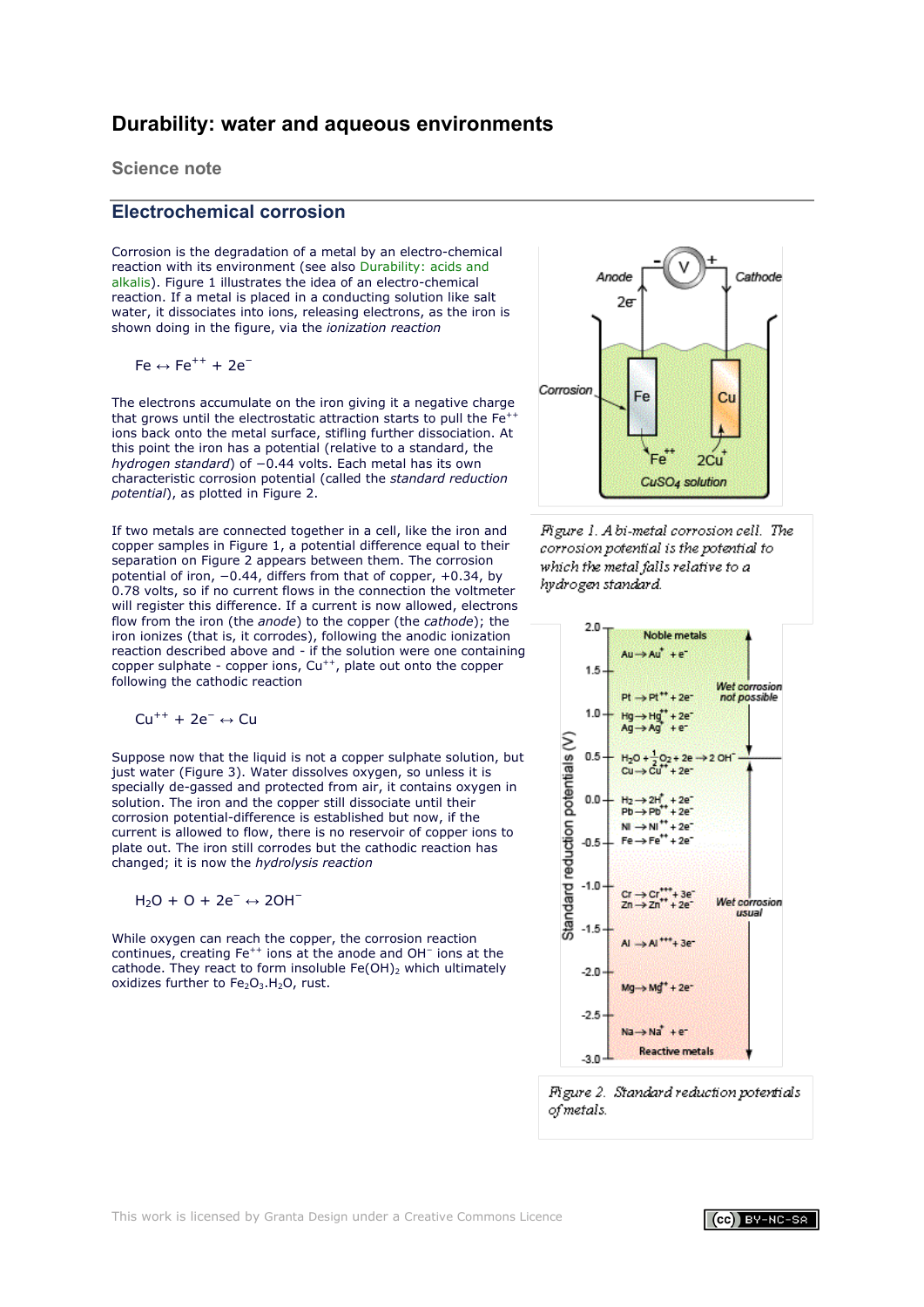# <span id="page-2-0"></span>**Differential aeration corrosion**

Thus connecting dissimilar metals in either pure water or water with dissolved salts is a bad thing to do: corrosion cells appear that eat up the metal with the lower (more negative) corrosion potential. Worse news is to come: it is not necessary to have two metals: both anodic and cathodic reactions can take place on the same surface. Figure 4 shows how this happens. Here an iron sample is immersed in water with access to air. The part of the sample nearest the water surface has an easy supply of oxygen; that further away does not. On the remoter part the ionization reaction takes place, corroding the iron, and releasing electrons that flow up the sample to the near-surface part where oxygen is plentiful, where they enable the hydrolysis reaction. The hydrolysis reaction has a corrosion potential of +0.81 volts - it is shown on Figure 2 - and the difference between this and that of iron, −0.44 volts, drives the corrosion. If the sample could be cut in two along the broken line in Figure 4 and a tiny voltmeter inserted, it would register the difference: 1.23 volts.



Figure 3. A bi-metal cell containing pure water in which oxygen can dissolve.



Figure 4. A corrosion cell created by differential access to oxygen.

This differential oxidation corrosion is one of the most usual and most difficult to prevent: where there is water and a region with access to oxygen and one that is starved of it, a cell is set up. Only metals above the hydrolysis reaction potential of +0.81 volts in Figure 2 are immune.

Resistance to electrochemical corrosion is ranked on a 4-point scale from *1 (Unacceptable)* to *4 (Excellent resistance*). Notes attached to individual environments give more details.

See also [Durability: acids and alkalis.](#page-7-0)

# **Further reading**

| <b>Author</b>   | Title                                                  | <b>Chapter</b> |
|-----------------|--------------------------------------------------------|----------------|
| Ashby et al     | Materials: Engineering, Science, Processing and Design | 17             |
| <b>Budinski</b> | Engineering Materials: Properties and Selection        | 13, 21         |
| Callister       | Materials Science and Engineering: An Introduction     | 17             |
| Shackelford     | Introduction to Materials Science for Engineers        | 14             |

[Further reference](#page-71-0) 

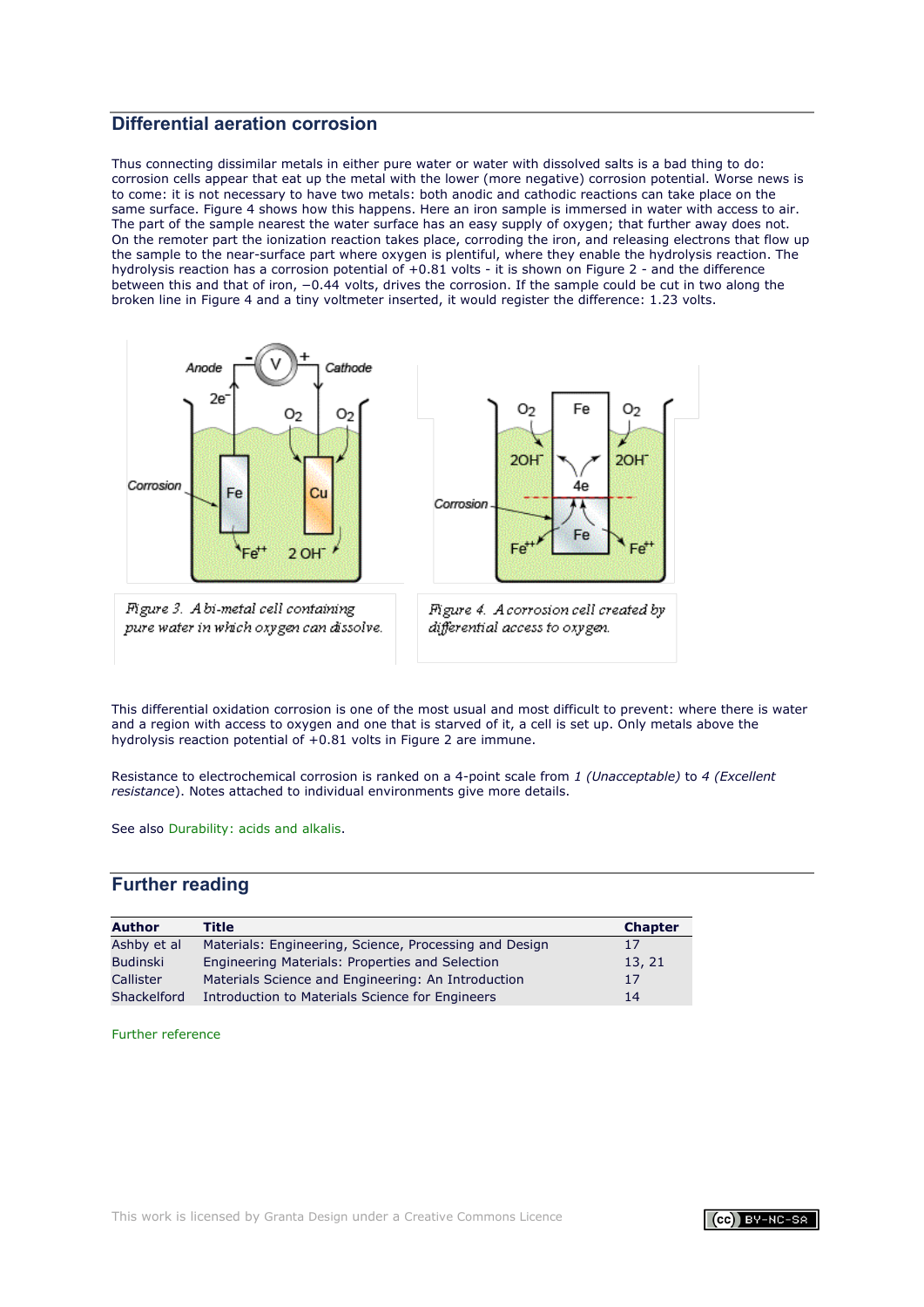# **Environments**

# **Water (fresh)**

### **Where found**

Fresh water is ubiquitous: any object: exposure to rain, to washing or to high humidity acquires a film of water containing (unless distilled) dissolved oxygen and, usually, other impurities.

### **Industrial sectors**

Petroleum, food processing, chemical engineering, engineering manufacture, construction, energy conversion, marine engineering, aerospace, bio-engineering

#### **The problem**

Causes localized corrosion on iron and non-stainless steels.

### **Preferred materials and coatings**

| <b>Metals</b>                                    | <b>Polymers and composites</b>                                                                    | <b>Ceramics and</b><br>glasses |
|--------------------------------------------------|---------------------------------------------------------------------------------------------------|--------------------------------|
| Aluminium alloys                                 | All polymers are corrosion free in fresh water,<br>though some absorb up to 5%, causing swelling. | <b>Glass</b>                   |
| Stainless steels                                 | <b>PET</b>                                                                                        | Concrete                       |
| Galvanized steel                                 | <b>HDPE</b>                                                                                       | <b>Brick</b>                   |
| Copper alloys (pipe work<br>and heating systems) | <b>GFRP</b>                                                                                       | Porcelain                      |

#### **Inhibitors**

Calcium bicarbonate (Steel, Cast Iron), polyphosphate (Cu, Zn, Al, Fe), calcium hydroxide (Cu, Zn, Fe), sodium silicate (Cu, Zn, Fe), sodium chromate (Cu, Zn, Pb, Fe), potassium dichromate (Mg), sodium nitrite (Monel), benzoic acid (Fe), calcium and zinc metaphosphates (Zn).

#### **Underlying mechanisms**

Aqueous corrosion, [electrochemical corrosion,](#page-1-1) [differential aeration corrosion](#page-2-0)

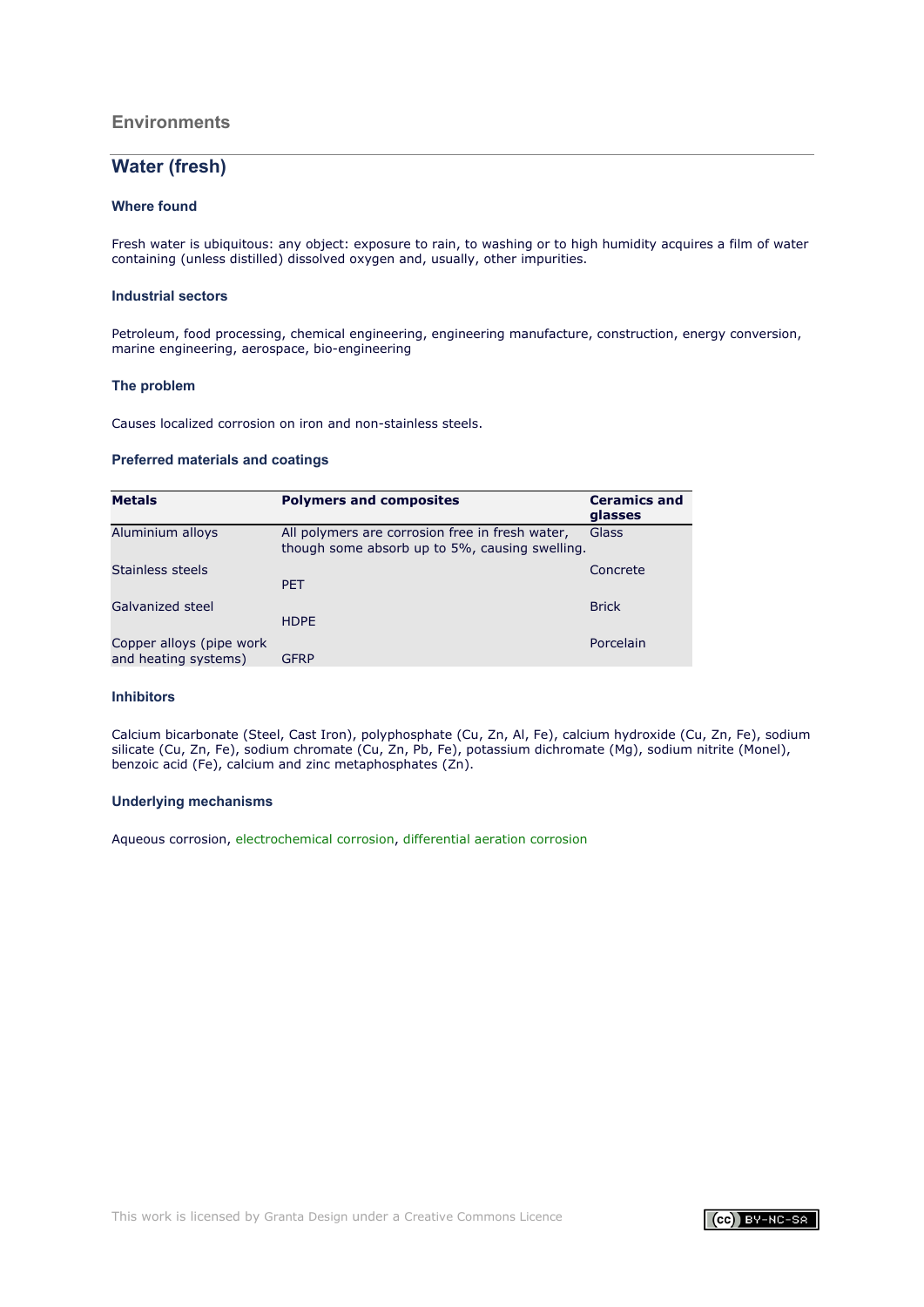# **Water (salt)**

# **Where found**

Found in marine environments, both as water and as wind-carried spray. Seawater varies in composition depending on the climate. Body fluids have about the same salinity as the sea.

### **Industrial sectors**

Petroleum, marine engineering, aerospace, bio-engineering

### **The problem**

Salt water has a high conductivity, enabling fast electro-chemical attack.

### **Preferred materials and coatings**

| <b>Metals</b>               | <b>Polymers and composites</b>                                                                   | <b>Ceramics and</b><br>glasses |
|-----------------------------|--------------------------------------------------------------------------------------------------|--------------------------------|
| Copper                      | All polymers are corrosion free in salt water, though<br>some absorb up to 5%, causing swelling. | Glass                          |
| <b>Bronze</b>               | <b>PET</b>                                                                                       | Concrete                       |
| Stainless steels            | <b>HDPE</b>                                                                                      | <b>Brick</b>                   |
| Galvanized steels           | <b>GFRP</b>                                                                                      |                                |
| Lead                        |                                                                                                  |                                |
| (Platinum, Gold,<br>Silver) |                                                                                                  |                                |

# **Inhibitors**

Sodium nitrite (Fe), sodium silicate (Zn), calcium bicarbonate (all metals), amyl stearate (Al), methylsubstituted dithiocarbamates (Fe)

#### **Underlying mechanisms**

[Electrochemical corrosion,](#page-1-1) [differential aeration corrosion](#page-2-0)

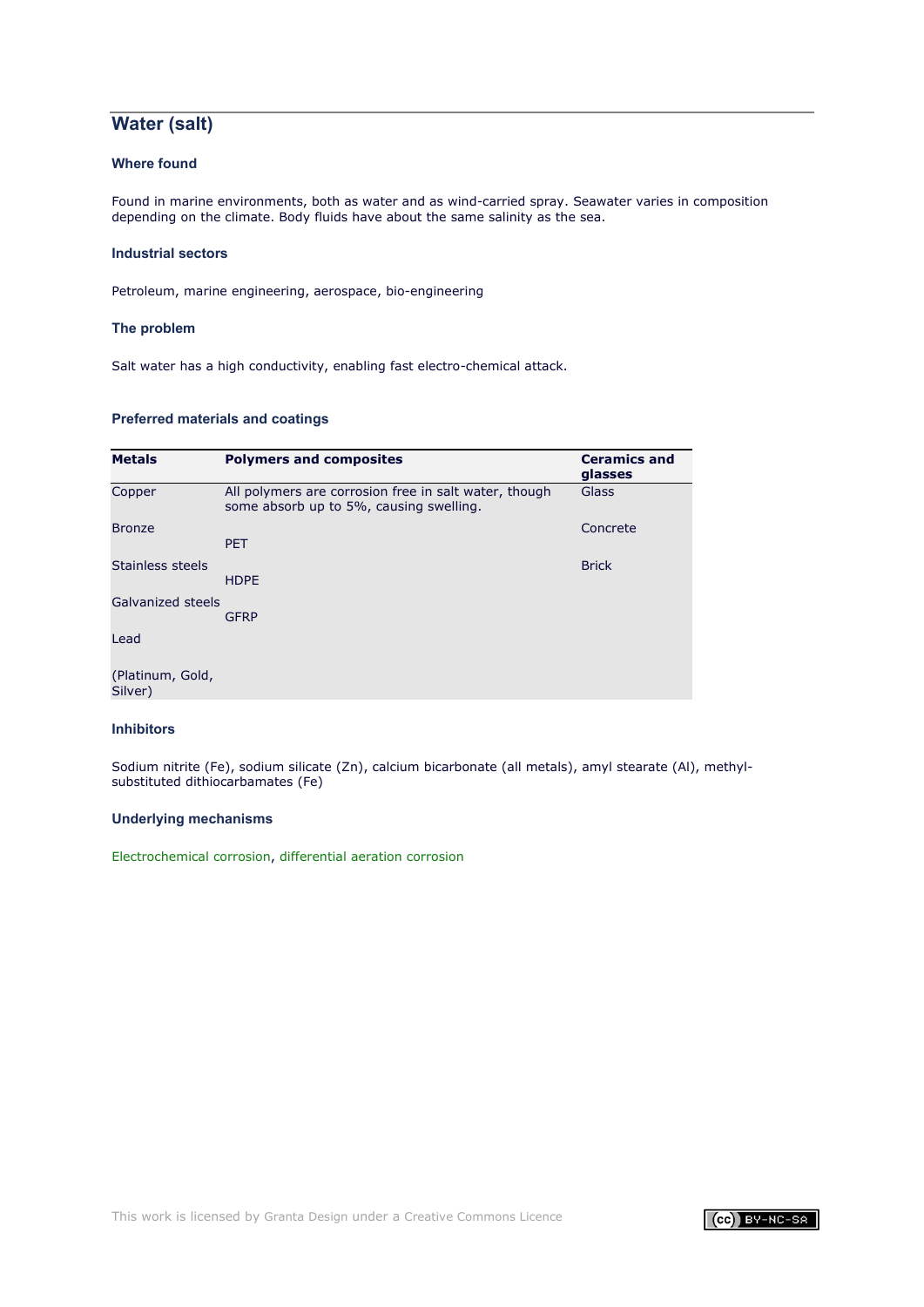# **Soils, acidic and alkali**

# **Where found**

Soils differ greatly in composition, moisture content and pH. The single most important property of a soil that determines its corrosive behaviour is its electrical resistivity – a low resistivity means that the water in the soil has high concentration of dissolved ions. A resistivity below 10<sup>9</sup> mΩcm is very corrosive; one with a resistivity below 10<sup>9</sup> mΩcm is very corrosive; one with a resistivity above 2 x 10<sup>10</sup> mΩcm is only slightly corrosive. The choice of material for use in soil depends on this and on the pH. Acidic (peaty) soils have a low pH; alkali soils (those containing clay or chalk) have a high one.

### **Industrial sectors**

Petroleum, construction, and marine engineering

#### **The problem**

Electro-chemical attack over long periods of time, leading to near-surface failure

#### **Preferred materials and coatings**

| <b>Metals</b>                                                                  | <b>Polymers</b>                                                              | <b>Ceramics</b><br>and glasses |
|--------------------------------------------------------------------------------|------------------------------------------------------------------------------|--------------------------------|
| Steel, bare in high-resistivity soil,<br>coated or with galvanic protection in | Most polymers (except PHB, PLA and<br>those that are bio-degradable) corrode | <b>Brick</b>                   |
| those with low resistivity.                                                    | only very slowly in soil.                                                    | Pottery                        |
|                                                                                | <b>HDPF</b>                                                                  | Glass                          |
|                                                                                | <b>PP</b>                                                                    | Concrete                       |
|                                                                                | <b>PVC</b>                                                                   |                                |

### **Inhibitors**

Calcium nitrate is added to concrete to inhibit corrosion of steel reinforcement in soils.

### **Underlying mechanisms**

[Electrochemical corrosion,](#page-1-1) [acidic attack,](#page-7-1) biological attack

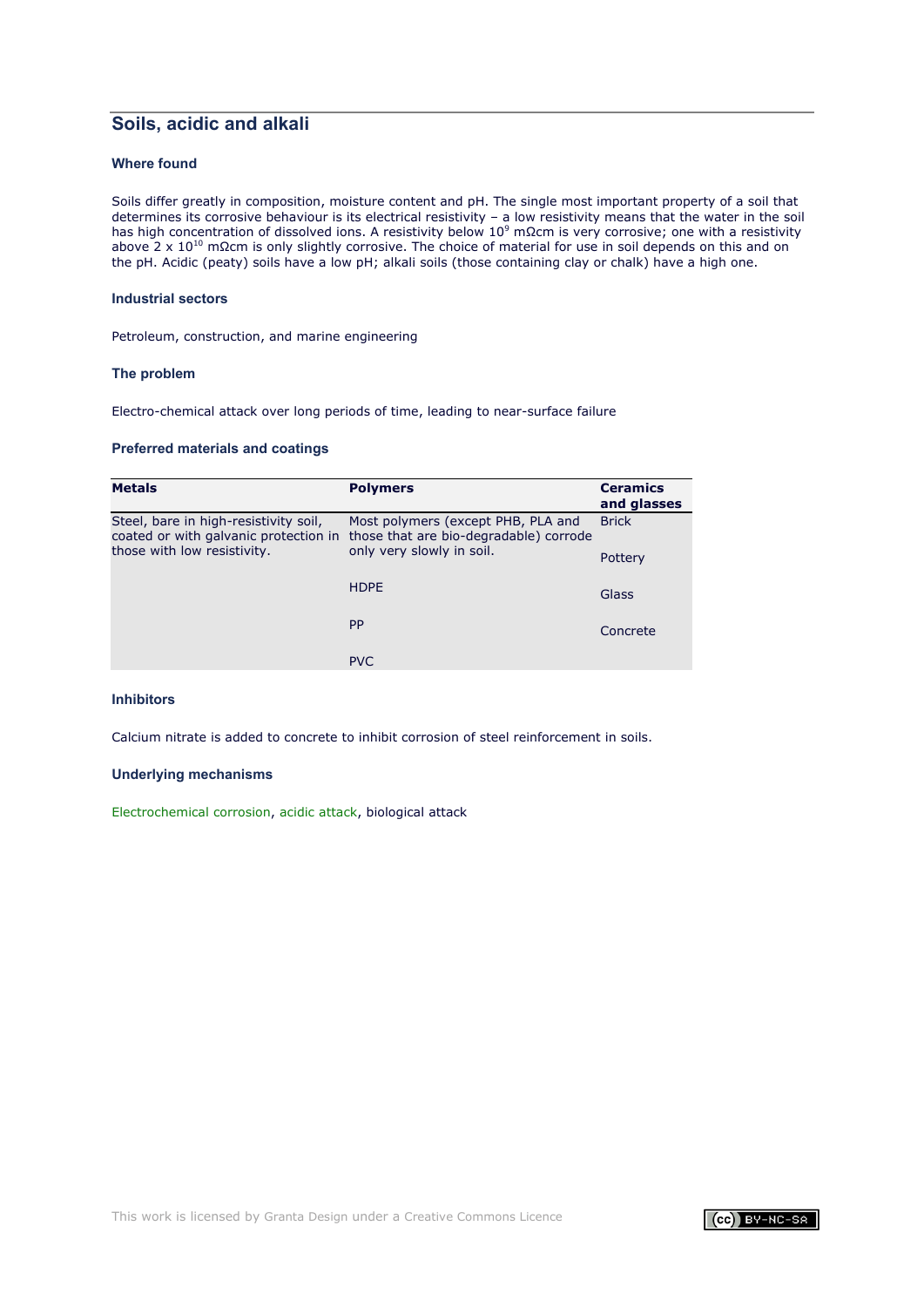# **Wine**

# **Where found**

Wine, the product of fermentation of fruit sugars, is a dilute (10%) solution of ethanol in water, with low levels of SO2 esters and resins. When exposed to air the ethanol oxidizes to acetic acid. Materials are involved both in the manufacture and in the long-term storage and distribution of wine.

### **Industrial sectors**

Food processing, domestic

#### **The problem**

The slightest trace of corrosion products contaminates wine, so the demands on materials both for processing and storage are great.

# **Preferred materials and coatings**

| <b>Metals</b>    | <b>Polymers and composites</b> | <b>Ceramics and glasses</b> |
|------------------|--------------------------------|-----------------------------|
| Stainless steels | Polyethylene                   | Glass                       |
| (Monel)          |                                |                             |
| (Hastelloy C)    |                                |                             |
|                  |                                |                             |

# **Underlying mechanisms**

[Acid attack,](#page-7-1) [electrochemical attack](#page-1-1)

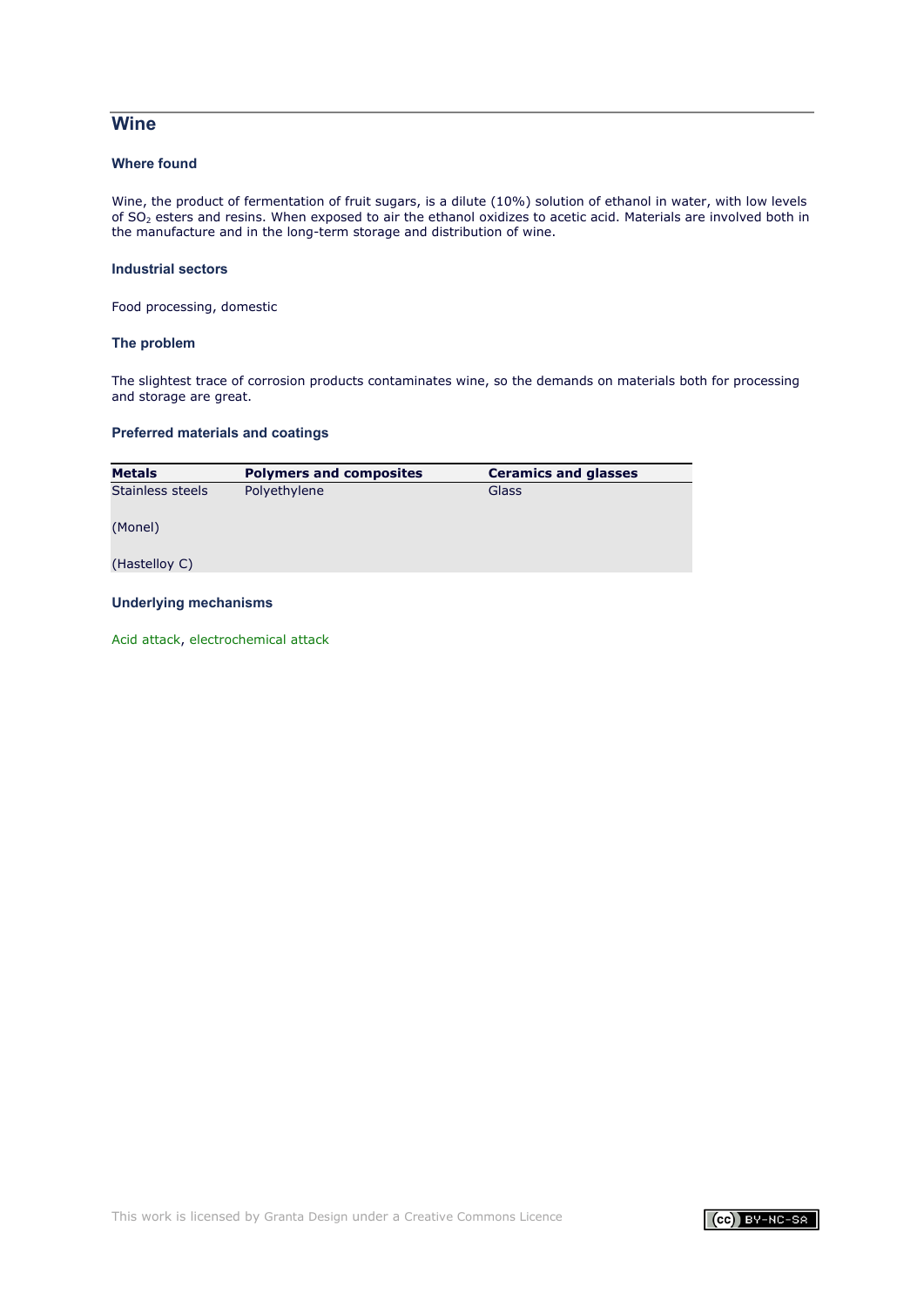# <span id="page-7-0"></span>**Durability: acids and alkalis**

# **Science note**

# **Acids, alkalis and pH**

Pure water,  $H_2O$ , dissociates a little to give a hydrogen ion,  $H^+$ , and a hydroxyl ion, OH<sup>−</sup>:

$$
H_2O \leftrightarrow H^+ + OH^-
$$

<span id="page-7-2"></span>According to the Law of Mass Action,

 $[H^+]$ .[OH<sup>-</sup>] = constant

In the above, the square brackets mean "molar concentration". In pure water there are equal numbers of the two types of ion,  $[H^+] =$ [OH−], and the value of the constant, when measured, is 10-<sup>14</sup>. Thus the molar concentration of both ion-types is  $10^{-7}$ . The pH and pOH of the ionized water is defined as

 $pH = -log_{10}[H^+]$  and  $pOH = -log_{10}[OH^-]$ 

So, for pure water,  $pH = pOH = 7$ 

Acids dissociate in water to give  $H^+$  ions. Sulphuric acid, one of the commonest of chemicals, is an example:

 $H_2SO_4 \leftrightarrow 2H^+ + SO_4{}^{2-}$ 

This pushes up the concentration [H+] and, because of the Law of Mass Action [\(equation\)](#page-7-2), it pulls down the concentration [OH−]; weak acids have a pH of 4 – 6; strong ones a pH up to 0. Alkalis do the opposite. Sodium hydroxide, for example, dissociates when dissolved in water, to give OH<sup>−</sup> ions:

NaOH  $\leftrightarrow$  Na<sup>+</sup> + OH<sup>-</sup>

Weak alkalis have a pH of 8 – 10; strong ones a pH up to 13.

# <span id="page-7-1"></span>**Acid attack**

Acids stimulate electrochemical reaction. One half of this is the dissociation reaction of a metal M into a metal ion, M<sup>z+</sup>, releasing electrons e<sup>-</sup>

 $M \rightarrow M^{z+} + ze^-$ 

In the above, z, an integer of 1, 2, or 3, is the valence of the metal. Acidic environments, with high [H+] (and thus low pH) stimulate this reaction; thus a metal such as copper, in sulphuric acid solution, reacts rapidly

$$
C u \to Cu^{2+} + 2e
$$
  
H<sub>2</sub>SO<sub>4</sub>~2H<sup>+</sup> + SO<sub>4</sub><sup>2-</sup>  $\left\{\n \begin{array}{l}\n Cu^{2+} + SO_4^{2-} \to CuSO_4 \\
\end{array}\n\right.$ 

Some metals are resistant to attack by some acids because the reaction product, here CuSO<sub>4</sub>, forms a protective surface layer; thus lead-lined containers are used to process sulphuric acid because lead sulphate is protective.



Figure 1. The scales of pH and pOH.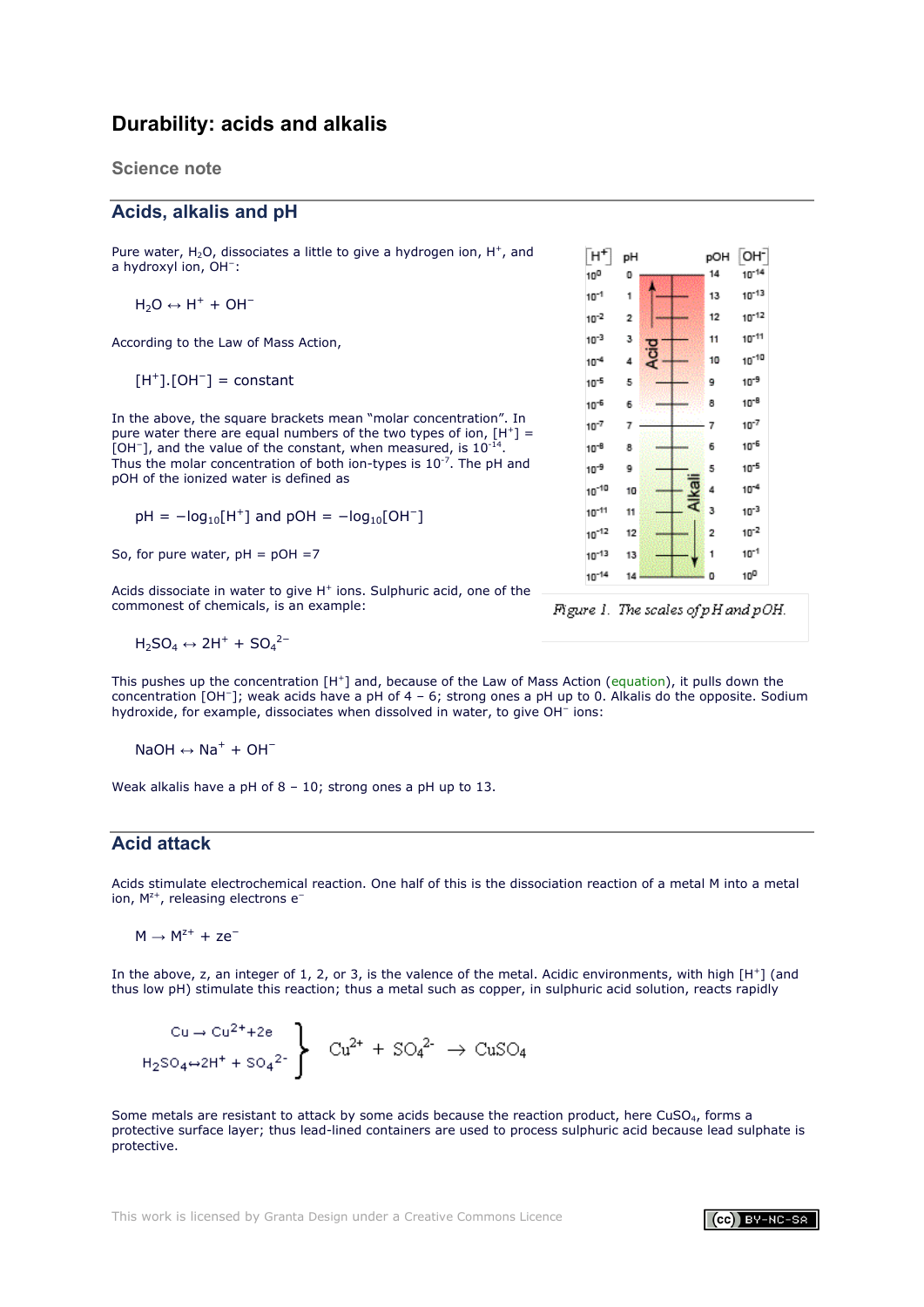# <span id="page-8-0"></span>**Alkali attack**

Most metals are immune to attack by alkalis because their hydroxide, formed in the reaction, is protective. There are, however, exceptions, notably aluminium, that forms non-protective aluminium hydroxide, Al(OH)<sub>3</sub>.

Resistance to acid and alkali attack is ranked on a 4-point scale from *1 (Unacceptable)* to *4 (Excellent resistance*). Notes attached to individual environments give more details.

See also [Durability: water and aqueous environments.](#page-1-0)

# **Further reading**

| <b>Author</b>   | Title                                                  | <b>Chapter</b> |
|-----------------|--------------------------------------------------------|----------------|
| Ashby et al     | Materials: Engineering, Science, Processing and Design | 17             |
| <b>Budinski</b> | Engineering Materials: Properties and Selection        | 13             |
| Callister       | Materials Science and Engineering: An Introduction     | 17             |
| Shackelford     | Introduction to Materials Science for Engineers        | 14             |

[Further reference details](#page-71-0)

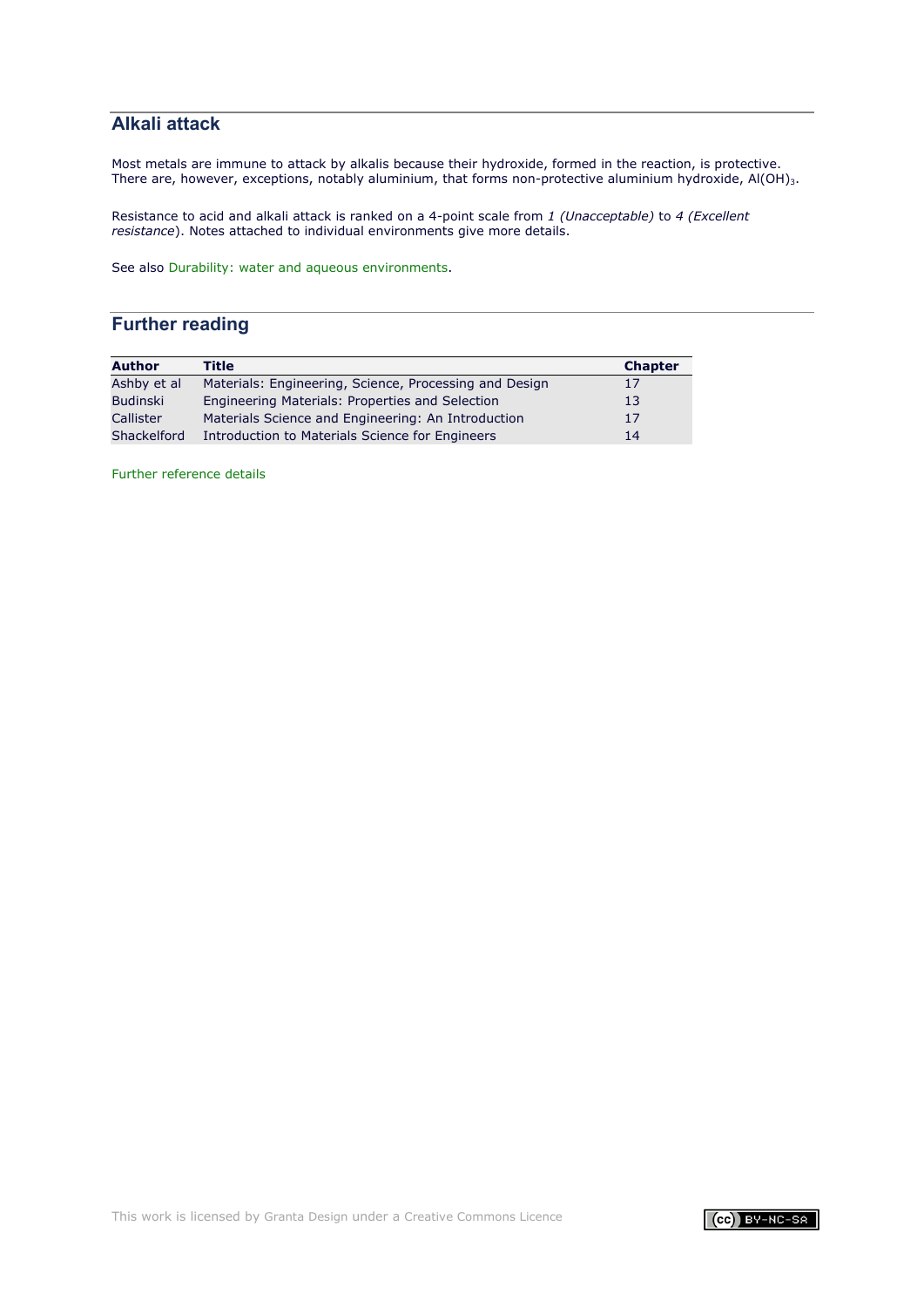# Acetic acid (10%), CH<sub>3</sub>COOH

### **Where found**

Acetic acid is an organic acid made by the oxidation of ethanol. It is used in the production of plastics, dyes, insecticides and other chemicals. Dilute acetic acid (vinegar) is used in cooking.

### **Industrial sectors**

Chemical engineering, food processing, domestic

### **The problem**

Acetic acid can attack any metal surface it is in contact with. It can also affect polymers to a lesser extent.

# **Preferred materials and coatings**

| <b>Metals</b>   | <b>Polymers and composites</b> | <b>Ceramics and glasses</b> |
|-----------------|--------------------------------|-----------------------------|
| Aluminium       | <b>HDPE</b>                    | Glass                       |
| Stainless steel | <b>PTFE</b>                    | (Porcelain)                 |
| <b>Nickel</b>   |                                | (Graphite)                  |
| Nickel alloys   |                                |                             |
| Titanium        |                                |                             |
| (Monel)         |                                |                             |

# **Inhibitors**

Thiourea, arsenic oxide, sodium arsenate (all for Fe)

### **Underlying mechanisms**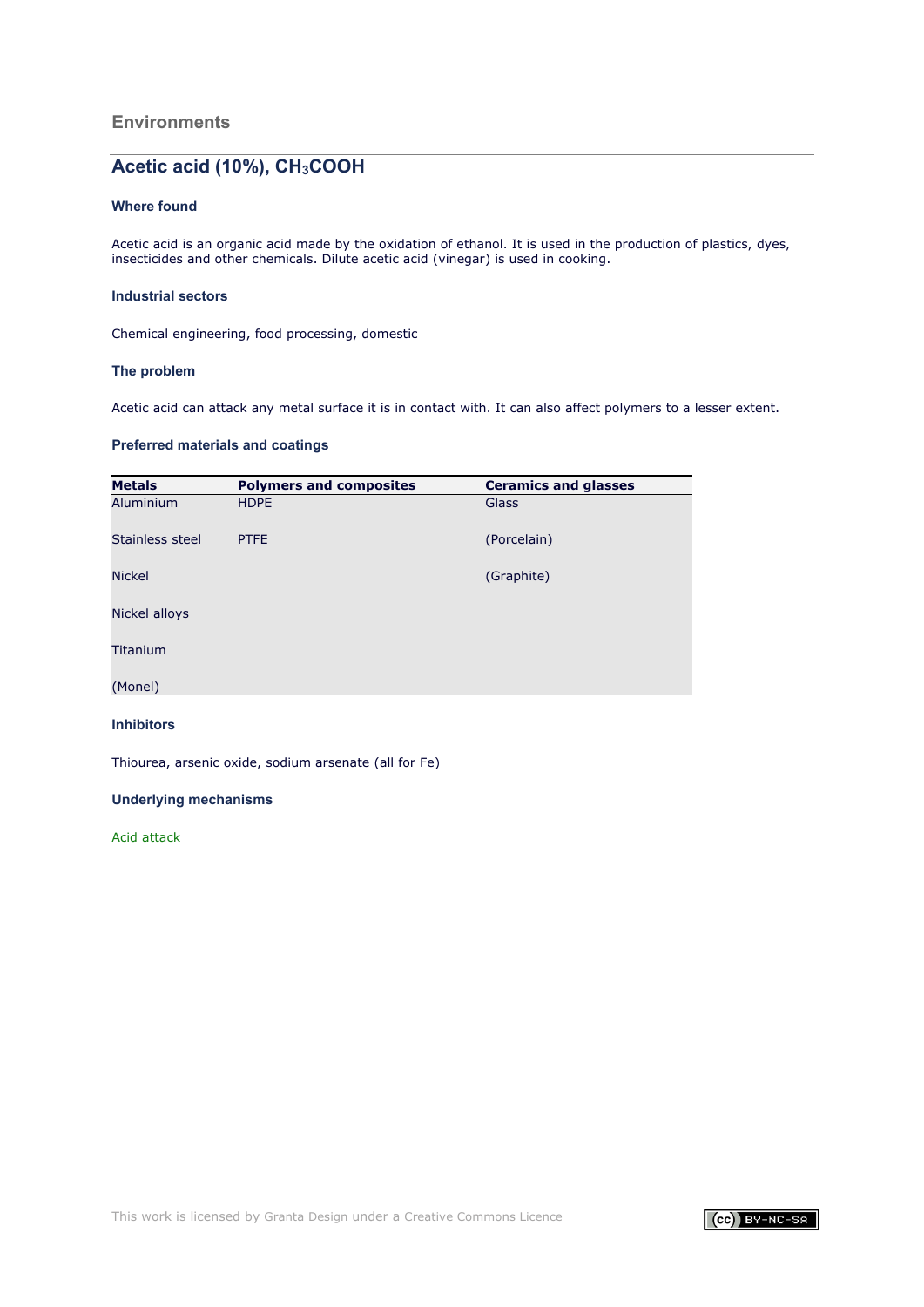# **Acetic acid (glacial), CH<sub>3</sub>COOH**

# **Where found**

Glacial acetic acid (containing <1% water) is used for production of paints, inks, acetic anhydride and also as a solvent (particularly for PET).

### **Industrial sectors**

Food processing, chemical engineering

### **The problem**

Glacial acetic acid is much more corrosive than dilute acetic acid (vinegar). It is regarded as strongly corrosive and will naturally attack any metal it comes into contact with. It is also flammable.

### **Preferred materials and coatings**

| <b>Metals</b>                      | Polymers and composites Ceramics and glasses |          |
|------------------------------------|----------------------------------------------|----------|
| Aluminium (not when hot)           | <b>HDPE</b>                                  | Glass    |
| Stainless steel                    | <b>PTFE</b>                                  | Graphite |
| <b>Nickel</b>                      |                                              |          |
| Nickel alloys                      |                                              |          |
| (Monel)                            |                                              |          |
| (Alloy 20 (40Fe, 35Ni, 20Cr, 4Cu)) |                                              |          |

#### **Inhibitors**

Thiourea, arsenic oxide, sodium arsenate (all for Fe)

# **Underlying mechanisms**

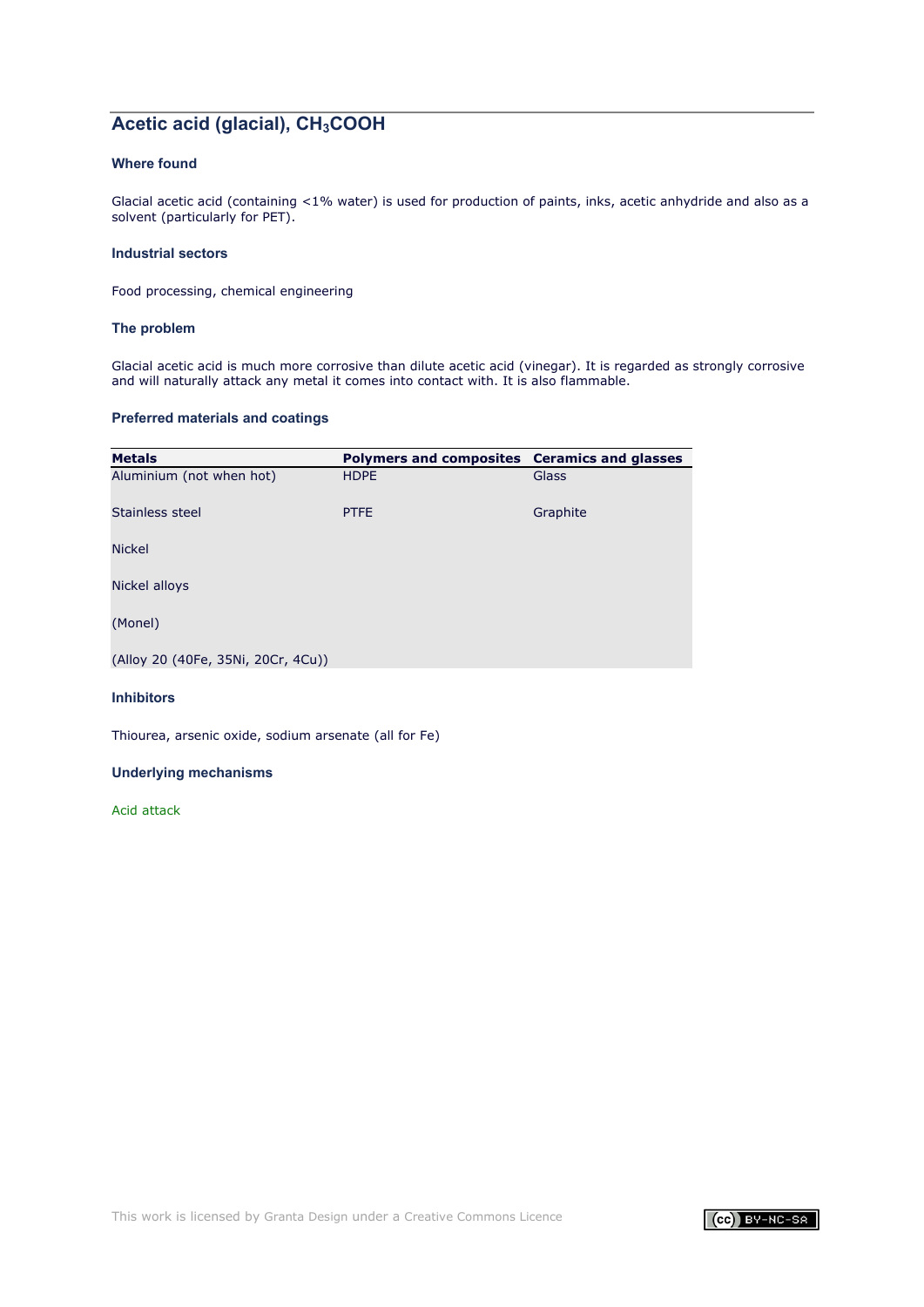# **Citric acid (10%), HOOCCH2COOH(OH)CH2COOH**

# **Where found**

Citric acid is the acid found in citrus fruits (lemons, grapefruit etc.) that gives them a sour, acidic taste. It is used to flavour many foodstuffs so any contamination by corrosion is unacceptable.

### **Industrial sectors**

Food processing, domestic

### **The problem**

Citric acid is not highly corrosive and is often stored in ordinary food cans. It does, however, attack aluminium.

# **Preferred materials and coatings**

| <b>Metals</b>   | <b>Polymers and composites</b> | <b>Ceramics and glasses</b> |
|-----------------|--------------------------------|-----------------------------|
| Stainless steel | <b>PE</b>                      | Glass                       |
| Tin             | <b>PET</b>                     | Graphite                    |
| (Hastelloy C)   | <b>PS</b>                      |                             |
|                 | PP                             |                             |
|                 | <b>PTFE</b>                    |                             |

### **Inhibitors**

Thiourea, arsenic oxide, sodium arsenate, cadmium salts (all for Fe).

### **Underlying mechanisms**

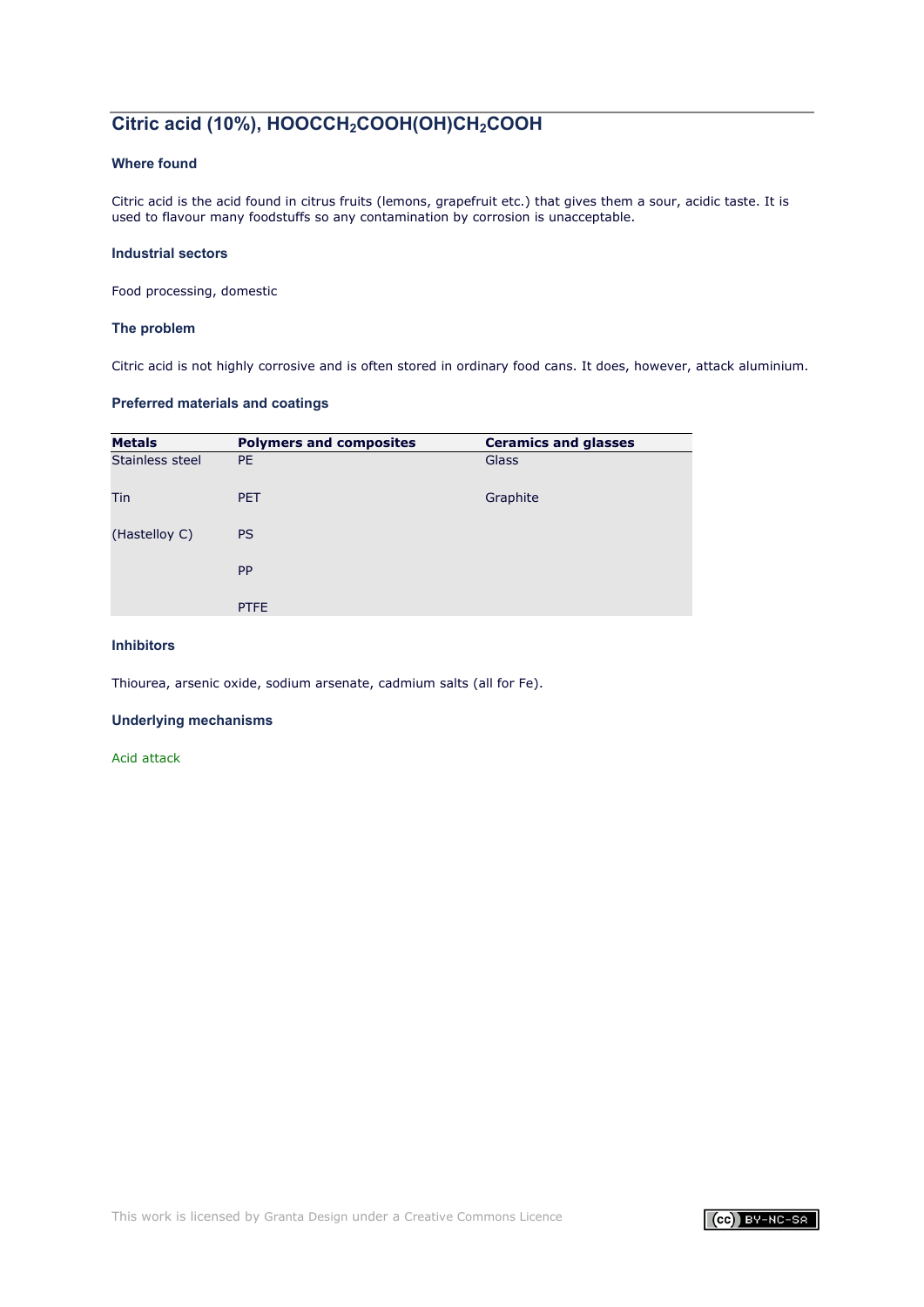# **Hydrochloric acid (10%), HCl**

# **Where found**

Hydrochloric acid is used as a chemical intermediate, for ore reduction, for pickling steel, in acidizing oil wells and in other industrial processes. In dilute form it is a component of household cleaners.

### **Industrial sectors**

Chemical engineering, engineering manufacture

### **The problem**

Hydrochloric acid is the most difficult common acid to contain and transport. It is a strong acid and reacts with most metals at ambient temperatures.

### **Preferred materials and coatings**

| <b>Metals</b>            | <b>Polymers and composites</b> | <b>Ceramics and glasses</b> |
|--------------------------|--------------------------------|-----------------------------|
| Copper                   | <b>HDPE</b>                    | Glass                       |
| Nickel and nickel alloys | <b>PP</b>                      |                             |
| Titanium                 | <b>GFRP</b>                    |                             |
| (Monel)                  | Rubber                         |                             |
| (Molybdenum)             |                                |                             |
| (Tantalum)               |                                |                             |
| (Zirconium)              |                                |                             |
| (Platinum, Gold, Silver) |                                |                             |

### **Inhibitors**

Ethylaniline, mercaptobenzotriazole, pyridine & phenylhydrazine, ethylene oxide (all used for Fe), phenylacridine (Al), napthoquinone (Al), thiourea (Al), chromic acid (Ti), copper sulphate (Ti).

### **Underlying mechanisms**

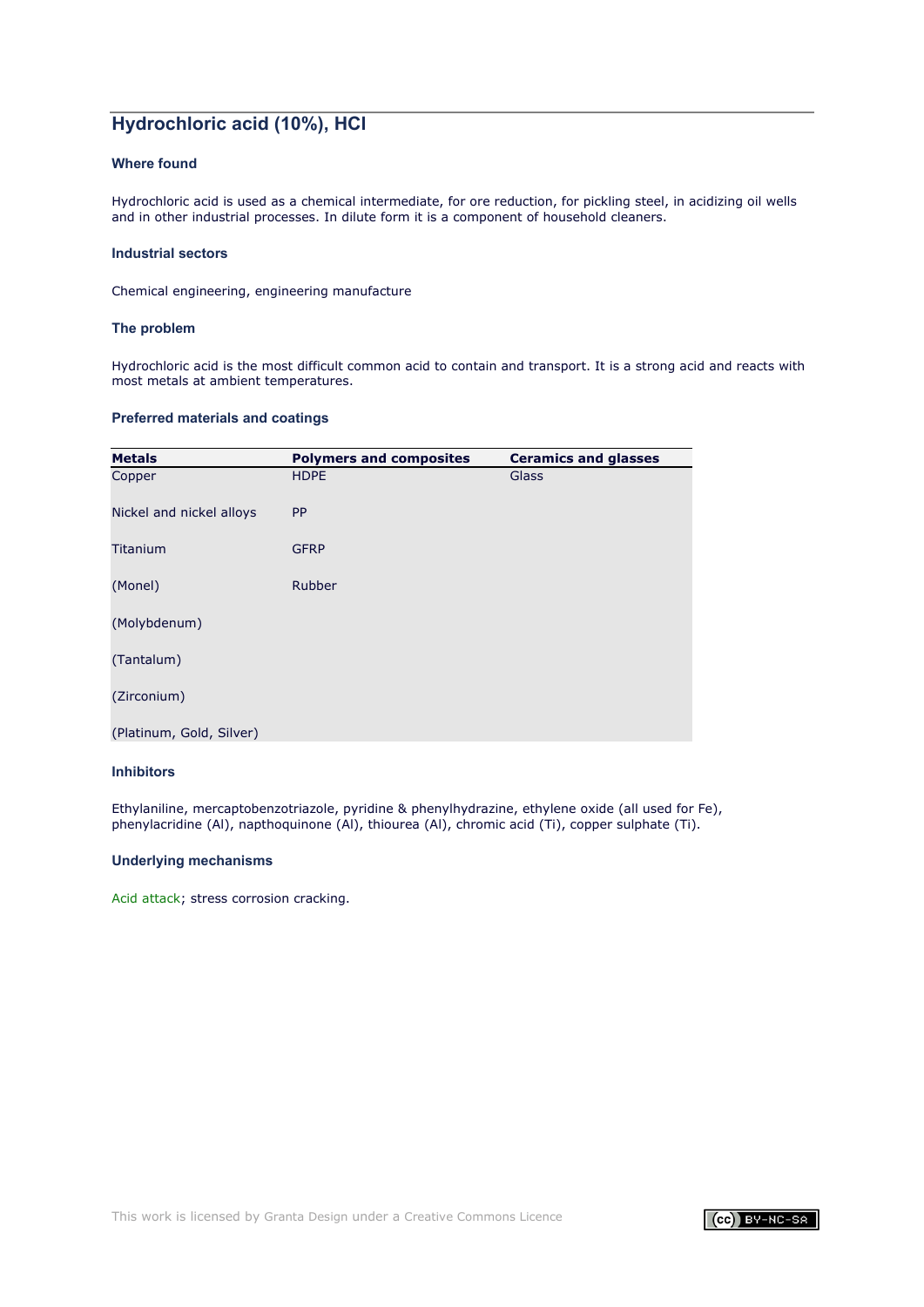# **Hydrochloric acid (36%), HCl**

# **Where found**

Hydrochloric acid is used as a chemical intermediate (in the production of PVC, for instance), for ore reduction, for pickling steel, in acidizing oil wells and in other industrial processes.

### **Industrial sectors**

Chemical engineering, domestic

### **The problem**

Concentrated hydrochloric acid is highly corrosive. It is a strong acid that reacts with most metals and some polymers at ambient temperatures. It is also toxic.

### **Preferred materials and coatings**

| <b>Metals</b>            | <b>Polymers and composites</b> | <b>Ceramics and glasses</b> |
|--------------------------|--------------------------------|-----------------------------|
| (Molybdenum)             | <b>HDPE</b>                    | Glass                       |
| (Tantalum)               | <b>PET</b>                     | Graphite                    |
| (Zirconium)              | Rubber                         |                             |
| (Platinum, Gold, Silver) |                                |                             |

### **Inhibitors**

Ethylaniline, mercaptobenzotriazole, pyridine & phenylhydrazine, ethylene oxide (all used for Fe), phenylacridine (Al), napthoquinone (Al), thiourea (Al), chromic acid (Ti), copper sulphate (Ti).

#### **Underlying mechanisms**

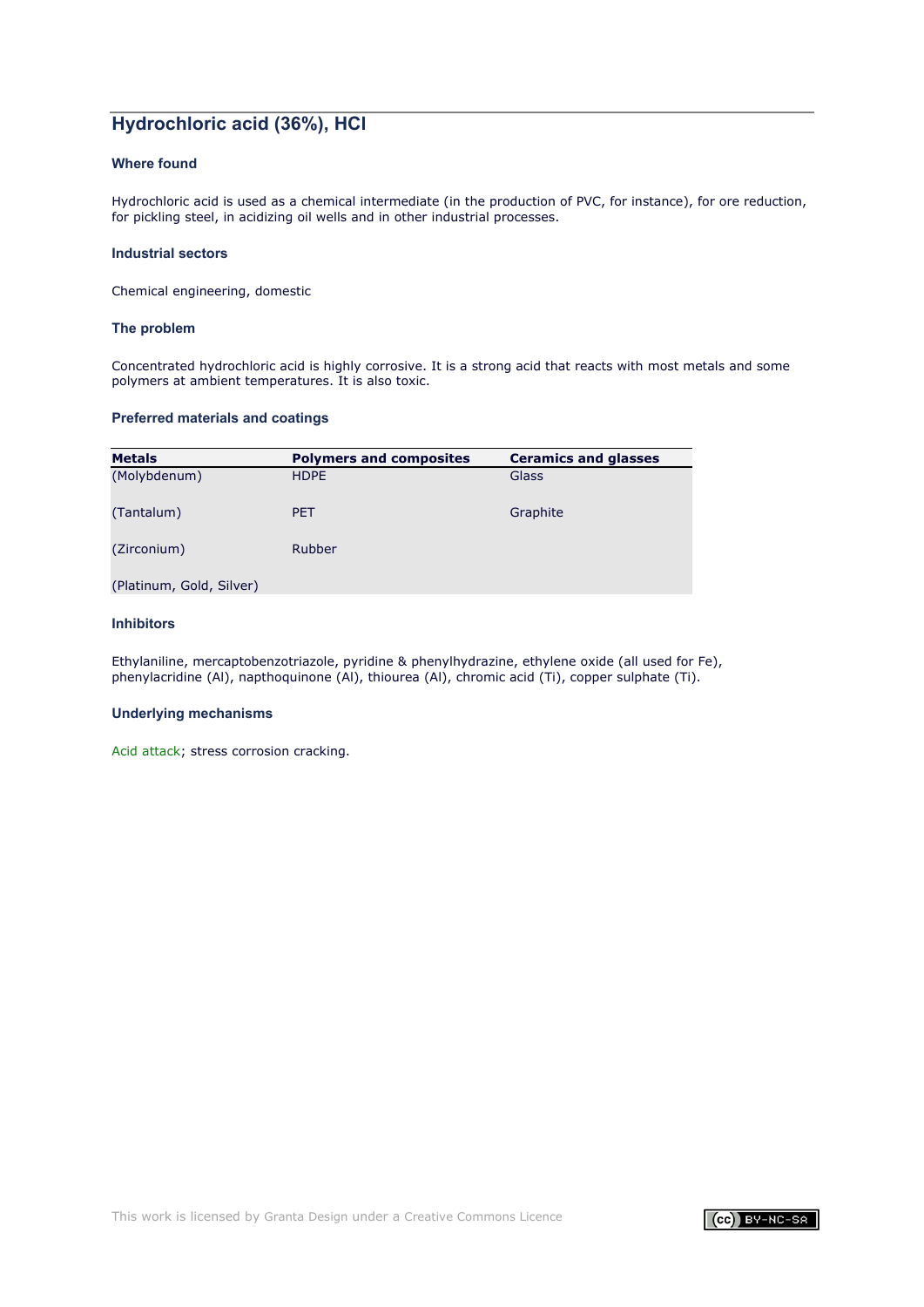# **Hydrofluoric acid (40%), HF**

# **Where found**

Hydrofluoric acid is used for the etching of glass, synthesis of fluorocarbon polymers, aluminium refining, as an etchant for silicon-based semi-conductors and to make  $UF<sub>6</sub>$  for uranium isotope separation.

### **Industrial sectors**

Nuclear power, chemical engineering

### **The problem**

Hydrofluoric acid is extremely corrosive and toxic.

# **Preferred materials and coatings**

| <b>Metals</b>            | <b>Polymers and composites</b> | <b>Ceramics and glasses</b> |
|--------------------------|--------------------------------|-----------------------------|
| Lead                     | <b>PTFE</b>                    | Graphite                    |
| Copper                   | Fluorocarbon polymers          |                             |
| <b>Stainless Steel</b>   | Rubber                         |                             |
| <b>Carbon Steels</b>     |                                |                             |
| (Monel)                  |                                |                             |
| (Hastelloy C)            |                                |                             |
| (Platinum, Gold, Silver) |                                |                             |

#### **Inhibitors**

Thiourea, arsenic oxide, sodium arsenate (all for Fe)

# **Underlying mechanisms**

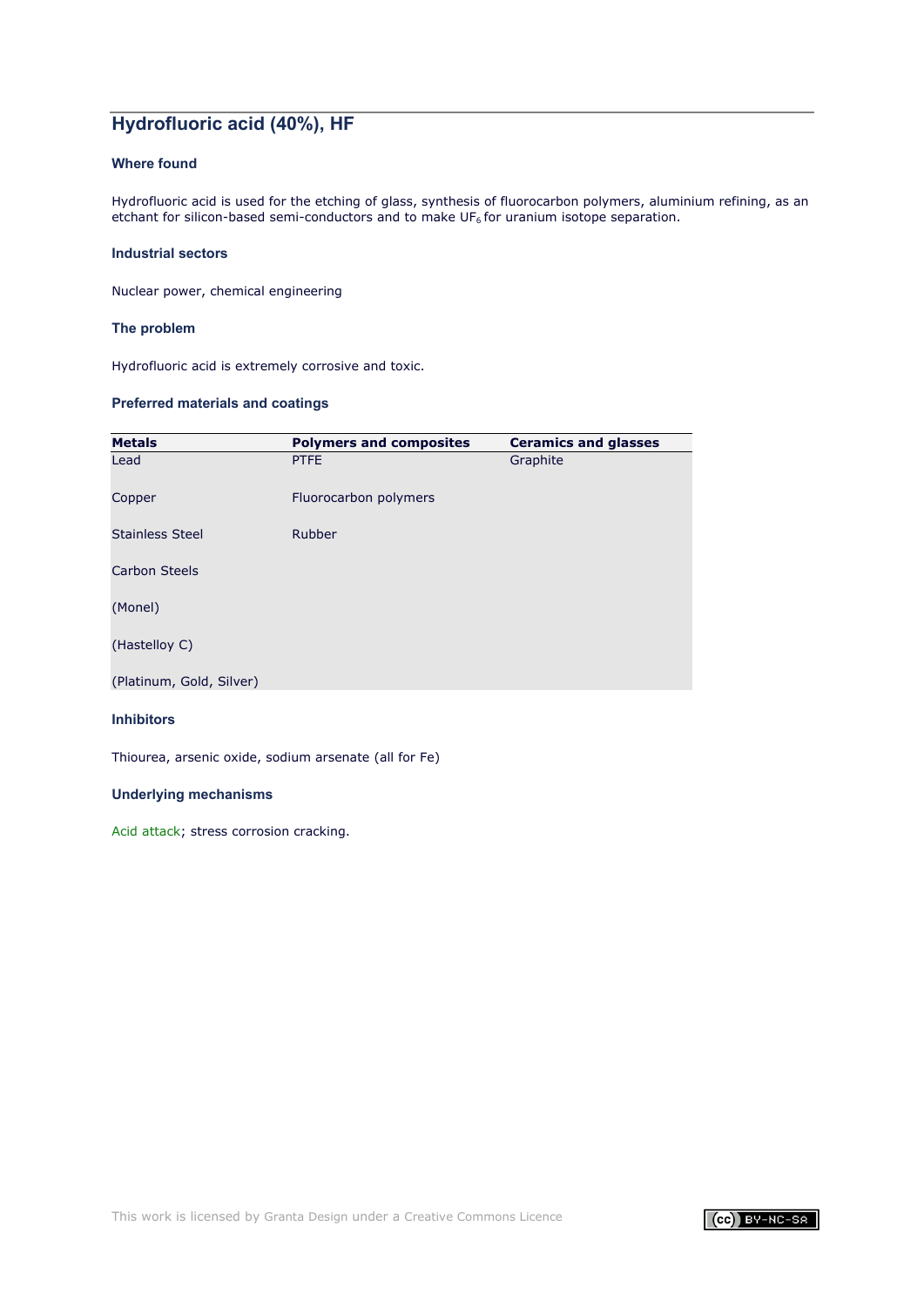# **Nitric acid (10%), HNO3**

# **Where found**

Nitric acid is used in the production of fertilizers, dyes, drugs, and explosives.

### **Industrial sectors**

Chemical engineering

### **The problem**

Nitric acid, an oxidizing acid, is very corrosive and toxic.

# **Preferred materials and coatings**

| <b>Metals</b>                              | Polymers and composites Ceramics and glasses |          |
|--------------------------------------------|----------------------------------------------|----------|
| Stainless steel                            | <b>PTFE</b>                                  | Glass    |
| Titanium                                   | <b>PVC</b>                                   | Graphite |
| (14.5% Silicon cast iron)                  | <b>Phenolics</b>                             |          |
| (Alloy 20 (40Fe, 35Ni, 20Cr, 4Cu)) PE-CTFE |                                              |          |

# **Inhibitors**

Thiourea, arsenic oxide, sodium arsenate (all for Fe), hexamethylene tetramine (Al), alkali chromate (Al)

# **Underlying mechanisms**

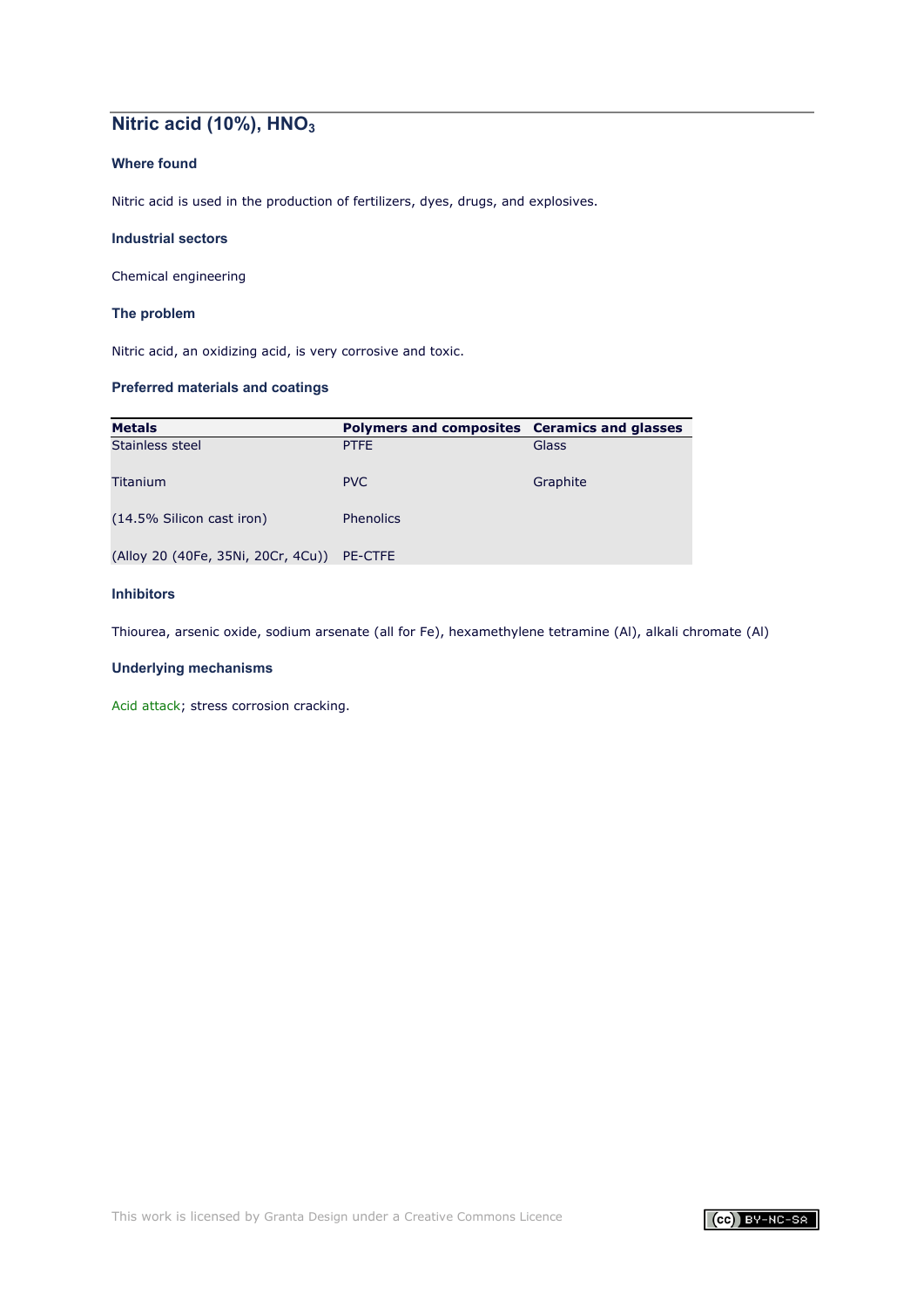# **Nitric acid (70%), HNO3**

# **Where found**

Nitric acid is used industrially in synthesis of polymers (e. g. Nylon), TNT manufacture, and making fertilizers.

### **Industrial sectors**

Chemical engineering

### **The problem**

Nitric acid, an oxidizing acid, is very corrosive and toxic.

### **Preferred materials and coatings**

| <b>Metals</b>                      | Polymers and composites Ceramics and glasses |       |
|------------------------------------|----------------------------------------------|-------|
| Stainless steel                    | <b>PTFE</b>                                  | Glass |
| Titanium                           | <b>PE-CTFE</b>                               |       |
| (14.5% Silicon cast iron)          | <b>PVC</b>                                   |       |
| (Alloy 20 (40Fe, 35Ni, 20Cr, 4Cu)) | Phenolics                                    |       |
| (Zirconium)                        |                                              |       |
| (Tantalum)                         |                                              |       |
| (Platinum, Gold)                   |                                              |       |

# **Inhibitors**

Thiourea, arsenic oxide, sodium arsenate (all for Fe)

### **Underlying mechanisms**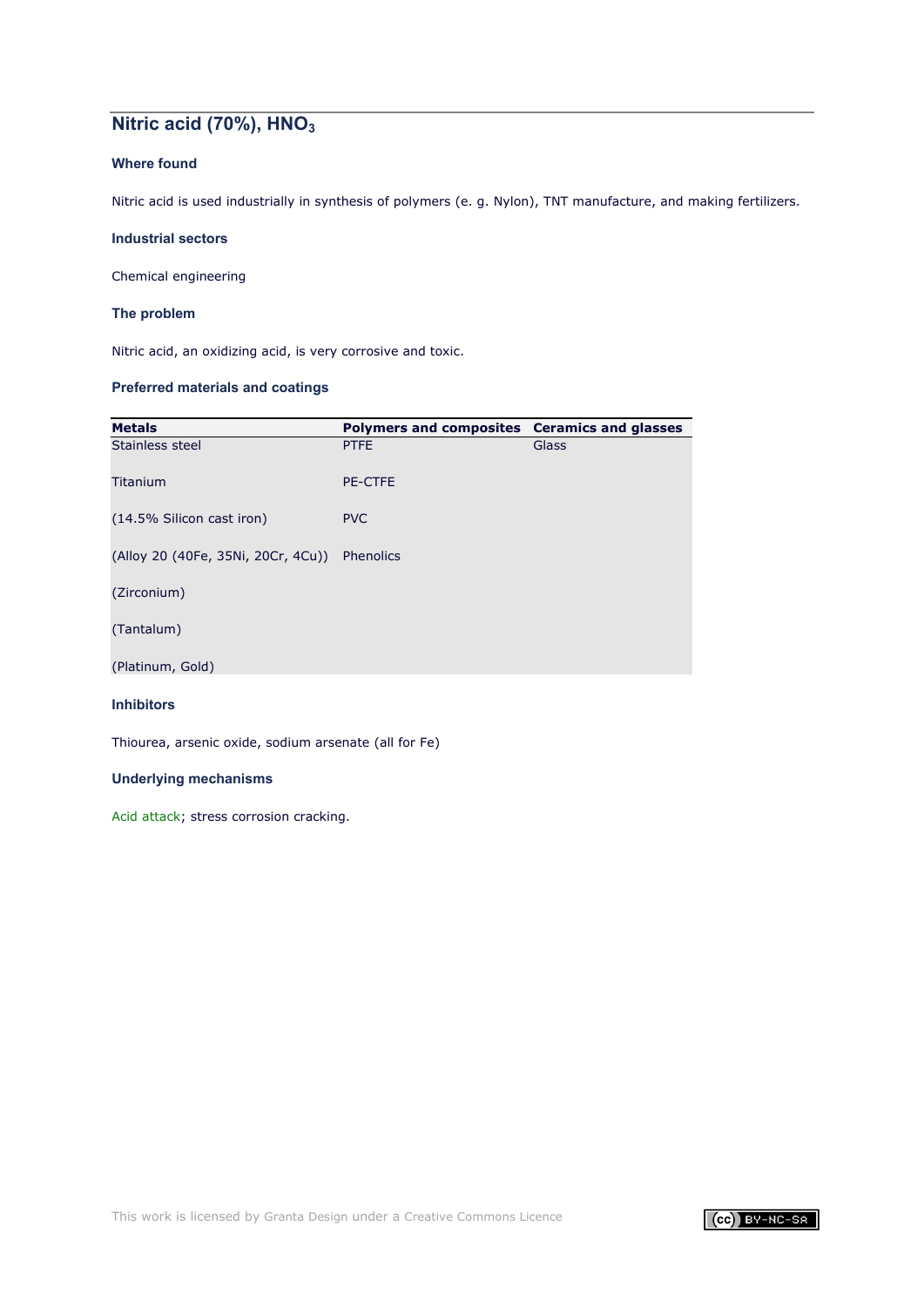# **Phosphoric acid (10%), H3PO4**

# **Where found**

Dilute phosphoric acid is added to certain food and beverages and used as a dental etchant and other pharmaceuticals.

### **Industrial sectors**

Chemical engineering, medical, food processing

### **The problem**

Phosphoric acid is a highly corrosive reducing agent.

# **Preferred materials and coatings**

| <b>Metals</b>                      | Polymers and composites Ceramics and glasses |              |
|------------------------------------|----------------------------------------------|--------------|
| Stainless steel                    | <b>PTFE</b>                                  | <b>Glass</b> |
| Lead                               | <b>GFRP</b>                                  | Graphite     |
| (Hastelloy C)                      | (FEP)                                        |              |
| (14.5% Silicon cast iron)          |                                              |              |
| (Alloy 20 (40Fe, 35Ni, 20Cr, 4Cu)) |                                              |              |
| (Zirconium)                        |                                              |              |
| (Tantalum)                         |                                              |              |
| (Platinum, Gold)                   |                                              |              |

# **Inhibitors**

Sodium iodide (all metals), alkali or sodium chromates (Al)

### **Underlying mechanisms**

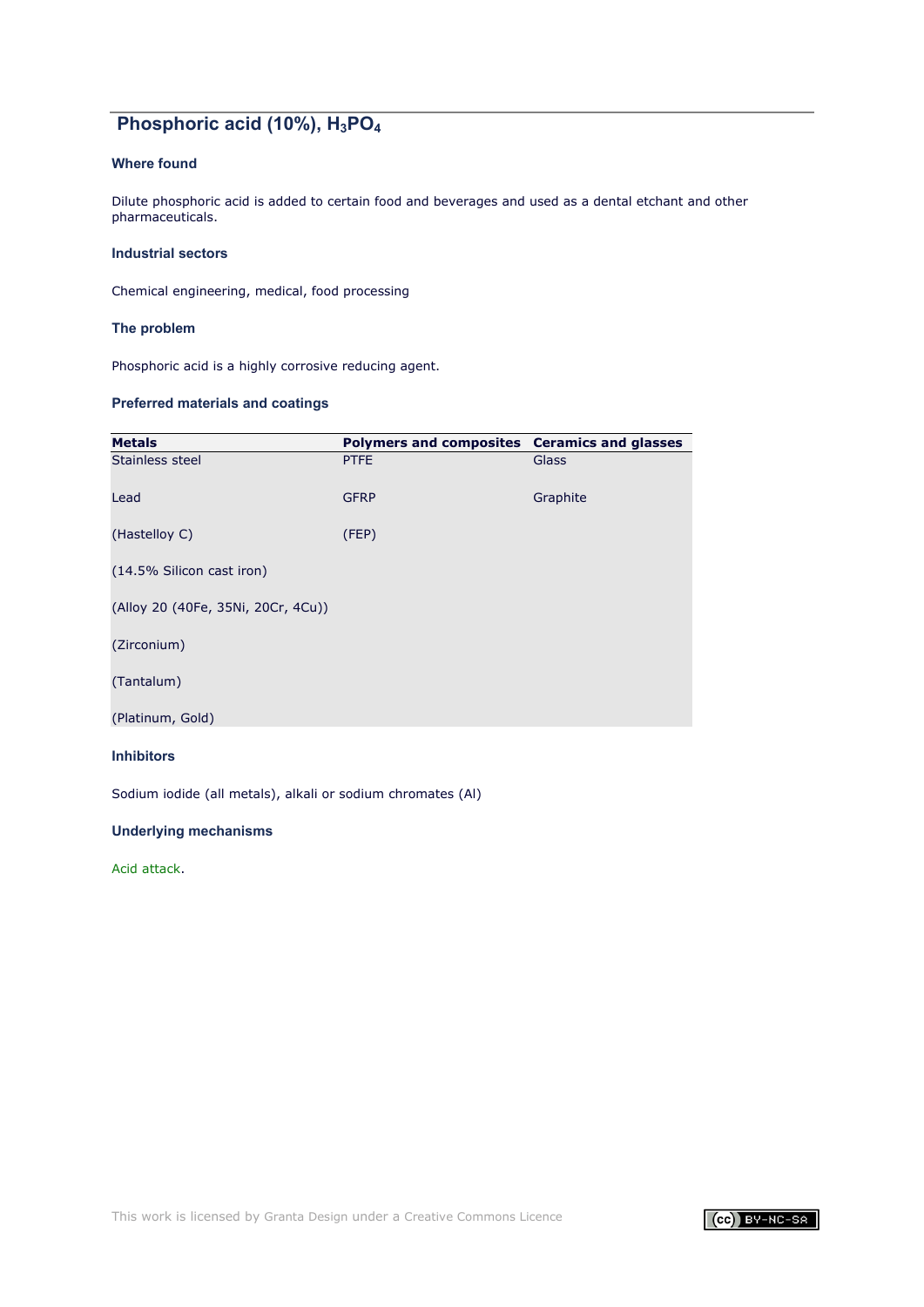# **Phosphoric acid (85%), H3PO4**

# **Where found**

Phosphoric acid is a strong acid used in the production of fertilizers and pharmaceuticals, and for removal of rust from iron surfaces (pickling).

### **Industrial sectors**

Chemical engineering, medical, food processing

### **The problem**

Phosphoric acid is a highly corrosive reducing agent.

# **Preferred materials and coatings**

| <b>Metals</b>                            | Polymers and composites Ceramics and glasses |                    |
|------------------------------------------|----------------------------------------------|--------------------|
| Stainless steel                          | <b>PTFE</b>                                  | Borosilicate glass |
| (14.5% Silicon cast iron)                | <b>GFRP</b>                                  |                    |
| (Alloy 20 (40Fe, 35Ni, 20Cr, 4Cu)) (FEP) |                                              |                    |
| (Tantalum)                               | (Vinyl ester)                                |                    |
| (Platinum, Gold)                         |                                              |                    |

### **Inhibitors**

Sodium iodide (all metals), alkali or sodium chromates (Al), dodecylamine with potassium iodide

### **Underlying mechanisms**

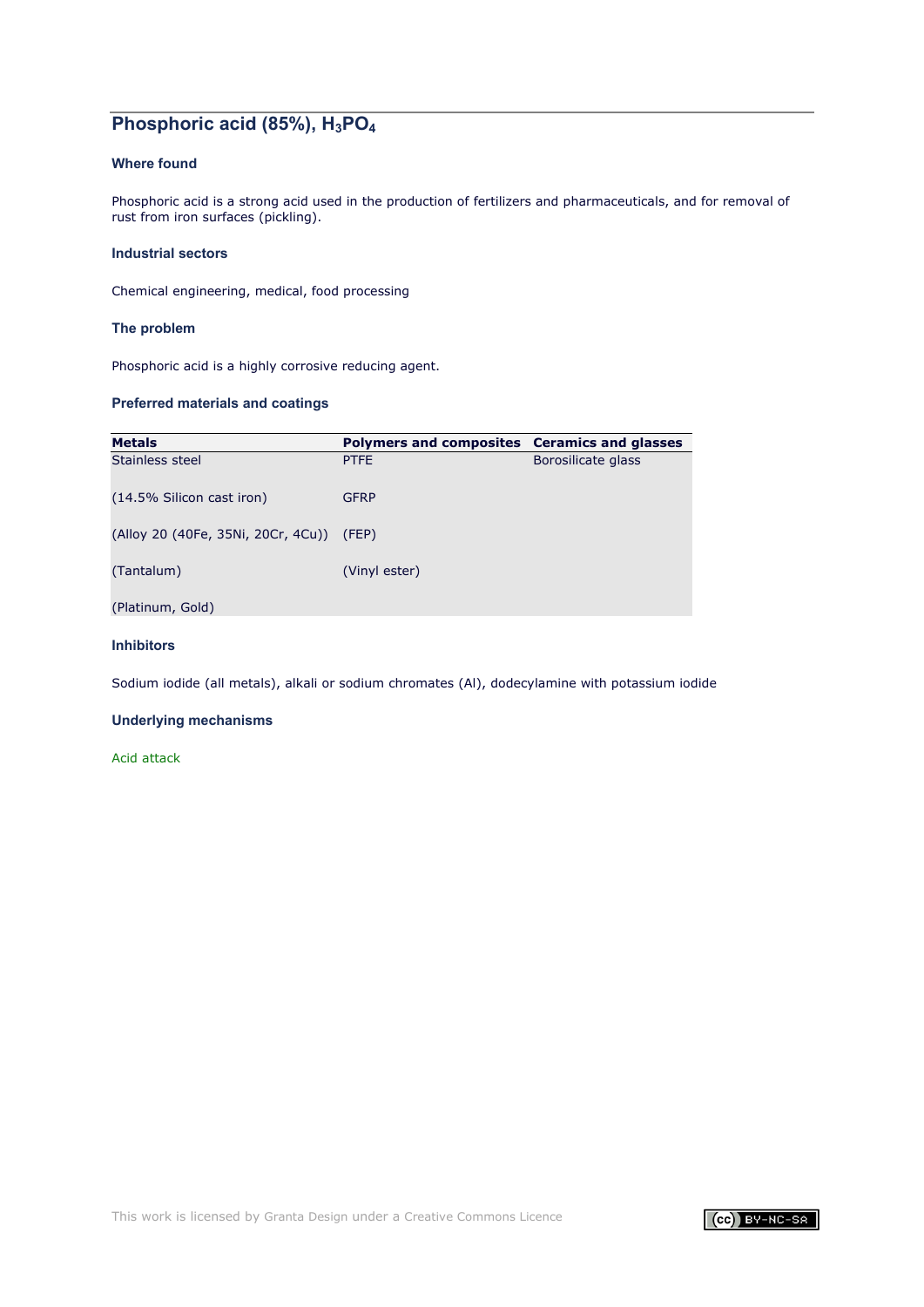# **Sulphuric acid (10%), H2SO4**

# **Where found**

Sulphuric acid, of central importance in chemical engineering, is used in making fertilizers, chemicals, paints, and in petrol refining. It is a component of "acid rain".

### **Industrial sectors**

Chemical engineering, petroleum engineering.

### **The problem**

Sulphuric acid, an oxidizing acid, is highly corrosive and toxic.

### **Preferred materials and coatings**

| <b>Metals</b>                      | Polymers and composites Ceramics and glasses |              |
|------------------------------------|----------------------------------------------|--------------|
| Stainless steel                    | <b>PET</b>                                   | <b>Glass</b> |
| Copper                             | <b>PTFE</b>                                  | Graphite     |
| Nickel based alloys                | <b>PE-CTFE</b>                               |              |
| Lead                               | Phenolics                                    |              |
| Tungsten                           |                                              |              |
| (14.5% Silicon cast iron)          |                                              |              |
| (Alloy 20 (40Fe, 35Ni, 20Cr, 4Cu)) |                                              |              |
| (Zirconium)                        |                                              |              |
| (Tantalum)                         |                                              |              |
| (Platinum, Gold, Silver)           |                                              |              |

### **Inhibitors**

Phenylacridine (Fe), sodium chromate (Al), benzyl thiocyanate (Cu & Brass), hydrated calcium sulphate (Fe), aromatic amines (Fe), chromic acid (Ti), copper sulphate (Ti)

#### **Underlying mechanisms**

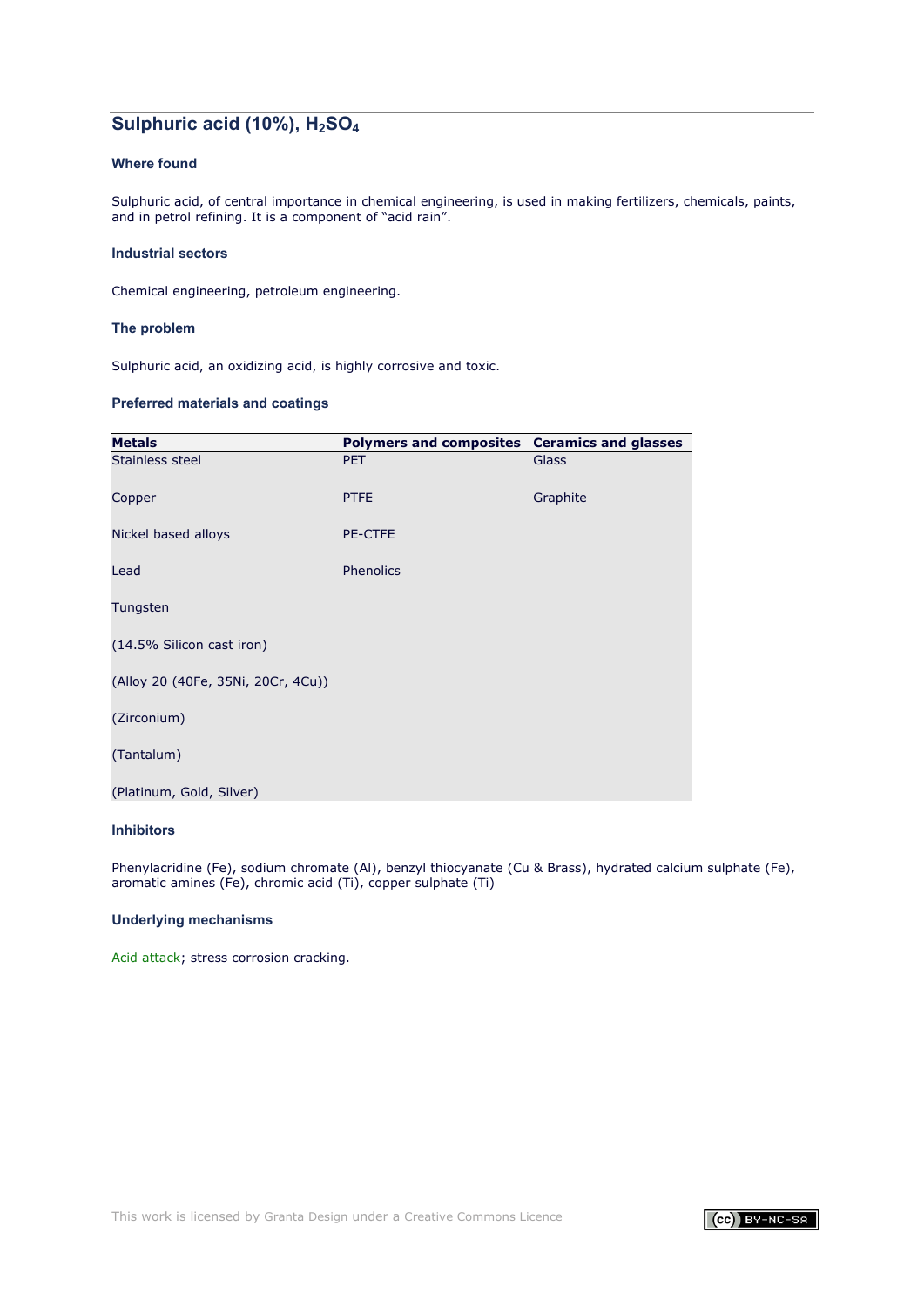# **Sulphuric acid (70%), H2SO4**

# **Where found**

Sulphuric acid is used industrially for processing metal ores, producing fertilizers, oil refinement, processing wastewater, and synthesis of sulphur-containing chemicals.

### **Industrial sectors**

Chemical engineering, petroleum engineering.

### **The problem**

Sulphuric acid, an oxidizing acid, is highly corrosive and toxic. It is a dehydrating agent. Heat from exothermic reactions can be sufficient to boil unreacted acid.

### **Preferred materials and coatings**

| <b>Metals</b>                      | Polymers and composites Ceramics and glasses |              |
|------------------------------------|----------------------------------------------|--------------|
| <b>Steel</b>                       | <b>PTFE</b>                                  | <b>Glass</b> |
| Stainless steel                    |                                              | Graphite     |
| Lead                               |                                              |              |
| (14.5% Silicon cast iron)          |                                              |              |
| (Alloy 20 (40Fe, 35Ni, 20Cr, 4Cu)) |                                              |              |
| (Zirconium)                        |                                              |              |
| (Tantalum)                         |                                              |              |
| (Platinum, Gold)                   |                                              |              |

### **Inhibitors**

Phenylacridine (Fe), sodium chromate (Al), arsenic (Fe), boron trifluoride (Fe), chromic acid (Ti), copper sulphate (Ti).

### **Underlying mechanisms**

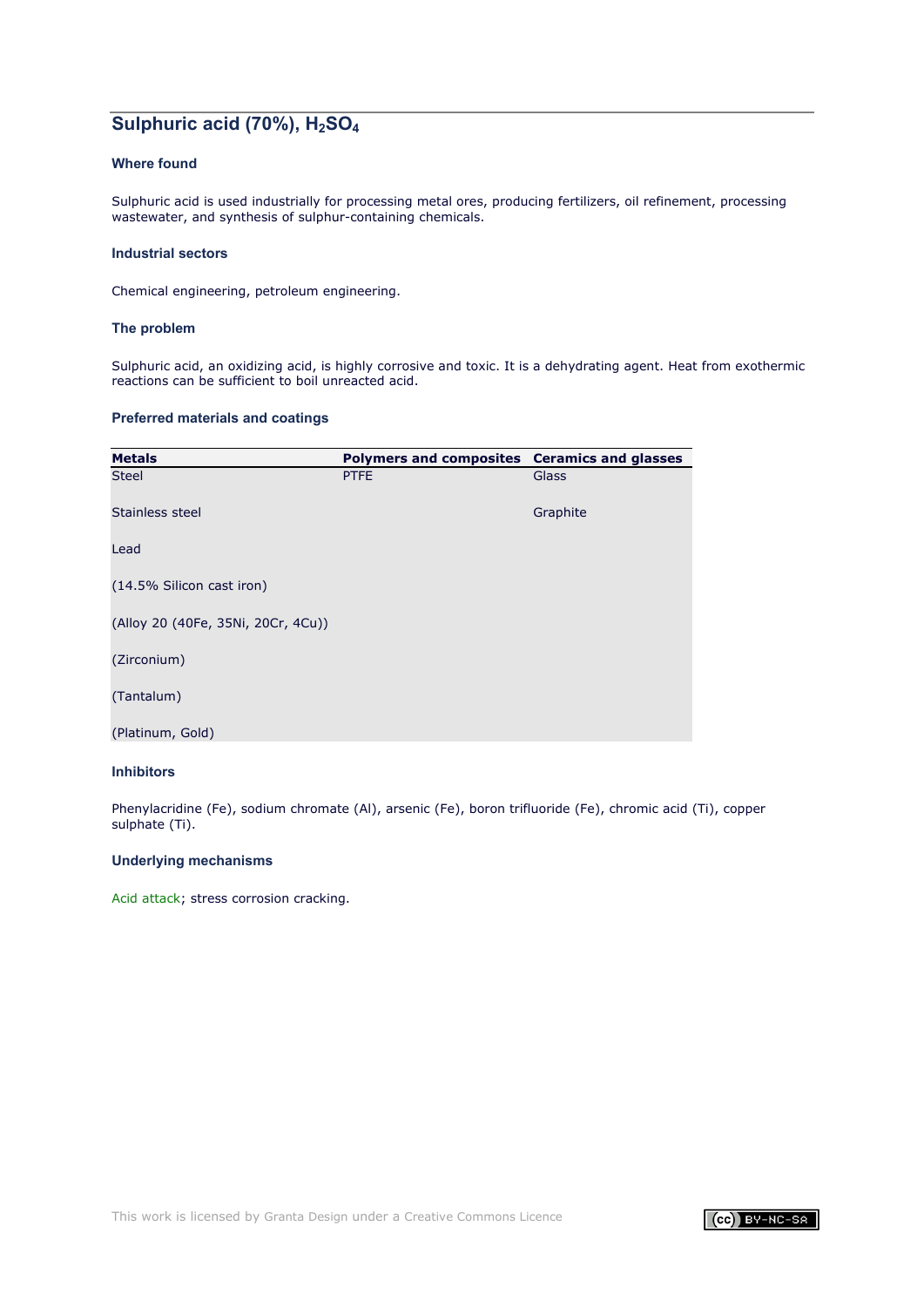# **Sodium hydroxide (10%) (caustic soda), NaOH**

# **Where found**

Sodium hydroxide of this concentration is found in some household cleaners, the making of soap, and in the cleaning of certain food products.

### **Industrial sectors**

Chemical engineering, domestic, food processing

### **The problem**

The strong alkalis NaOH, KOH (potassium hydroxide), and NH4OH (ammonium hydroxide) are all corrosive and toxic. Vapours are dangerous.

### **Preferred materials and coatings**

| <b>Metals</b>         | <b>Polymers and composites</b> | <b>Ceramics and glasses</b> |
|-----------------------|--------------------------------|-----------------------------|
| Nickel and its alloys | <b>PVC</b>                     | Glass                       |
| Stainless steels      | <b>LDPE</b>                    | Graphite                    |
| Lead                  | <b>HDPE</b>                    |                             |
| Magnesium             | <b>PTFE</b>                    |                             |
|                       | (PE-CTFE)                      |                             |

# **Inhibitors**

Alkali silicates, potassium permanganate, glucose (all for Al)

#### **Underlying mechanisms**

[Basic attack;](#page-8-0) stress corrosion cracking (stainless steels).

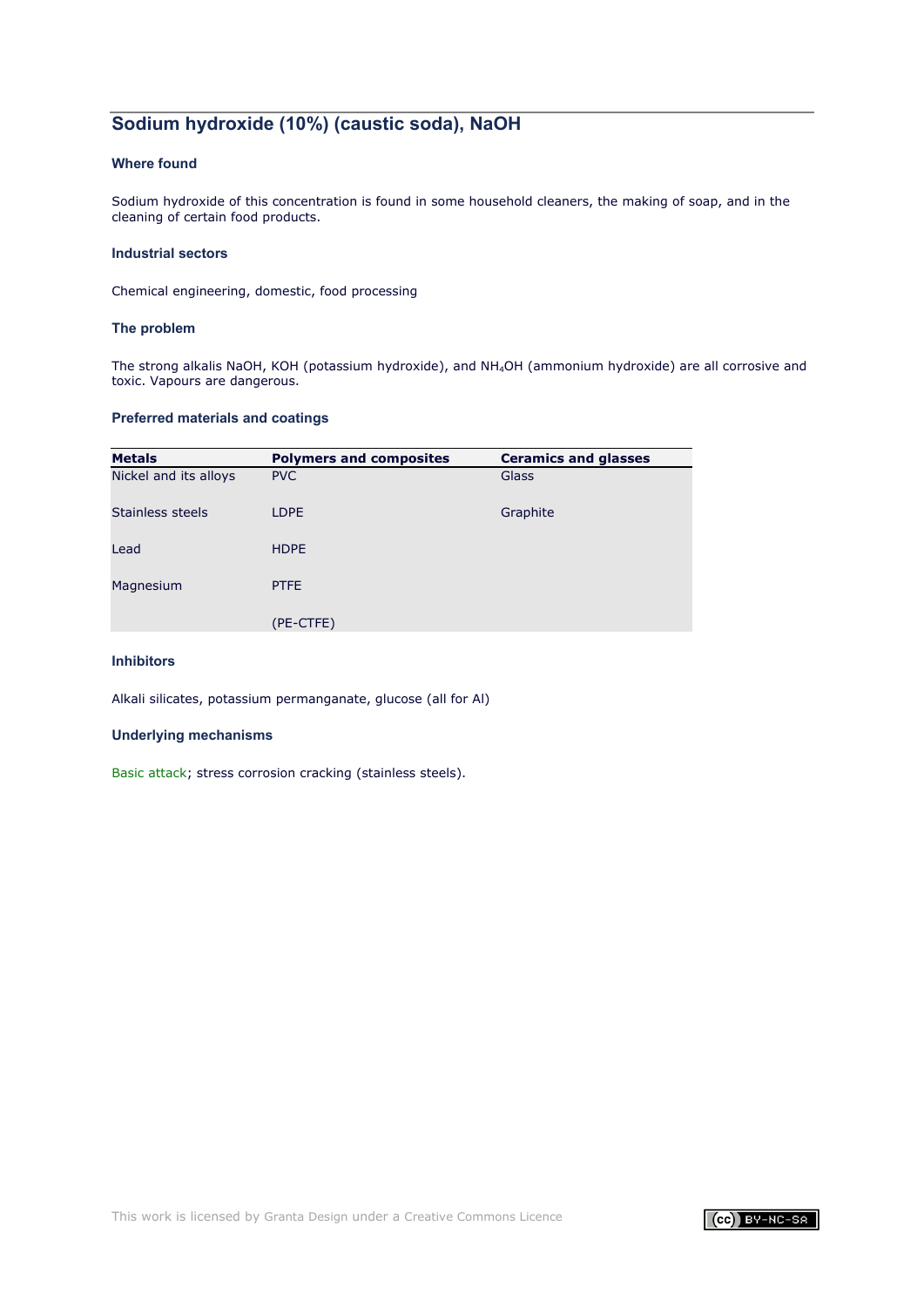# **Sodium hydroxide (60%) (caustic soda), NaOH**

# **Where found**

Sodium hydroxide of this concentration is found in drain cleaners as a 50% solution, is used to produce alumina, paper and bio diesel, and is used to clean and etch aluminium.

### **Industrial sectors**

Chemical engineering, domestic, petroleum, engineering manufacture

### **The problem**

The strong alkalis NaOH, KOH (potassium hydroxide), and NH4OH (ammonium hydroxide) are all corrosive and toxic. Vapours are dangerous.

### **Preferred materials and coatings**

| <b>Metals</b>         | <b>Polymers and composites</b> | <b>Ceramics and glasses</b> |
|-----------------------|--------------------------------|-----------------------------|
| Nickel and its alloys | <b>PVC</b>                     | Glass                       |
| Stainless steels      | LDPE                           | Graphite                    |
|                       | <b>HDPE</b>                    |                             |
|                       | <b>PTFE</b>                    |                             |
|                       | (PE-CTFE)                      |                             |

### **Underlying mechanisms**

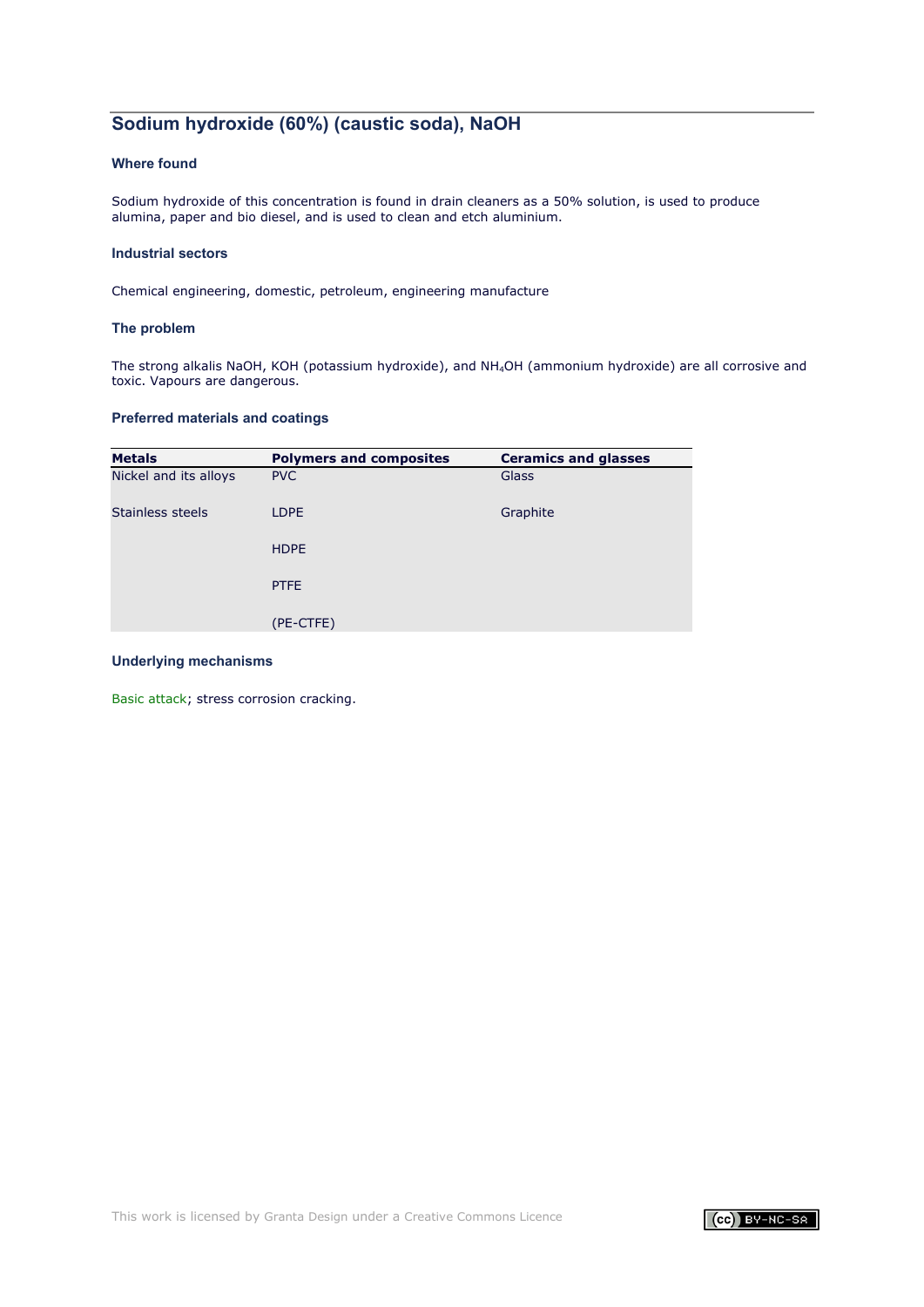# <span id="page-23-0"></span>**Durability: organic solvents and other organic fluids**

**Science note**

# <span id="page-23-1"></span>**Organic solvents and fluids**

Organic liquids are ubiquitous: we depend on them as fuels and lubricants, for cooking, for removing stains, as face-cream, as nail varnish, and much more. Any material in service will encounter them. Ceramics and glasses are largely immune to them, and many metals and some polymers can tolerate some organic liquids without problems.

Resistance to organic solvents and other organic fluids, ranked here on a 4-point scale from *1 (Unacceptable)* to *4 (Excellent)* is measured by weight or section loss (metals) or by swelling, solution and property degradation (polymers and elastomers). The ranking gives only the broadest indication of susceptibility. The notes attached to the environments give more details.

# **Polarity and proticity**

There are two things to know about an organic liquid.

- Is it non-polar or polar? Simple hydrocarbons (like benzene,  $C_6H_6$ ) and symmetrically halogenated solvents (like carbon tetrachloride, CCl<sub>4</sub>) carry not dipole moment. Hydrocarbons with polar side groups like acetone  $CH_3COCH_3$  and acetaldehyde  $CH_3CHO$ ) carry a dipole moment.
- Is it aprotic (water insoluble) or protic (water soluble)? Toluene  $C_6H_5CH_3$ , like benzene  $C_6H_6$ , is aprotic. Alcohols like ethanol, CH3CH2OH, and organic acids such as acetic acid CH3COOHare protic.

Why are these important?

# **Metal corrosion in organic fluids**

Metals are immune to corrosion by aprotic organic fluids but the same is not true of those that are protic because they contain free H<sup>+</sup> ions. Corrosion rates in protic organic fluids can be high: carbon steels, for example, corrode in ethanol, methanol, and acetic acids.

# **Polymer and elastomer degradation in organic fluids**

Certain polymers are degraded by certain organic solvents. The nearest that this can be made scientific is via what are called *solubility parameters*. Polymer chains are bonded strongly (covalent bonding) along their length, but only weakly (van der Waals bonding) between chains. To enter a polymer, the solvent, like a virus, must trick these bonds into allowing them in. Thus polar solvents dissolve in polar polymers (nylons, for example, are polar). Non-polar solvents tend to dissolve in non-polar polymers (the phrase "like dissolves like" sums it up). Once in – like viruses – they do things, mostly bad, a few, good.

The bad: aggressive solvents cause discoloration, reduce strength, induce brittleness, and trigger crazing (the whitening of the polymer because of many tiny crack-like expansion cavities). The good: certain organic solvents act as plasticizers, reducing the glass temperature but not the strength, converting a rigid polymer into a flexible, leather-like material. Artificial leather – plasticized PVC – is an example. Many plasticizers are phthalates but increasing concern for their potential toxicity generates pressure to use alternatives. Phthalates are increasingly being replaced by biochemical plasticizers – vegetable oils such as soy bean oil or linseed oil – even though these are more expensive.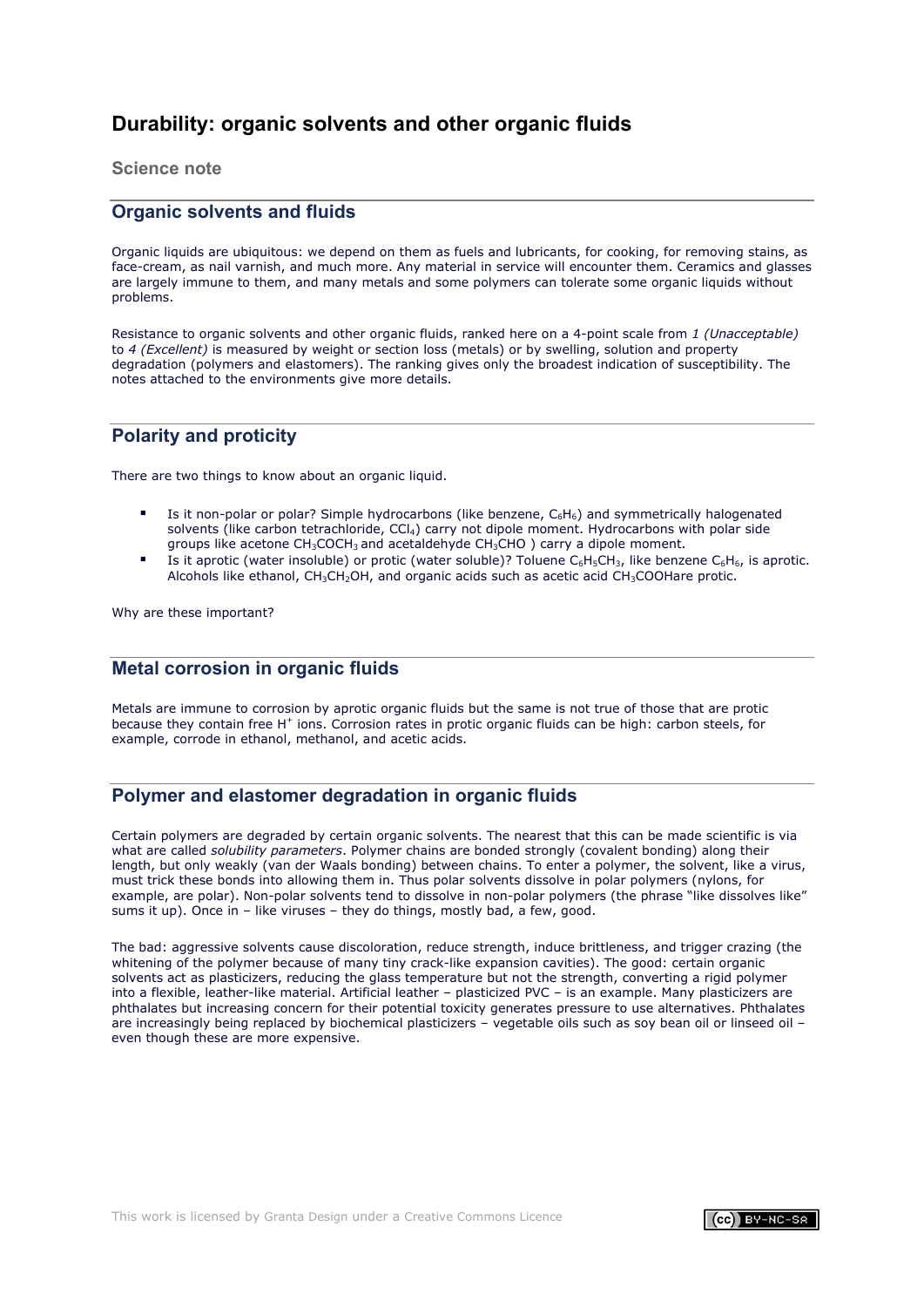# **Further reading**

| <b>Author</b> | Title                                                  | <b>Chapter</b> |
|---------------|--------------------------------------------------------|----------------|
| Ashby et al   | Materials: Engineering, Science, Processing and Design | 17             |
| Budinski      | Engineering Materials: Properties and Selection        | 13             |
| Callister     | Materials Science and Engineering: An Introduction     | 17             |
| Shackelford   | Introduction to Materials Science for Engineers        | 14             |

[Further reference details](#page-71-0)

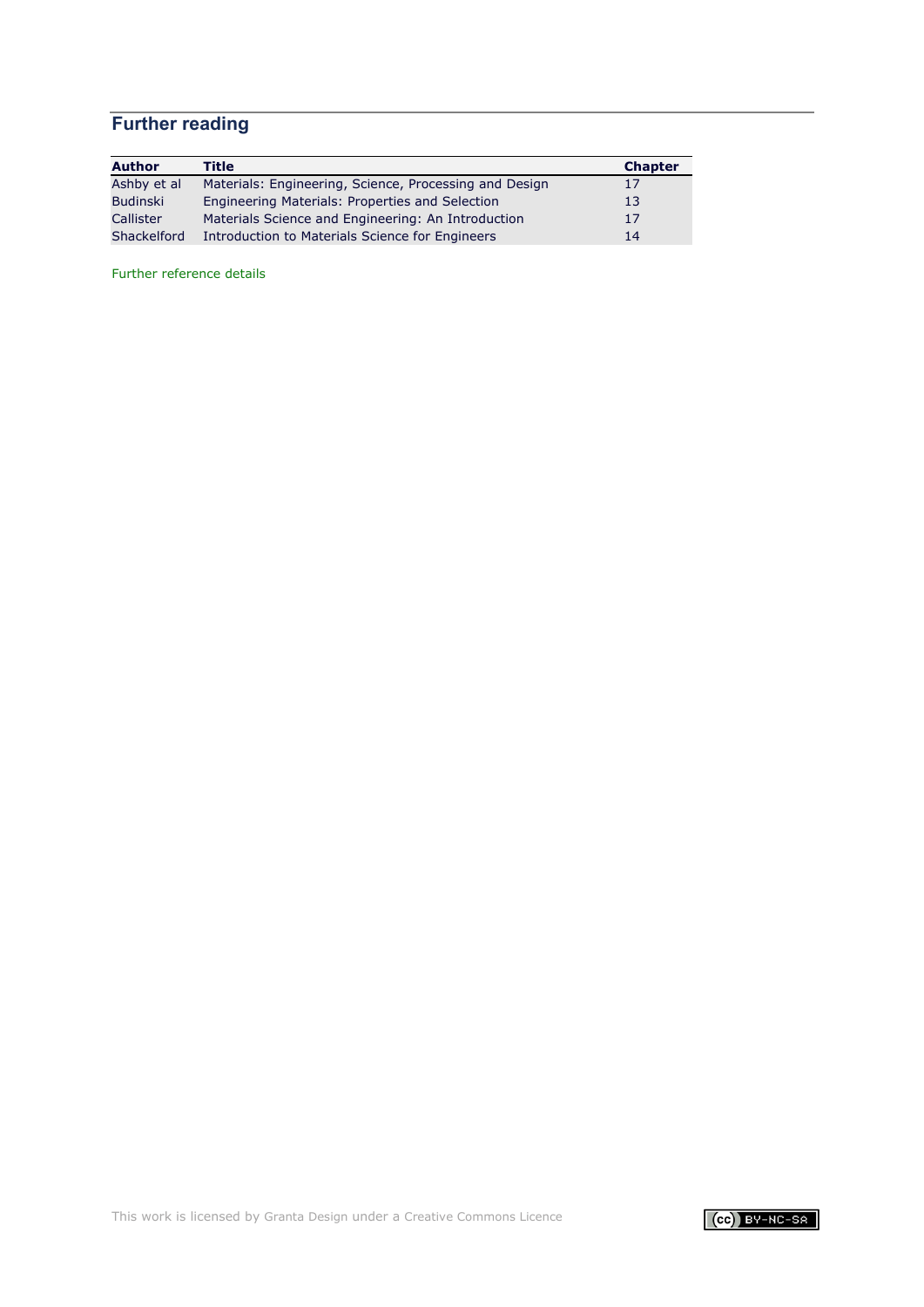# **Environments**

# Amyl acetate (banana oil), CH<sub>3</sub>COO(CH<sub>2</sub>)<sub>4</sub>CH<sub>3</sub>

### **Where found**

Amyl acetate is used in the food industry to provide a scent similar to bananas and apples. Used as a solvent for paints and lacquers, as well as in the preparation of penicillin.

### **Industrial sectors**

Food processing, domestic, construction

### **The problem**

Amyl acetate is flammable. It is an organic solvent that dissolves, and thus attacks, polymers such as PMMA, nylon, neoprene and buna rubber. It contains some acetic acid, making it corrosive to carbon steel.

#### **Preferred materials and coatings**

| <b>Metals</b>                      | Polymers and composites Ceramics and glasses |       |
|------------------------------------|----------------------------------------------|-------|
| Stainless steel                    | <b>PTFE</b>                                  | Glass |
| Aluminium                          | <b>HDPE</b>                                  |       |
| <b>Brass</b>                       | <b>PET</b>                                   |       |
| (Hastelloy C)                      | (EPDM)                                       |       |
| (Alloy 20 (40Fe, 35Ni, 20Cr, 4Cu)) |                                              |       |

### **Underlying mechanisms**

[Organic solution](#page-23-1)

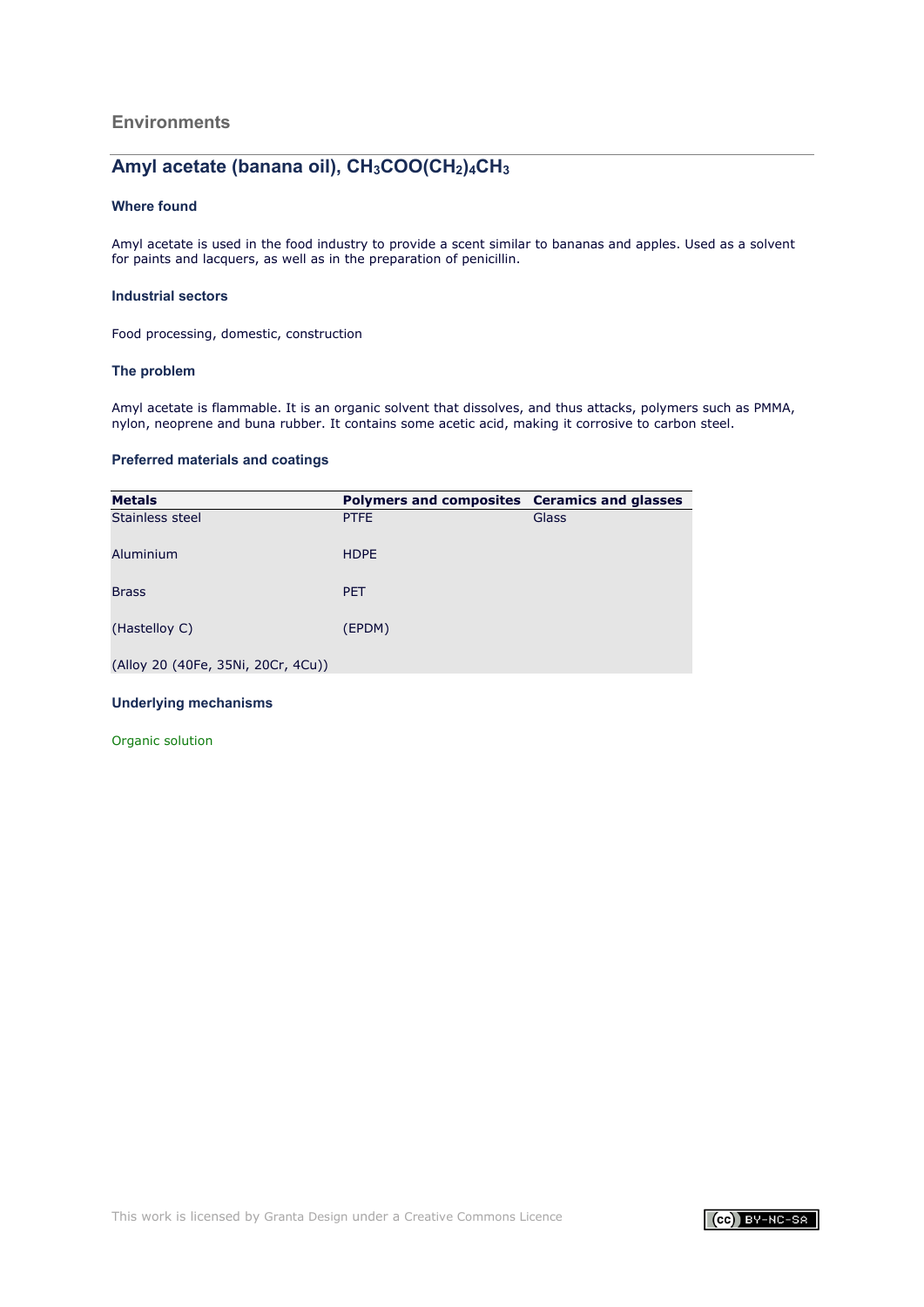# Benzene, C<sub>6</sub>H<sub>6</sub>

# **Where found**

Benzene is used as an industrial solvent, as well as in the synthesis of plastics, rubbers, dyes, and certain drugs. It is also found in tobacco smoke.

### **Industrial sectors**

Petroleum, chemical engineering, domestic, engineering manufacture

### **The problem**

Benzene is a highly flammable organic solvent. It is carcinogenic. It attacks some polymers.

# **Preferred materials and coatings**

| <b>Metals</b>     | <b>Polymers and composites</b> | <b>Ceramics and glasses</b> |
|-------------------|--------------------------------|-----------------------------|
| Carbon steel      | PTFE                           | Glass                       |
| Stainless steel   |                                | Graphite                    |
| Aluminium         |                                |                             |
| <b>Brass</b>      |                                |                             |
| <b>Inhibitors</b> |                                |                             |

Anthraquinone (Cu & Brass).

### **Underlying mechanisms**

[Organic solution](#page-23-1)

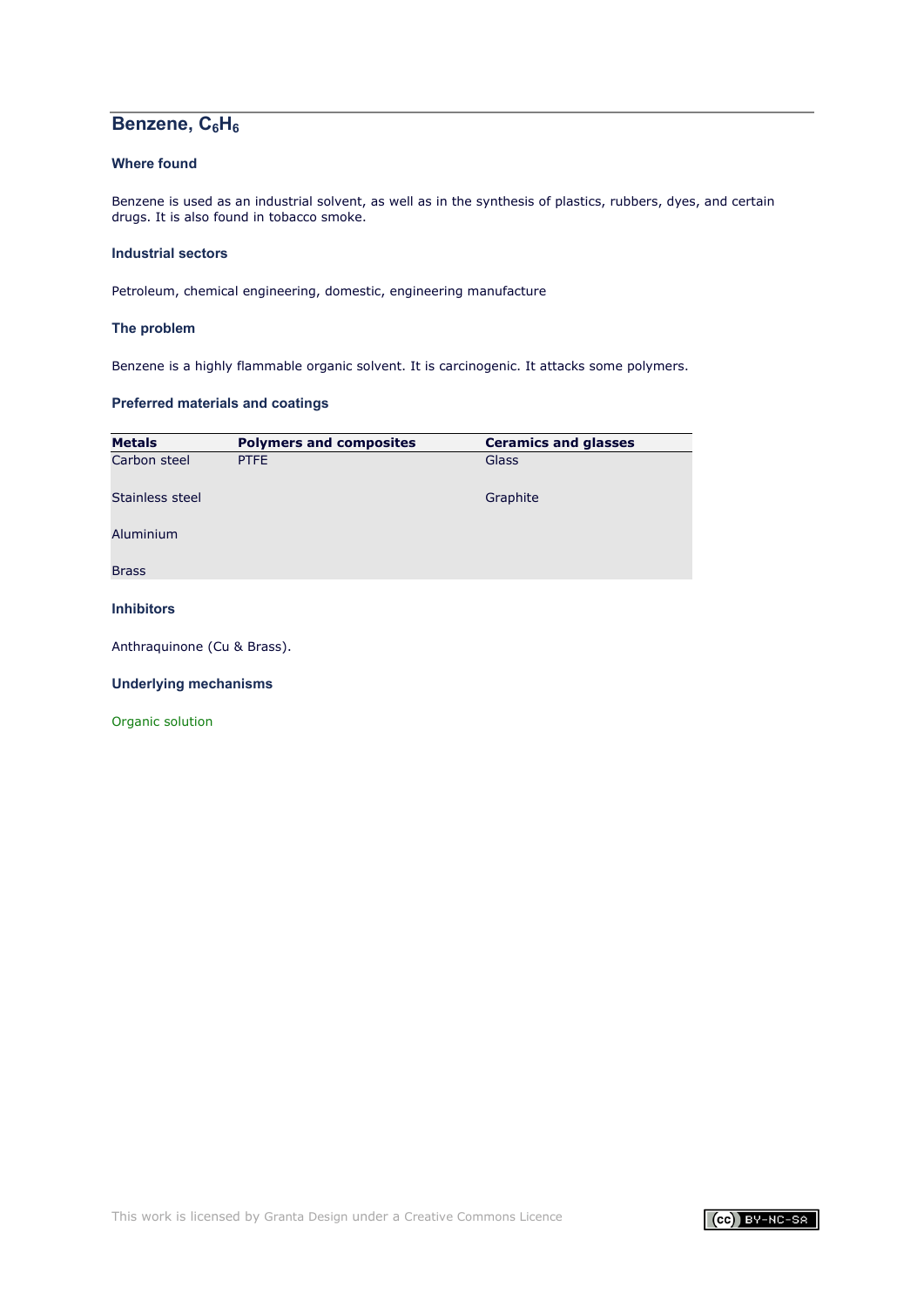# **Carbon tetrachloride (tetrachloromethane), CCl4**

# **Where found**

Carbon tetrachloride is a chemical used principally to manufacture refrigerants, although it has also found uses as a dry-cleaning solvent as well as a pesticide (now banned in the US).

### **Industrial sectors**

Chemical engineering, domestic

### **The problem**

Carbon tetrachloride is a powerful organic solvent. It is toxic, carcinogenic and a "greenhouse" gas. When moist it becomes breaks down to HCl, causing corrosion of metals.

### **Preferred materials and coatings**

| <b>Metals</b>            | <b>Polymers and composites</b> | <b>Ceramics and glasses</b> |
|--------------------------|--------------------------------|-----------------------------|
| Carbon steel             | <b>POM</b>                     | Glass                       |
| Stainless steel          | <b>PTFE</b>                    | Graphite                    |
| Aluminium                | Rubber                         |                             |
| (Hastelloy C)            |                                |                             |
| (Monel)                  |                                |                             |
| (Platinum, Gold, Silver) |                                |                             |

### **Inhibitors**

Formamide (Al), aniline (Fe, Sn, Brass, Monel & Pb), mesityl oxide (Sn).

# **Underlying mechanisms**

[Organic solution,](#page-23-1) [acid attack](#page-7-1)

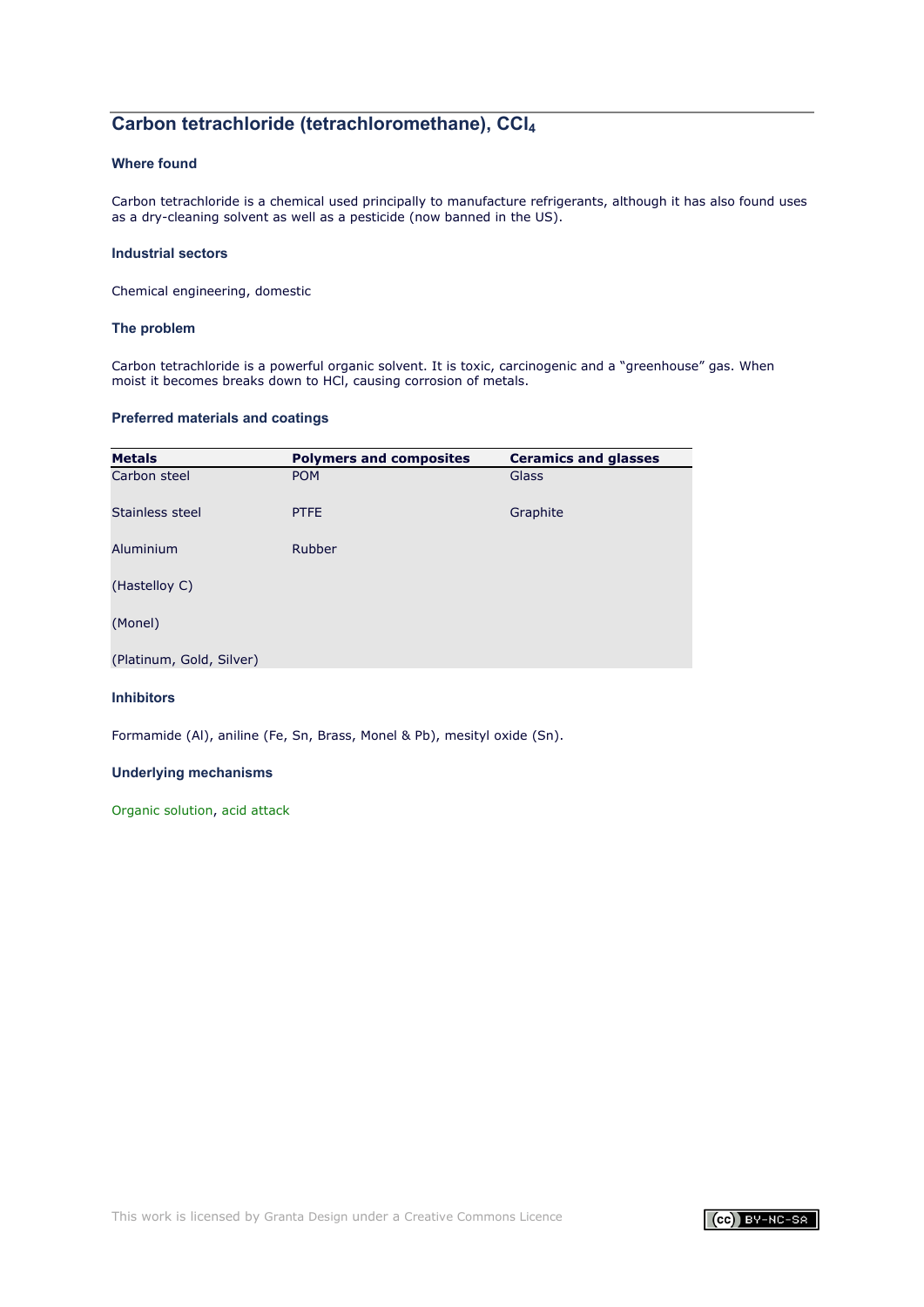# **Chloroform (trichloromethane), CHCl3**

# **Where found**

Chloroform is most commonly used today as a refrigerant (R-22). It used to synthesize chlorinated polymers and as a solvent for paints and dyes. It is an anaesthetic, once used medically but now supplanted by those that are less toxic.

### **Industrial sectors**

Domestic, medical, chemical engineering, construction

#### **The problem**

Chloroform is an organic solvent that attacks polymers such as nylon, PMMA and neoprene. When moist, it decomposes to form a weak HCl, becoming corrosive to carbon steel and aluminium.

### **Preferred materials and coatings**

| <b>Metals</b>                      | Polymers and composites Ceramics and glasses |       |
|------------------------------------|----------------------------------------------|-------|
| Stainless steel                    | <b>PTFE</b>                                  | Glass |
| Carbon steel                       | <b>HDPE</b>                                  |       |
| <b>Brass</b>                       | <b>PET</b>                                   |       |
| (Monel)                            |                                              |       |
| (Hastelloy C)                      |                                              |       |
| (Alloy 20 (40Fe, 35Ni, 20Cr, 4Cu)) |                                              |       |

### **Underlying mechanisms**

[Organic solution,](#page-23-1) [Acid attack](#page-7-1)

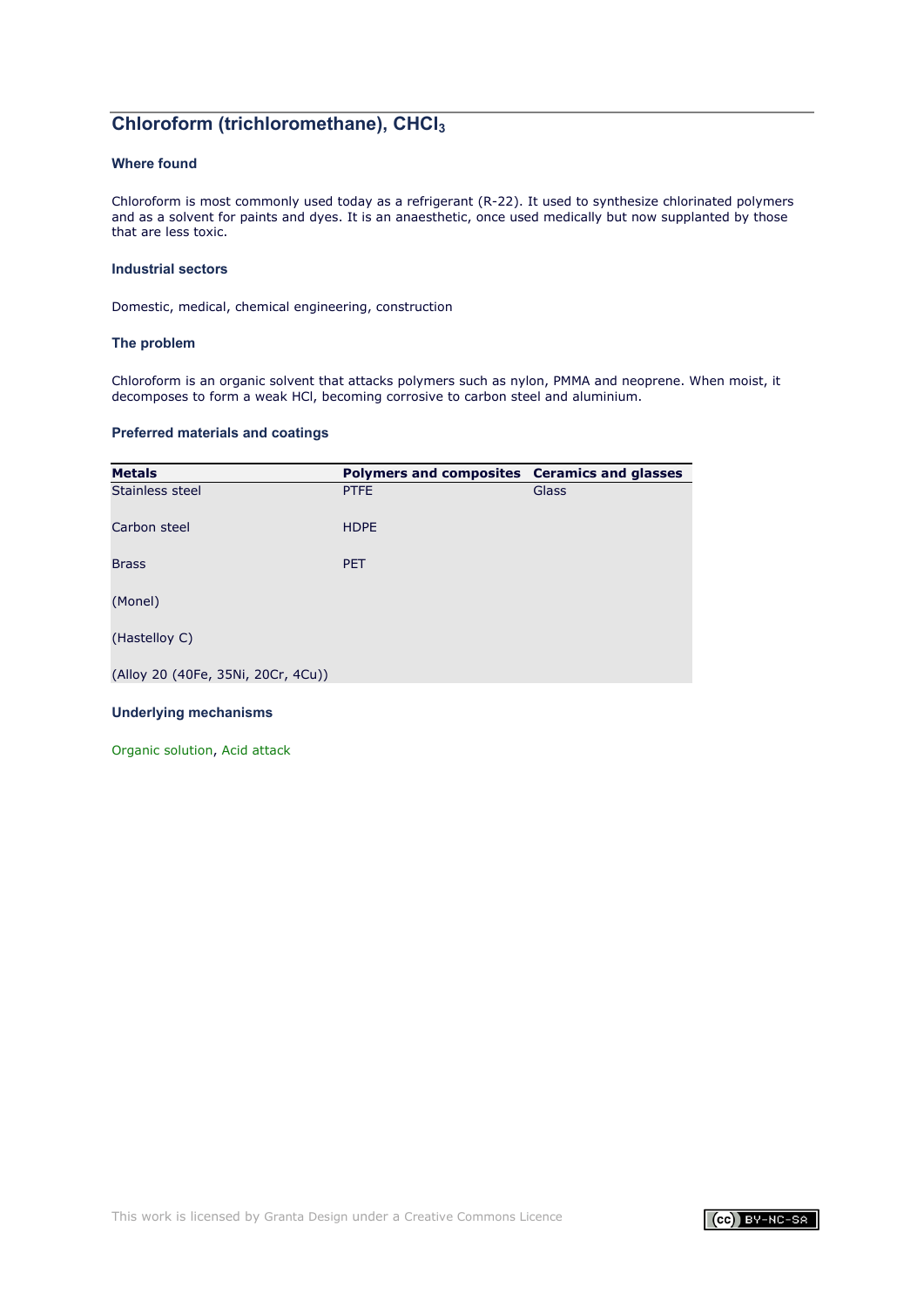# **Crude oil**

# **Where found**

Refined petroleum is not corrosive to metals, but crude oil usually contains saline water, sulphur compounds, and other impurities, some acidic.

### **Industrial sectors**

Petroleum, engineering, marine engineering, energy conversion

### **The problem**

Crude oil is flammable. It is corrosive to many materials because of wide range of contaminants. The corrosion rate of steel – the most widely used material for pipe work and storage – shows a sudden increase when the salt water content of the oil exceeds a critical level (the "corrosion rate break") of between 3 and 10%, depending on the grade of oil. Crude oils vary in their sulphur content – those with high sulphur are more corrosive.

### **Preferred materials and coatings**

| <b>Metals</b>    | <b>Polymers and composites</b> | <b>Ceramics and glasses</b> |
|------------------|--------------------------------|-----------------------------|
| Carbon steel     | <b>HDPE</b>                    | Glass                       |
| Aluminium        | <b>PTFE</b>                    | Porcelain                   |
| Stainless steels | <b>Epoxies</b>                 | Enamelled metal             |
|                  | (Polyimides)                   |                             |

### **Underlying mechanisms**

[Organic solution;](#page-23-1) [sulphurisation,](#page-47-0) [acid attack](#page-7-1)

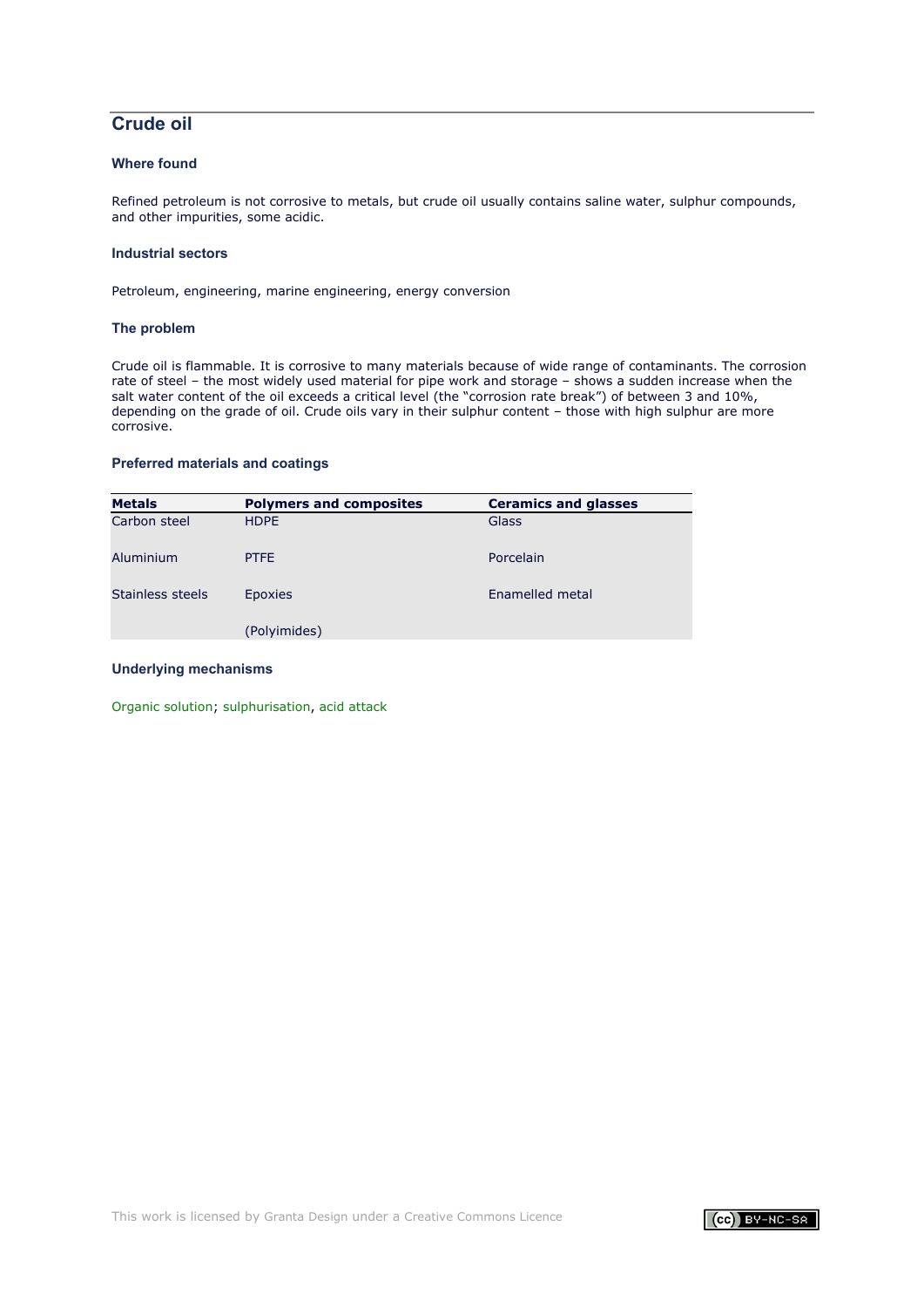# **Diesel oil (petrodiesel)**

# **Where found**

Diesel oil is a specific fractional distillate of crude oil. It is the primary fuel for truck, shipping, and non-electric and diesel-electric rail transport. Its use for car propulsion is increasing. Diesel oil acts both as fuel and as lubricant in the engine.

#### **Industrial sectors**

Petroleum, engineering manufacture, transport

#### **The problem**

The corrosive properties of diesel oil depend on its source, on temperature, and on time. Sour diesel oil contains sulphur and is acidic; recent legislation has required producers to produce ultra-low sulphur diesel to minimize toxic emissions. Temperatures above 150°C will cause additives in diesel to breakdown giving corrosive by-products and damaging its lubricating properties. Some polymers (Neoprene, styrene-butadiene rubber, natural rubber, EVA, EPDM) are attacked by diesel oil.

#### **Preferred materials and coatings**

| <b>Metals</b>   | <b>Polymers and composites</b> | <b>Ceramics and glasses</b> |
|-----------------|--------------------------------|-----------------------------|
| Carbon steel    | <b>HDPE</b>                    | Glass                       |
| Stainless steel | <b>PP</b>                      |                             |
| <b>Brass</b>    | <b>PTFE</b>                    |                             |
| Copper          | Buna (nitrile) rubber          |                             |
| Aluminium       | (Viton)                        |                             |
| (Monel)         | <b>GFRP</b>                    |                             |

### **Inhibitors**

PTFE suspension (all metals), chlorinated hydrocarbons (all metals), poly-hydroxybenzophenone (Cu)

### **Underlying mechanisms**

[Organic solution,](#page-23-1) [sulphurisation](#page-47-0)

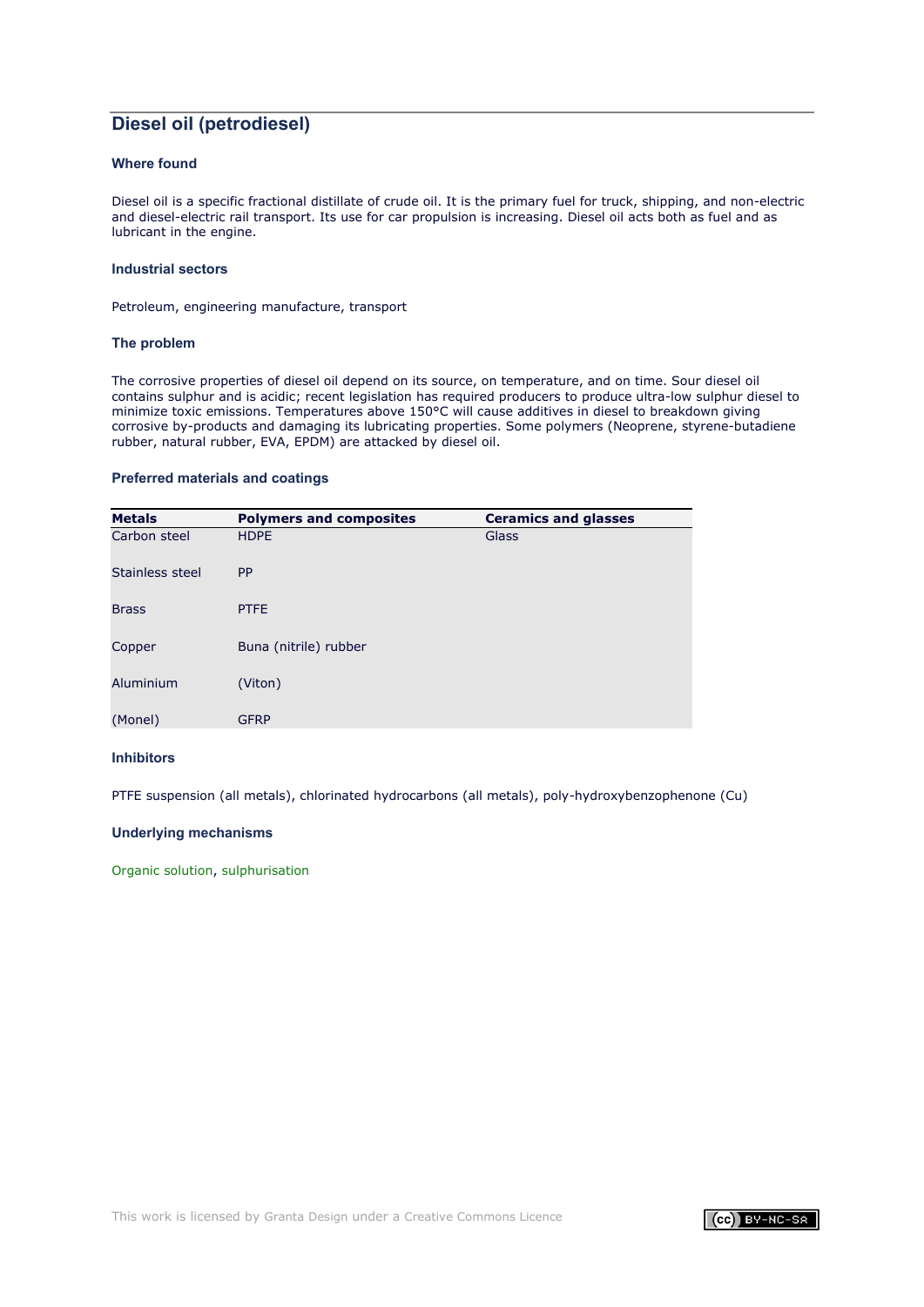# **Lubricating oil**

# **Where found**

Oil is used as a lubricant in most metal systems with moving parts. Typically, these are mineral oils, and frequently contain sulphur. Low sulphur synthetic oils can also be produced. Lubricating oil is less corrosive than petroleum and diesel oil because it is base on hydrocarbons with higher molecular weight.

#### **Industrial sectors**

Petroleum, engineering manufacture, energy conversion, marine engineering, aerospace

#### **The problem**

Lubricating oil is flammable and toxic. Corrosion of metals in lubricating oil is slow, though it can be a problem with copper.

### **Preferred materials and coatings**

| <b>Metals</b>   | <b>Polymers and composites</b> | <b>Ceramics and glasses</b> |
|-----------------|--------------------------------|-----------------------------|
| Stainless steel | <b>HDPE</b>                    | Glass                       |
| Carbon steel    | <b>PP</b>                      |                             |
| Aluminium       | <b>PTFE</b>                    |                             |
|                 | <b>Rubber</b>                  |                             |

# **Inhibitors**

PTFE suspension (all metals), chlorinated hydrocarbons organozinc compound selected such as [zinc](http://www.patentstorm.us/patents/5364545.html) dithiophosphate and zinc dithiocarbamate (all metals), poly-hydroxybenzophenone (Cu).

### **Underlying mechanisms**

**[Sulphurisation](#page-47-0)** 

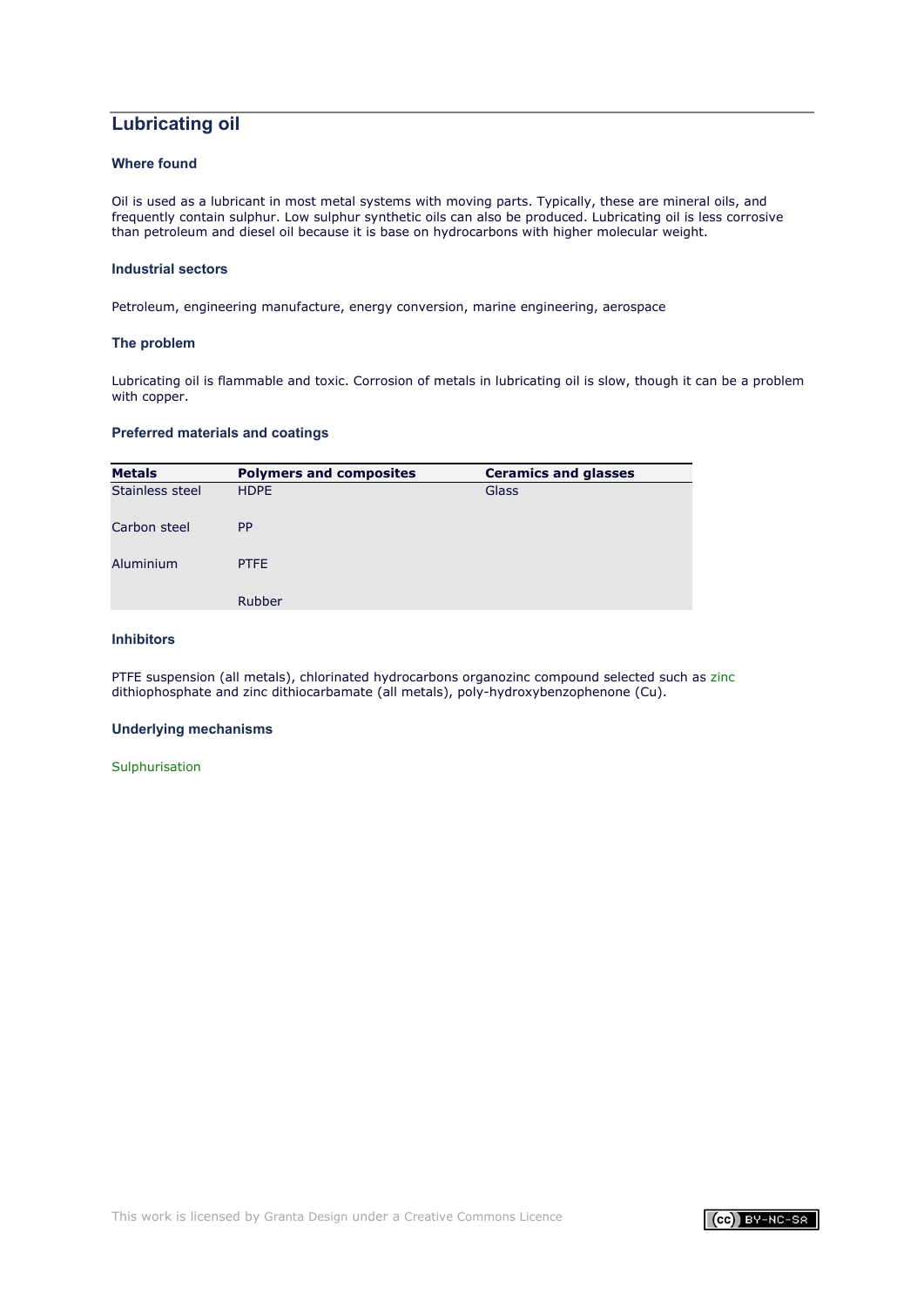# **Paraffin oil (kerosene)**

# **Where found**

Paraffin is used as aviation fuel, as well as being commonly used for heating and lighting on a domestic level. It is used to store highly reactive metals to isolate them from oxygen.

### **Industrial sectors**

Petroleum, engineering manufacture, transport

### **The problem**

Paraffin oil is highly flammable. It is an organic solvent. Some kerosenes contain sulphur, which in the presence of water or condensation becomes an acid solution leading to corrosion. The combustion products can be corrosive to metals.

### **Preferred materials and coatings**

| <b>Metals</b>   | <b>Polymers and composites</b> | <b>Ceramics and glasses</b> |
|-----------------|--------------------------------|-----------------------------|
| Carbon steel    | <b>HDPE</b>                    | Glass                       |
| Stainless steel | <b>PP</b>                      |                             |
| Aluminium       | <b>PTFE</b>                    |                             |
| (Monel)         | <b>GFRP</b>                    |                             |
|                 |                                |                             |

# **Inhibitors**

PTFE suspension (all metals), chlorinated hydrocarbons (all metals), poly-hydroxybenzophenone (Cu)

### **Underlying mechanisms**

[Organic solution,](#page-23-1) [sulphurisation](#page-47-0)

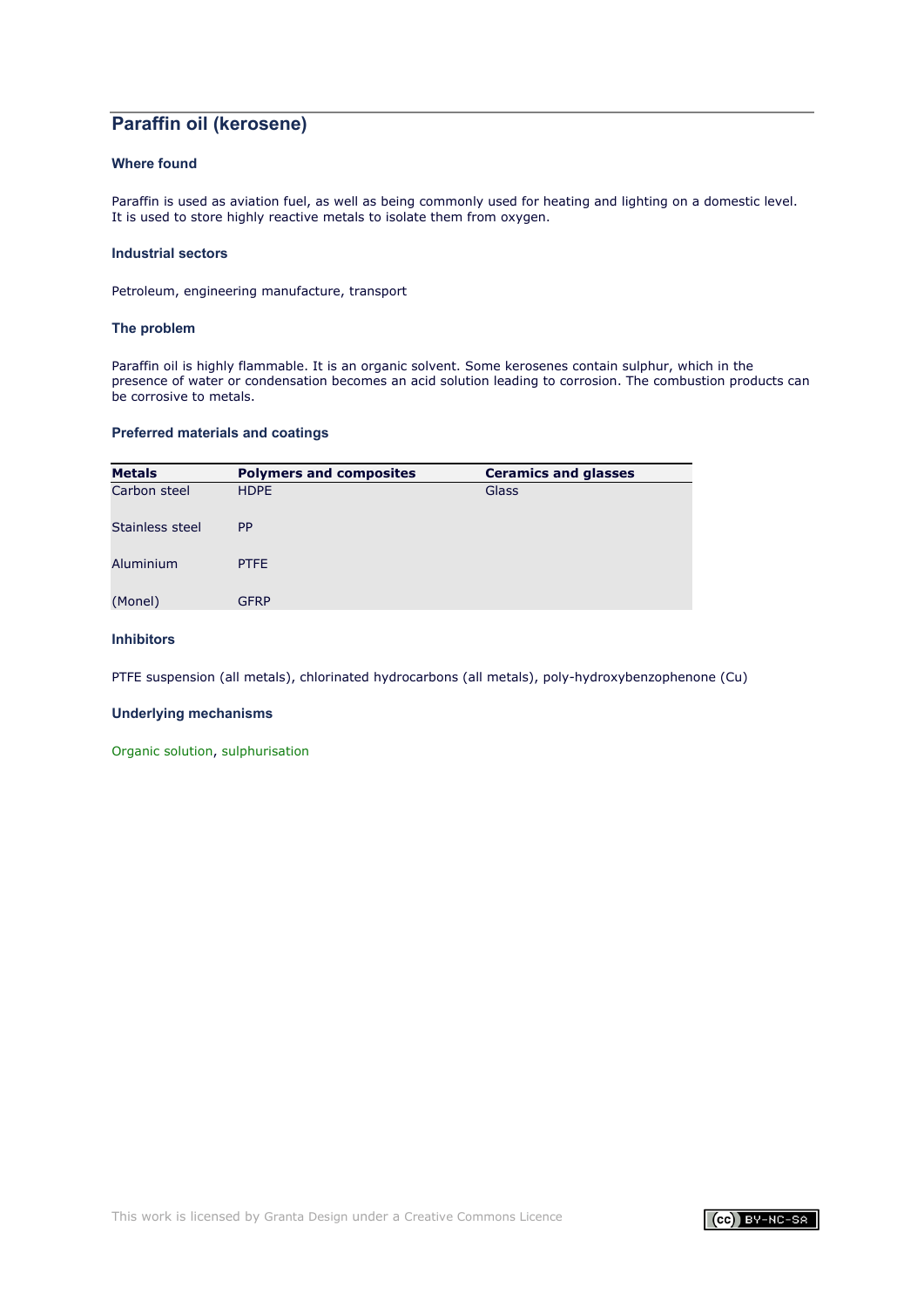# **Petroleum (gasoline)**

# **Where found**

Petroleum is a volatile distillate of crude oil. It is used mainly to power engines, for cars, light aircraft, and agricultural equipment. It often contains additives such as lead, ethanol, or dyes.

### **Industrial sectors**

Petroleum, engineering manufacture, construction, energy conversion, marine engineering, aerospace

### **The problem**

Gasoline is extremely flammable. It is an organic solvent that attacks nylon, neoprene and buna rubber. The presence of sulphur in gasoline can cause corrosion in internal combustion engines – copper is particularly susceptible to sulphur attack.

# **Preferred materials and coatings**

| <b>Metals</b>                      | Polymers and composites Ceramics and glasses |       |
|------------------------------------|----------------------------------------------|-------|
| Carbon steel                       | <b>PTFE</b>                                  | Glass |
| Stainless steel                    | <b>HDPE</b>                                  |       |
| <b>Brass</b>                       | <b>PP</b>                                    |       |
| Aluminium                          | <b>GFRP</b>                                  |       |
| (Hastelloy C)                      |                                              |       |
| (Alloy 20 (40Fe, 35Ni, 20Cr, 4Cu)) |                                              |       |

# **Inhibitors**

PTFE suspension (all metals), chlorinated hydrocarbons (all metals)

### **Underlying mechanisms**

[Organic solution,](#page-23-1) [sulphurisation](#page-47-0)

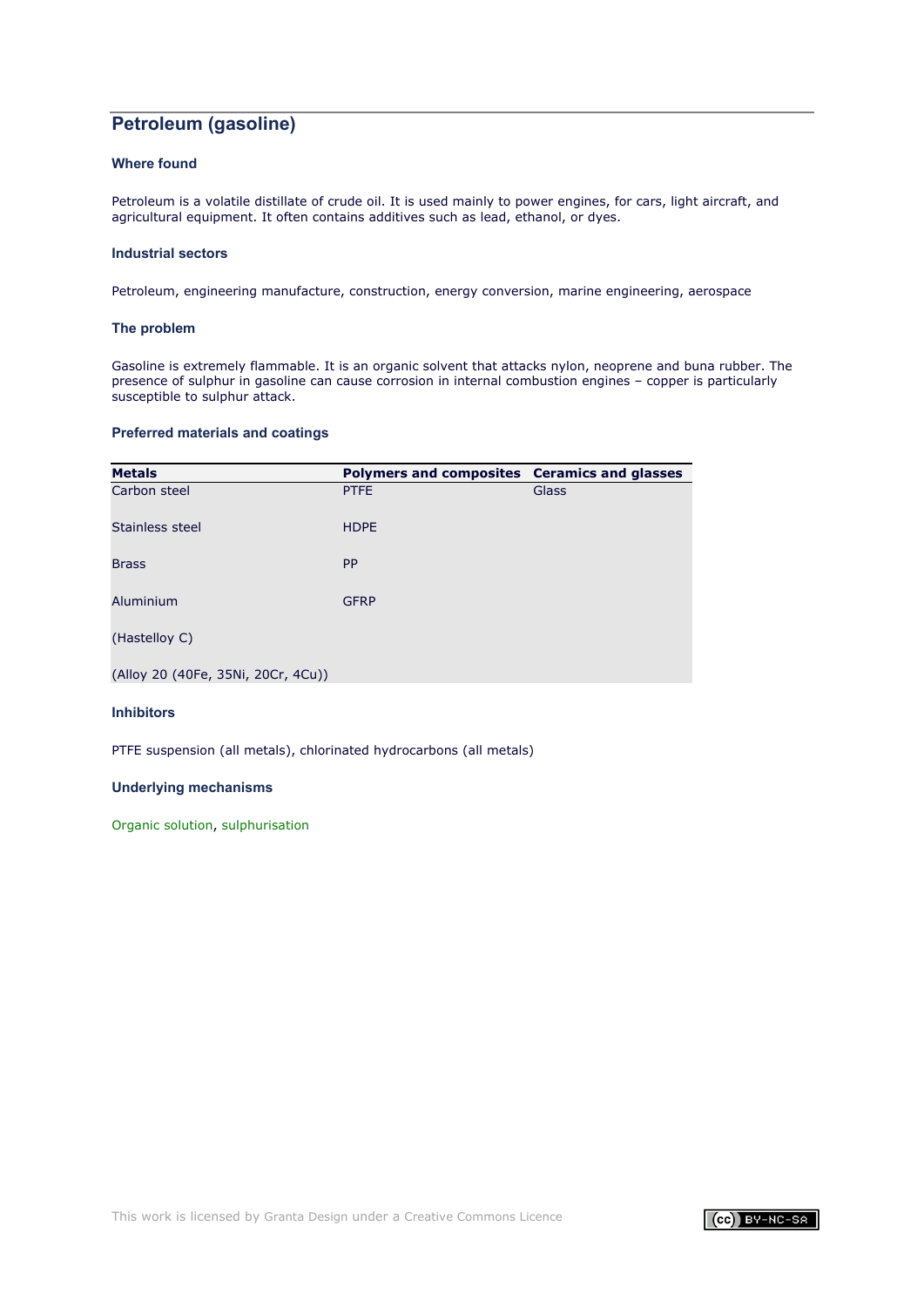# **Silicone oils, ((CH3)2SiO)n**

# **Where found**

Silicone oils are synthetic silicon-based polymers. They are exceptionally stable and inert. They are used as brake and hydraulic fluids, vacuum pump oils and as lubricants both for metals and for textile threads during spinning, sewing, and weaving of fabrics.

#### **Industrial sectors**

Mechanical engineering, textile fabrication, domestic

#### **The problem**

The low vapour pressure, low flammability and chemical inertness of silicone fluids makes them non-aggressive to almost all materials. They interact mildly with silicone elastomers and with PMMA and POM.

### **Preferred materials and coatings**

| <b>Metals</b> | <b>Polymers and composites</b> | <b>Ceramics and glasses</b> |
|---------------|--------------------------------|-----------------------------|
| Carbon steel  | <b>HDPE</b>                    | Glass                       |
| Aluminium     | <b>PP</b>                      |                             |
|               | <b>PET</b>                     |                             |

### **Underlying mechanisms**

[Organic solvent attack](#page-23-1)

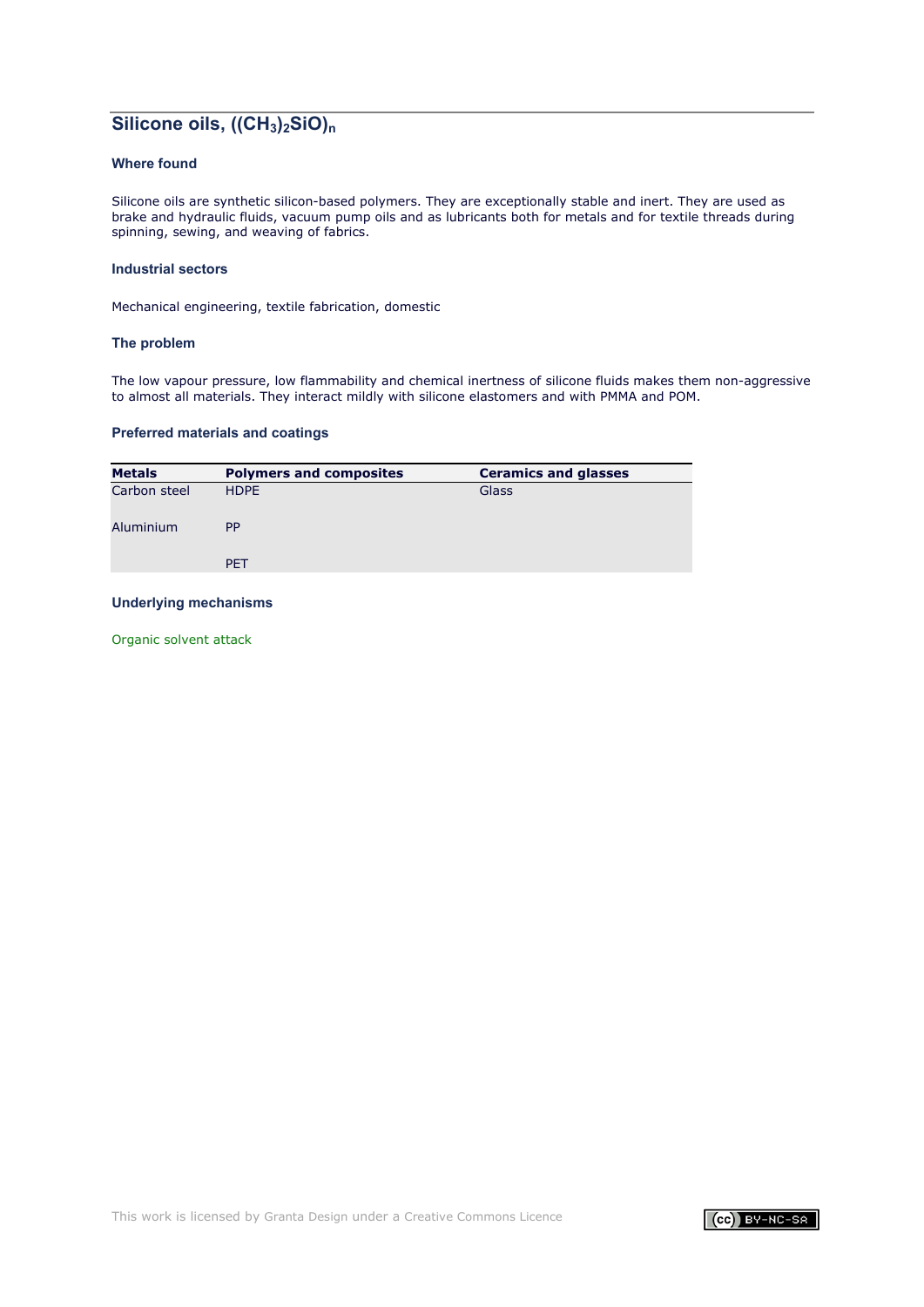# Toluene (methyl benzene), C<sub>6</sub>H<sub>5</sub>CH<sub>3</sub>

# **Where found**

Toluene is used in applications where benzene cannot be used because of its carcinogenic properties. These are mainly as a solvent for paints, dyes, silicone sealant, rubber, printing ink, glues, and lacquers. It is used to make TNT.

# **Industrial sectors**

Domestic, construction, aerospace

#### **The problem**

Toluene is flammable. It is a powerful organic solvent that attacks some polymers but does not corrode metals.

### **Preferred materials and coatings**

| <b>Metals</b>   | <b>Polymers and composites</b> | <b>Ceramics and glasses</b> |
|-----------------|--------------------------------|-----------------------------|
| Carbon steel    | PTFE                           | Glass                       |
| Aluminium       |                                |                             |
| Stainless steel |                                |                             |
| <b>Brass</b>    |                                |                             |
| (Monel)         |                                |                             |

### **Underlying mechanisms**

[Organic solution](#page-23-1)

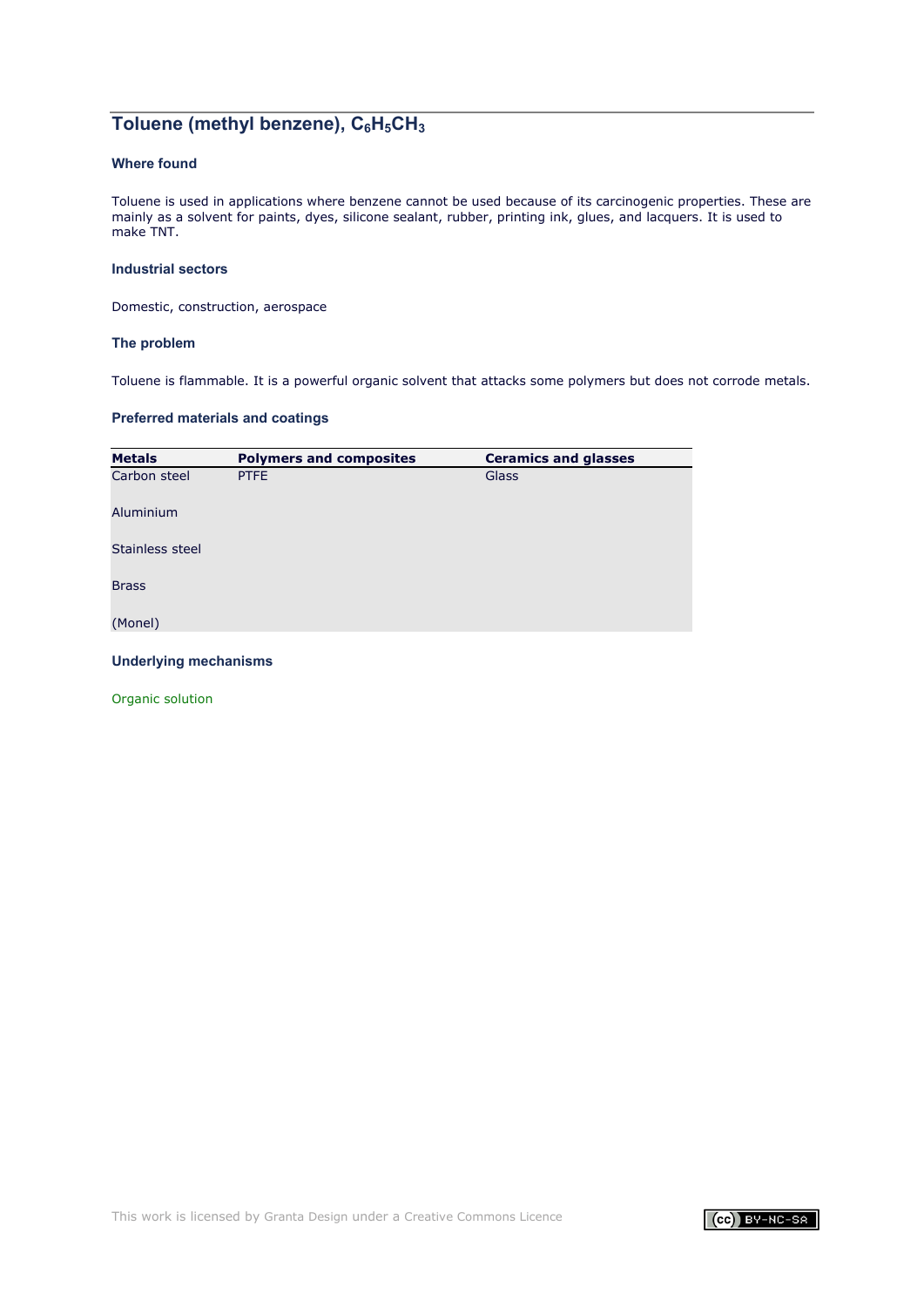# Turpentine, C<sub>10</sub>H<sub>16</sub>

# **Where found**

Turpentine is a common household chemical used as a solvent for oil and paints. It is used to produce aromatic chemicals and as a disinfectant.

### **Industrial sectors**

Domestic, chemical engineering

### **The problem**

Turpentine is flammable. It is a powerful organic solvent that attacks some polymers but does not corrode metals.

### **Preferred materials and coatings**

| <b>Metals</b>   | <b>Polymers and composites</b> | <b>Ceramics and glasses</b> |
|-----------------|--------------------------------|-----------------------------|
| Carbon steel    | <b>PPCO</b>                    | Glass                       |
| Aluminium       | <b>PTFE</b>                    |                             |
| Stainless steel | <b>Nylon</b>                   |                             |
| <b>Brass</b>    |                                |                             |
| (Monel)         |                                |                             |

### **Underlying mechanisms**

[Organic solution](#page-23-0)

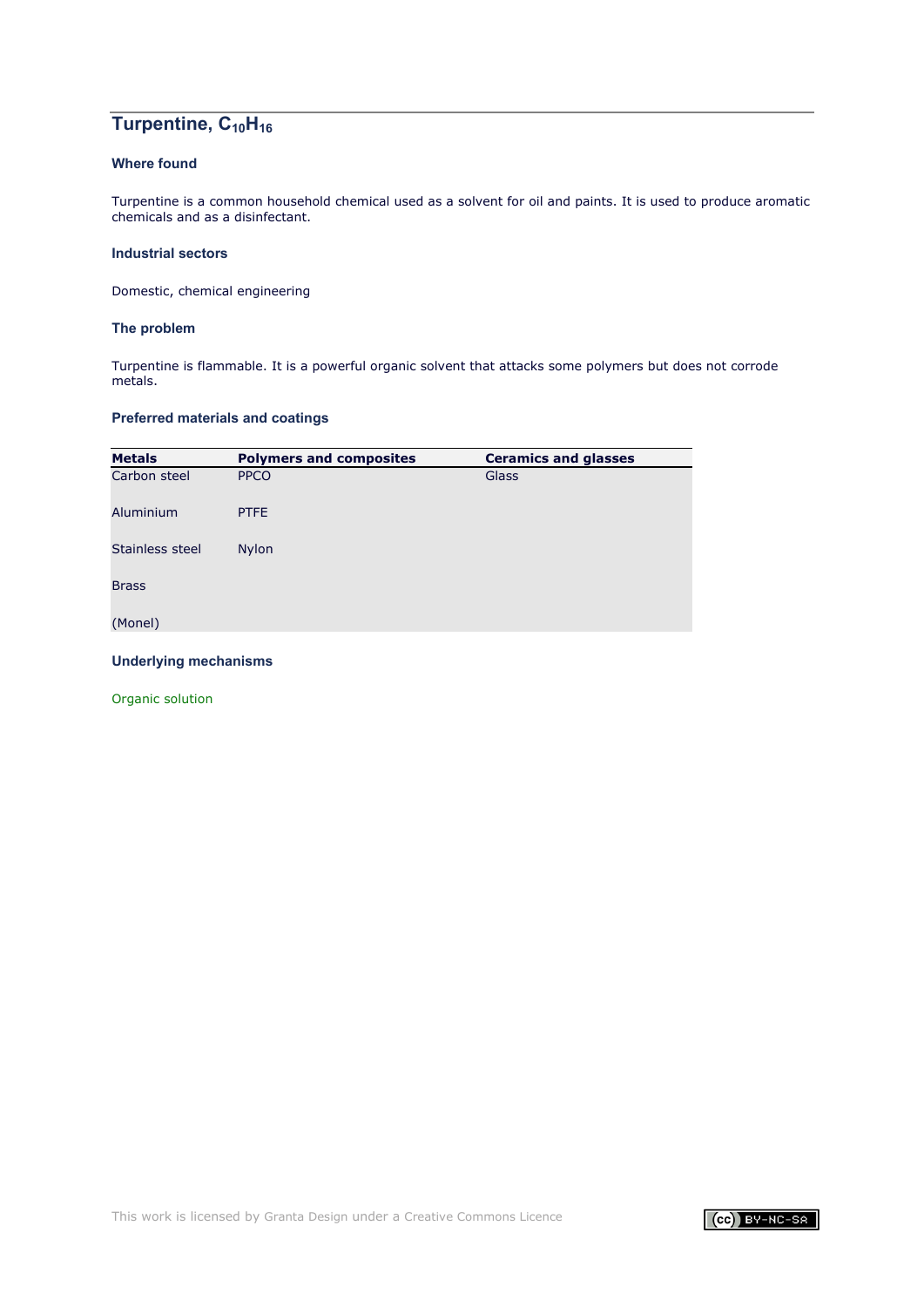# **Vegetable oils**

## **Where found**

Vegetable oils are derived from olive, peanut, maize, sunflower, rape, and other seed and nut crops. They are widely used in the preparation of foods. They are the basis of bio-fuels.

### **Industrial sectors**

Petroleum, food processing.

### **The problem**

Vegetable oils are flammable. They can contain sulphur, corrosive to copper.

# **Preferred materials and coatings**

| <b>Metals</b>    | <b>Polymers and composites</b> | <b>Ceramics and glasses</b> |
|------------------|--------------------------------|-----------------------------|
| <b>Aluminium</b> | <b>HDPE</b>                    | Glass                       |
| Carbon steel     | <b>PP</b>                      |                             |
| Stainless steel  | <b>PET</b>                     |                             |

## **Inhibitors**

Poly-hydroxybenzophenone (Cu), succinic acid (Cu & Brass)

### **Underlying mechanisms**

**[Sulphurisation](#page-47-0)** 

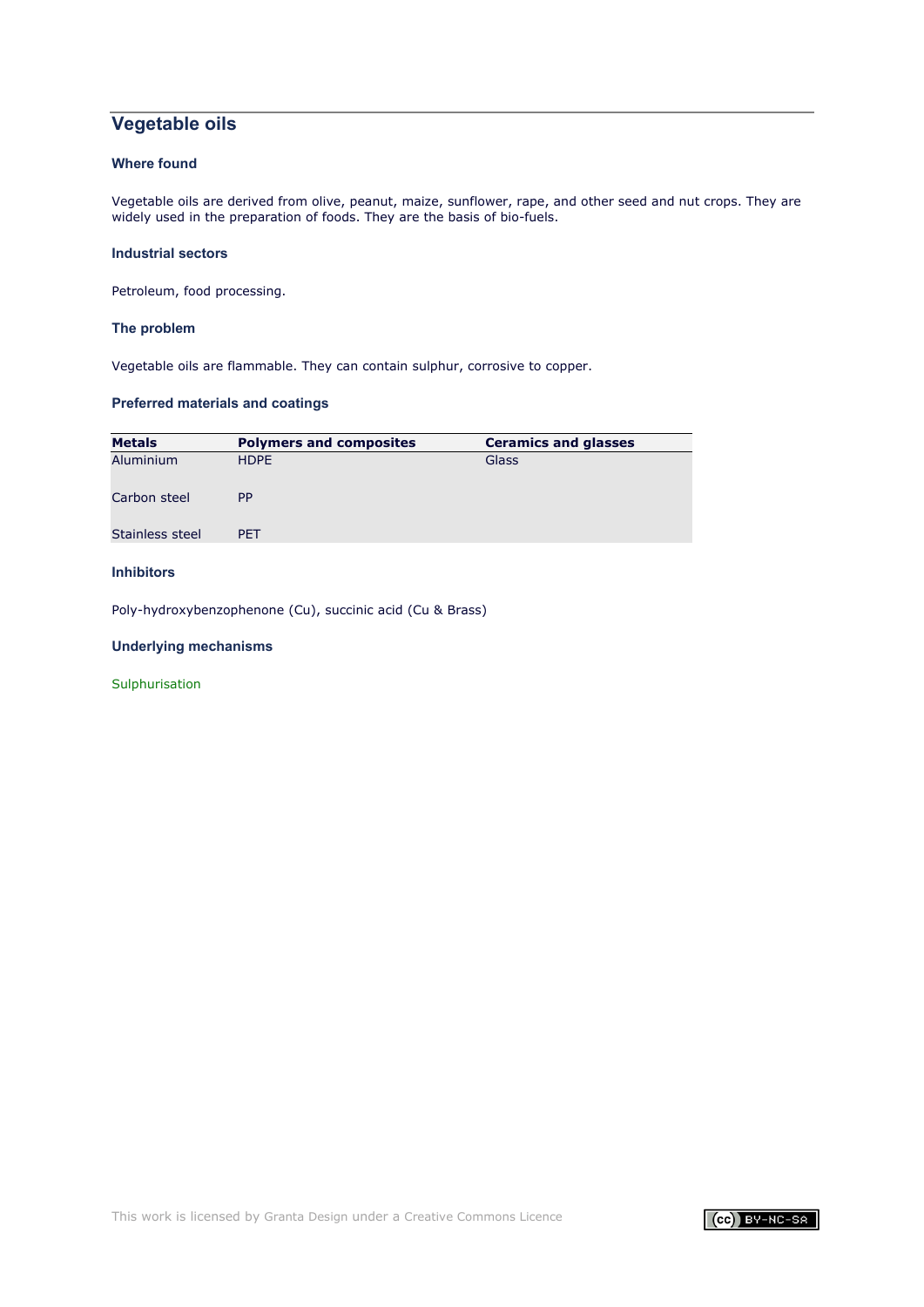# **White spirit (Stottard solvent)**

## **Where found**

White spirit is clear, paraffin-derived solvent made up of hydrocarbons with the chain length  $C_7$  to  $C_{12}$ . It is used as a thinning agent for paints, as an extraction solvent, and as a cleaning and degreasing agent.

### **Industrial sectors**

Mechanical engineering, chemical engineering and domestic

### **The problem**

White spirit is a volatile, toxic, highly flammable fluid. It is damaging to most elastomers, including EVA, butyl and styrene-butadiene rubber. Metals are not corroded by white spirit.

### **Preferred materials and coatings**

| <b>Metals</b>   | <b>Polymers and composites</b> | <b>Ceramics and glasses</b> |
|-----------------|--------------------------------|-----------------------------|
| Aluminium       | <b>HDPE</b>                    | Glass                       |
| Carbon steel    | <b>PP</b>                      |                             |
| Stainless steel |                                |                             |

### **Underlying mechanisms**

[Organic solvent attack](#page-23-0)

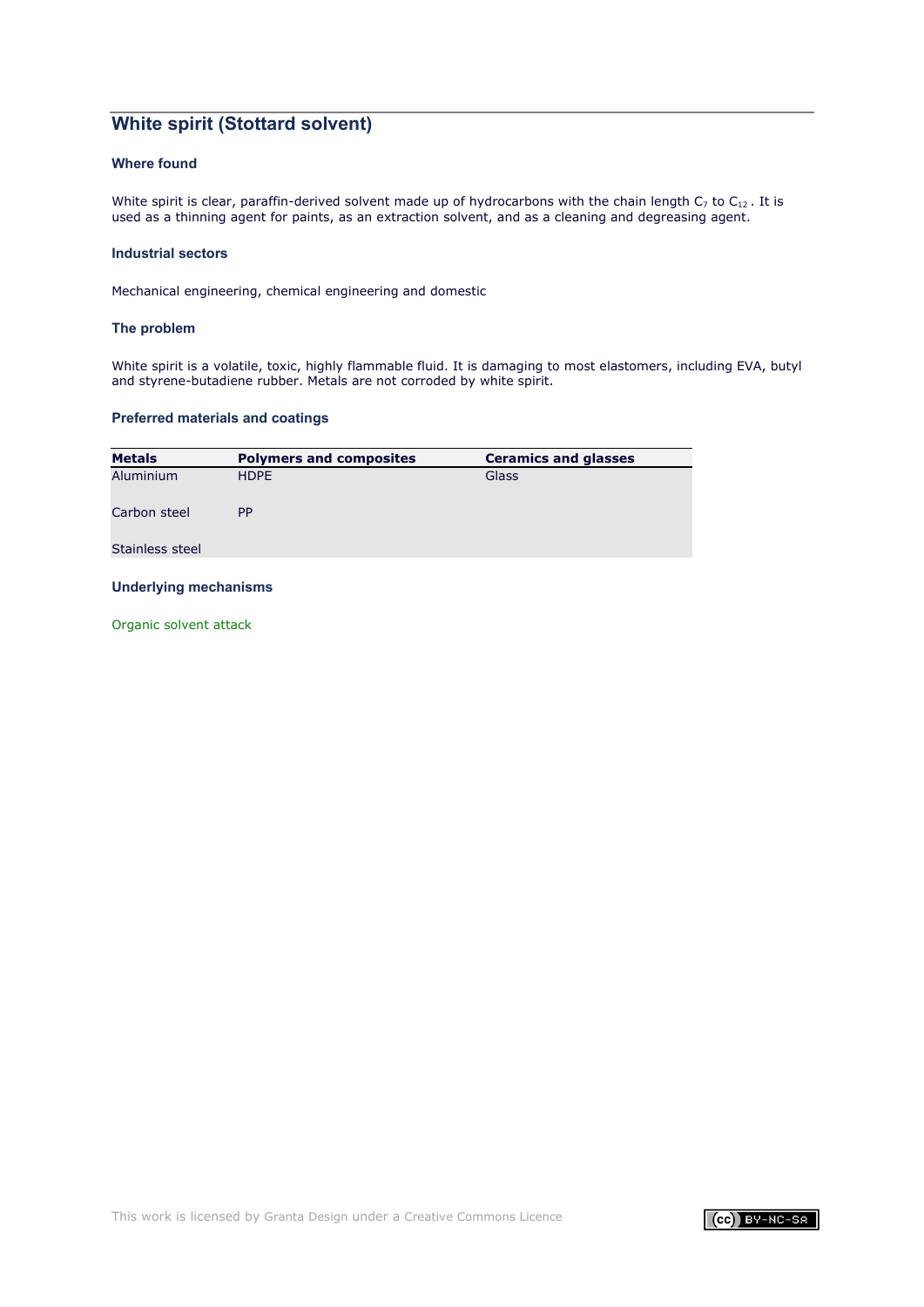# **Acetaldehyde (Ethanal), CH<sub>3</sub>CHO**

## **Where found**

Acetaldehyde is a feedstock for many organic synthesis processes. It occurs naturally in fruit, coffee, bread, and most plants. The liver converts ethanol to acetaldehyde, the accumulation of which is the cause of hangovers.

### **Industrial sectors**

Petroleum, food processing, chemical engineering, energy conversion, industrial manufacture

### **The problem**

Acetaldehyde is flammable and toxic. It is an organic solvent and is mildly corrosive to carbon steel, zinc, copper, and brass, partly because of the ease with which it oxidizes to acetic acid. It attacks some polymers (e. g. neoprene) severely.

### **Preferred materials and coatings**

| <b>Metals</b>   | <b>Polymers and composites</b> | <b>Ceramics and glasses</b> |
|-----------------|--------------------------------|-----------------------------|
| Stainless steel | <b>PTFE</b>                    | Glass                       |
| Nickel alloys   | <b>HDPE</b>                    |                             |
| Titanium        | <b>PET</b>                     |                             |
| (Monel)         |                                |                             |
| (Hastelloy C)   |                                |                             |
| (Zirconium)     |                                |                             |

### **Underlying mechanisms**

[Acid attack,](#page-7-0) [organic solution](#page-23-0)

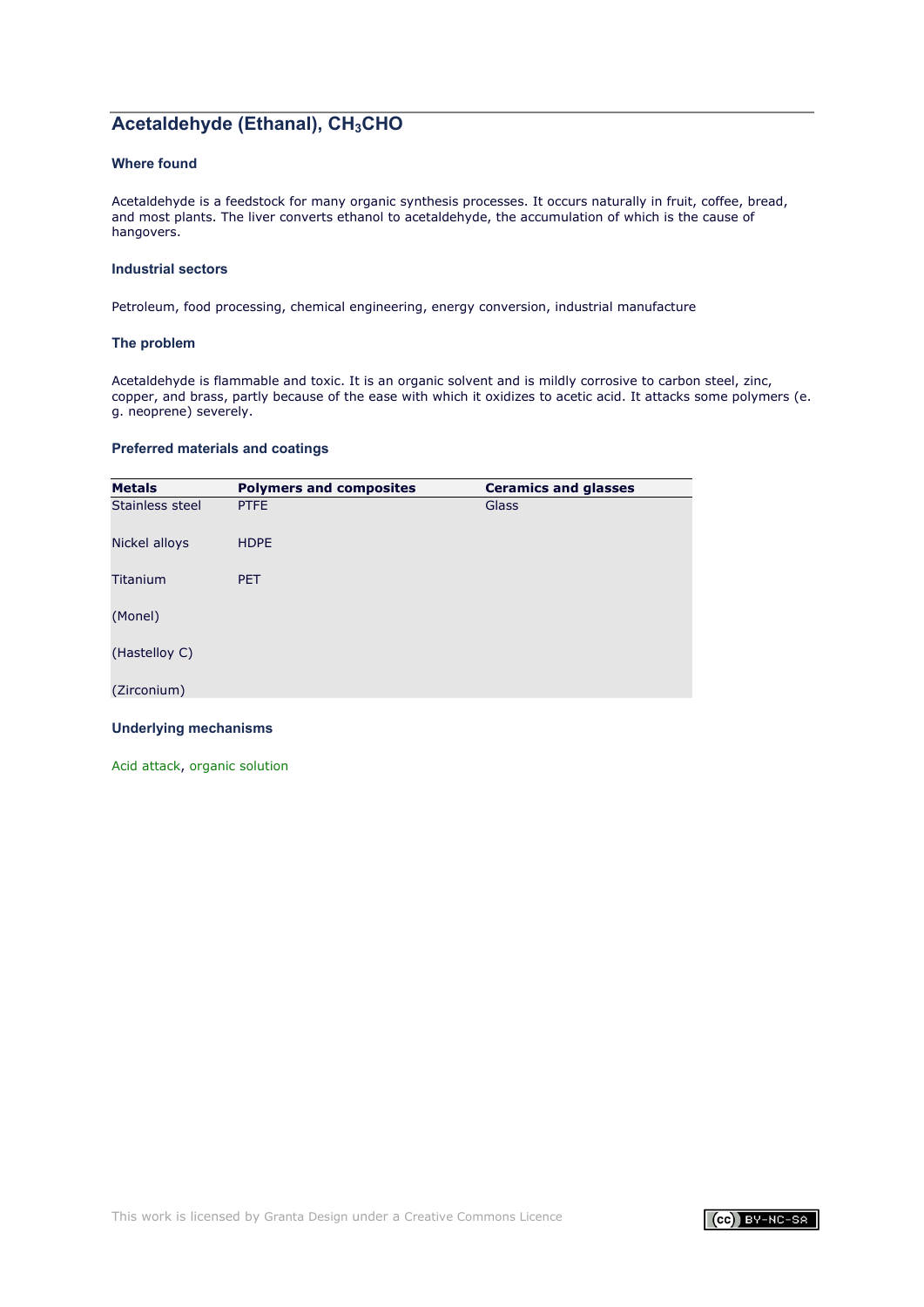# Acetone (propanone) CH<sub>3</sub>COCH<sub>3</sub>

## **Where found**

Acetone is the simplest of keytones. It is widely used as a degreasing agent and a solvent, and as a thinning agent for polyester resins and other synthetic paints (commonly nail varnish), a cleaning agent, and as an additive in automobile fuels. It is used in the manufacture of plastics, drugs, fibres, and other chemicals.

#### **Industrial sectors**

Construction, domestic

### **The problem**

Metals are not attacked by acetone. However it dissolves or attacks some polymers and synthetic fibres, notably ABS, PC, PMMA and some nylons polyesters, epoxies and elastomers. It is highly flammable and is classed as a volatile organic compound (VOC), requiring that precautions are taken with its use.

### **Preferred materials and coatings**

| <b>Metals</b>   | <b>Polymers and composites</b> | <b>Ceramics and glasses</b> |
|-----------------|--------------------------------|-----------------------------|
| Aluminium       | <b>PTFE</b>                    | Glass                       |
| Carbons steel   | <b>HDPE</b>                    | Graphite                    |
| Stainless steel | PP copolymer (PPCO)            |                             |

### **Underlying mechanisms**

[Organic solution](#page-23-0)

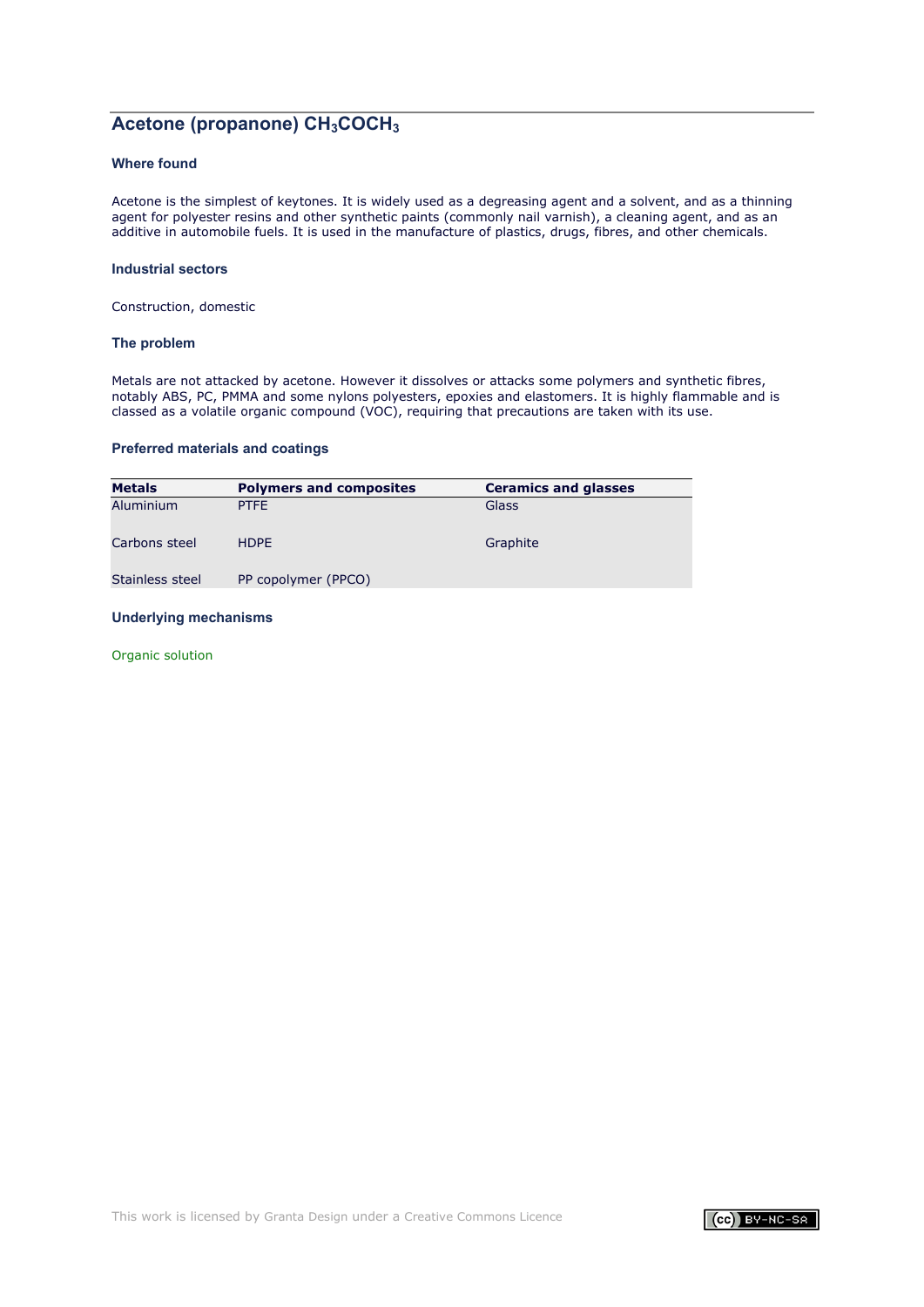# **Ethyl alcohol (Ethanol), CH<sub>3</sub>CH<sub>2</sub>OH**

### **Where found**

Ethanol is made by fermentation, and thus in alcoholic beverages. It is used medically as a solvent for disinfectants, and for cleaning wounds before dressing them. It is used industrially as a solvent, a dehydrating agent, and as a fuel for "eco-friendly" cars.

#### **Industrial sectors**

Petroleum, food processing, engineering manufacture, domestic

#### **The problem**

Ethanol is highly flammable. If allowed to absorb water it attacks metals by electro-chemical corrosion. Much ethanol is acidic (pH as low as 2) because of contamination with acetic acid or  $SO<sub>2</sub>$ used in its preparation. Ethanol attacks certain plastics and rubbers including those used in standard cars. Its introduction as a bio-fuel addition to gasoline can create corrosion and degradation problems in conventional fuel tanks and lines.

#### **Preferred materials and coatings**

| <b>Metals</b>   | <b>Polymers and composites</b> | <b>Ceramics and glasses</b> |
|-----------------|--------------------------------|-----------------------------|
| Steel,          | <b>PTFE</b>                    | Glass                       |
| Stainless steel | <b>HDPE</b>                    |                             |
| Copper          | <b>PP</b>                      |                             |
|                 | <b>GFRP</b>                    |                             |

### **Inhibitors**

Potassium dichromate, alkali carbonates or lactates (Al), benzoic acid (Cu & Brass), alkaline metal sulphides (Mg), ethylamine (Fe), ammonium carbonate with ammonium hydroxide (Fe)

#### **Underlying mechanisms**

[Electrochemical corrosion,](#page-1-0) [acid attack,](#page-7-0) [organic solution](#page-23-0)

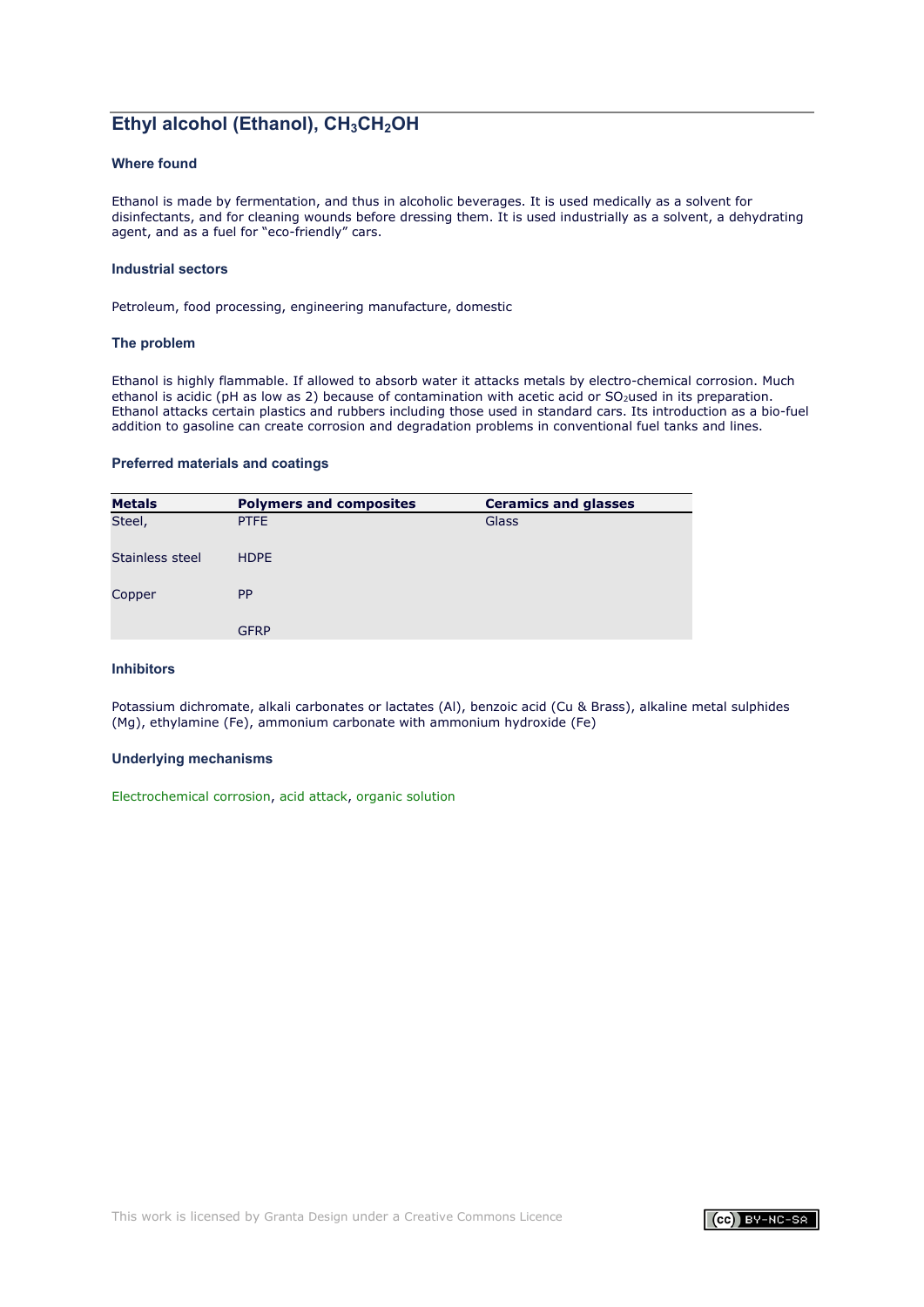# **Ethylene glycol, HOCHCH2CH2CHOH**

## **Where found**

Ethylene glycol is the main component of automotive antifreeze and in de-icing fluid for windscreens and aircraft. It is used to inhibit deposits in natural gas pipelines, in the manufacture of PET and polyester fibres and as a medium in the low-temperature preservation of biological tissue.

### **Industrial sectors**

Chemical engineering, petroleum engineering, domestic, medical

### **The problem**

Ethylene glycol is flammable and toxic. It attacks certain plastics and rubbers.

### **Preferred materials and coatings**

| <b>Polymers and composites</b> | <b>Ceramics and glasses</b> |
|--------------------------------|-----------------------------|
| <b>PTFE</b>                    | Glass                       |
| <b>HDPE</b>                    |                             |
| <b>PP</b>                      |                             |
|                                |                             |

### **Inhibitors**

Sodium tungstate/molybate/nitrate (Al), alkali borates/phosphates (Cu, Fe & Brass), trisodium phosphate (Fe), guanidine (Fe)

### **Underlying mechanisms**

[Electrochemical corrosion,](#page-1-0) [organic solution](#page-23-0)

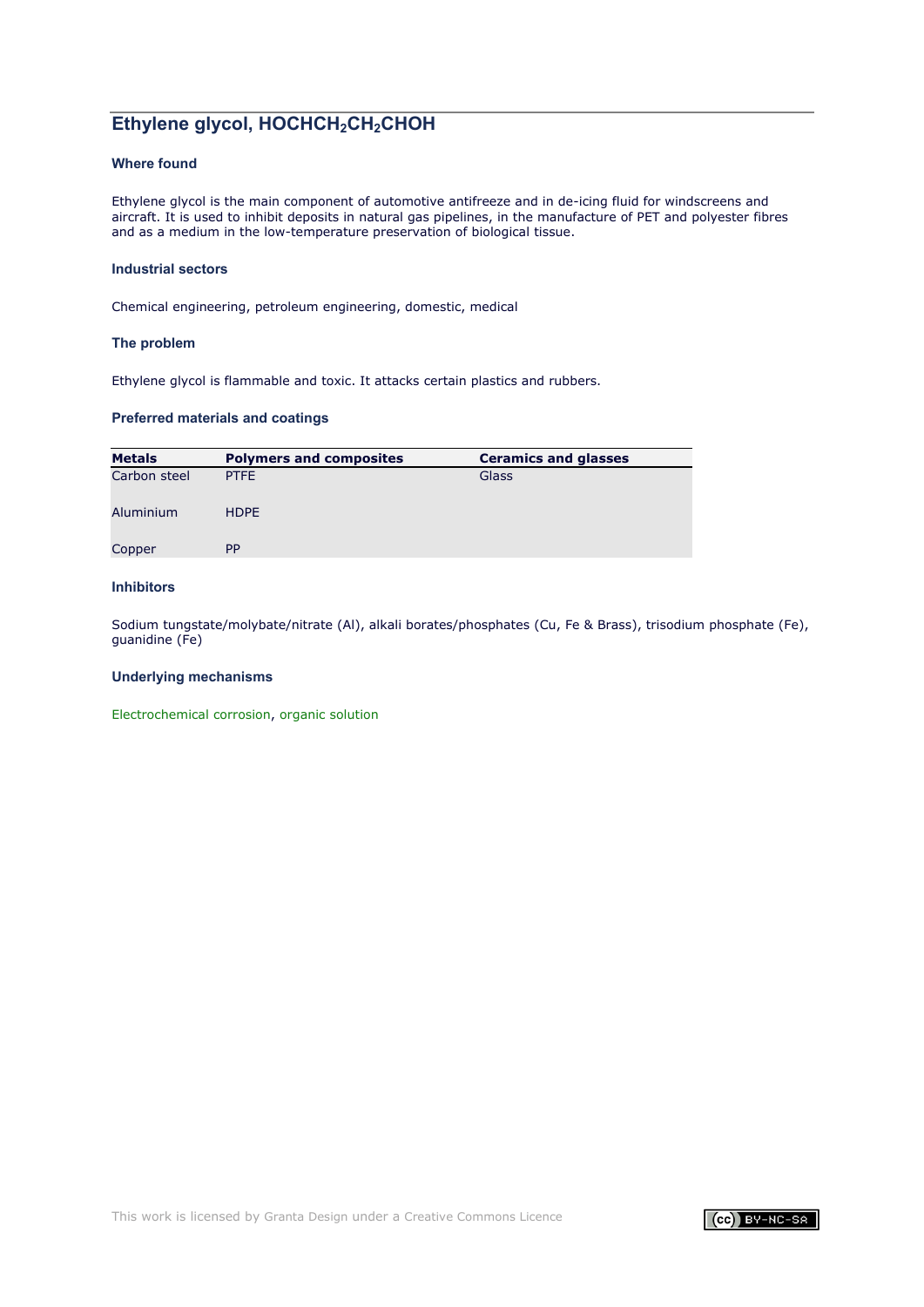# **Formaldehyde (Methanal), CH<sub>2</sub>O**

## **Where found**

Formaldehyde is used as a disinfectant in medical applications. It is used industrially to make many resins (including melamine resin and phenol formaldehyde resin) and glues, including those used in plywood. It is found in car exhausts and tobacco smoke. It is the basis of embalming fluids.

### **Industrial sectors**

Medical, chemical engineering

### **The problem**

Formaldehyde is an irritant, and, with prolonged exposure, carcinogenic. It is a reducing agent. Aluminium alloys are attacked by formaldehyde above 60°C.

### **Preferred materials and coatings**

| <b>Metals</b>   | <b>Polymers and composites</b> | <b>Ceramics and glasses</b> |
|-----------------|--------------------------------|-----------------------------|
| Stainless steel | <b>PTFE</b>                    | Glass                       |
| (Monel)         | <b>HDPE</b>                    | <b>GFRP</b>                 |
| (Hastelloy C)   | <b>PET</b>                     |                             |
|                 | <b>POM</b>                     |                             |
|                 | Nitrile or butyl rubber        |                             |

### **Underlying mechanisms**

[Organic solution](#page-23-0)

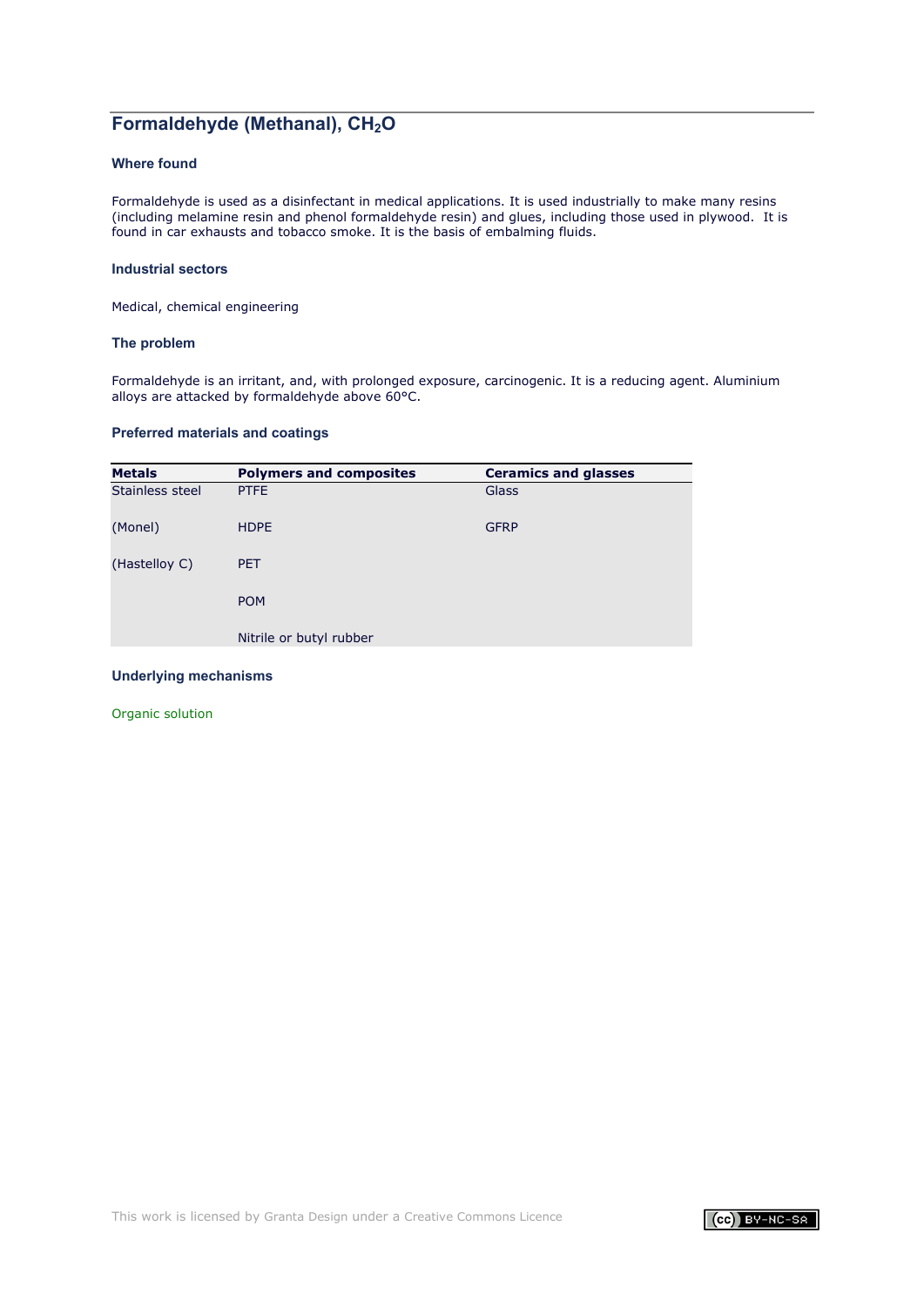# **Glycerol (Glycerine), HOCH2CH2CH2(OH)CH2OH**

## **Where found**

Glycerol is a sugar alcohol used as a sweetener, preservative and humectant (a desiccating agent) in foodstuffs. It is used to manufacture polyols and polyurethane foam. It is also used to store enzymatic solutions below zero degrees Celsius and is found in many beauty products, cough syrups, soaps, and in deicing fluid.

### **Industrial sectors**

Food processing, domestic

### **The problem**

Few materials are affected by glycerine, which is used as a corrosion inhibitor.

### **Preferred materials and coatings**

| <b>Metals</b>   | <b>Polymers and composites</b> | <b>Ceramics and glasses</b> |
|-----------------|--------------------------------|-----------------------------|
| Stainless steel | <b>PTFE</b>                    | Glass                       |
| Aluminium       | <b>HDPE</b>                    | Graphite                    |
|                 | <b>PET</b>                     |                             |

## **Inhibitors**

Alkaline metal sulphides (Mg)

### **Underlying mechanisms**

[Organic solution,](#page-23-0) [electrochemical corrosion](#page-1-0)

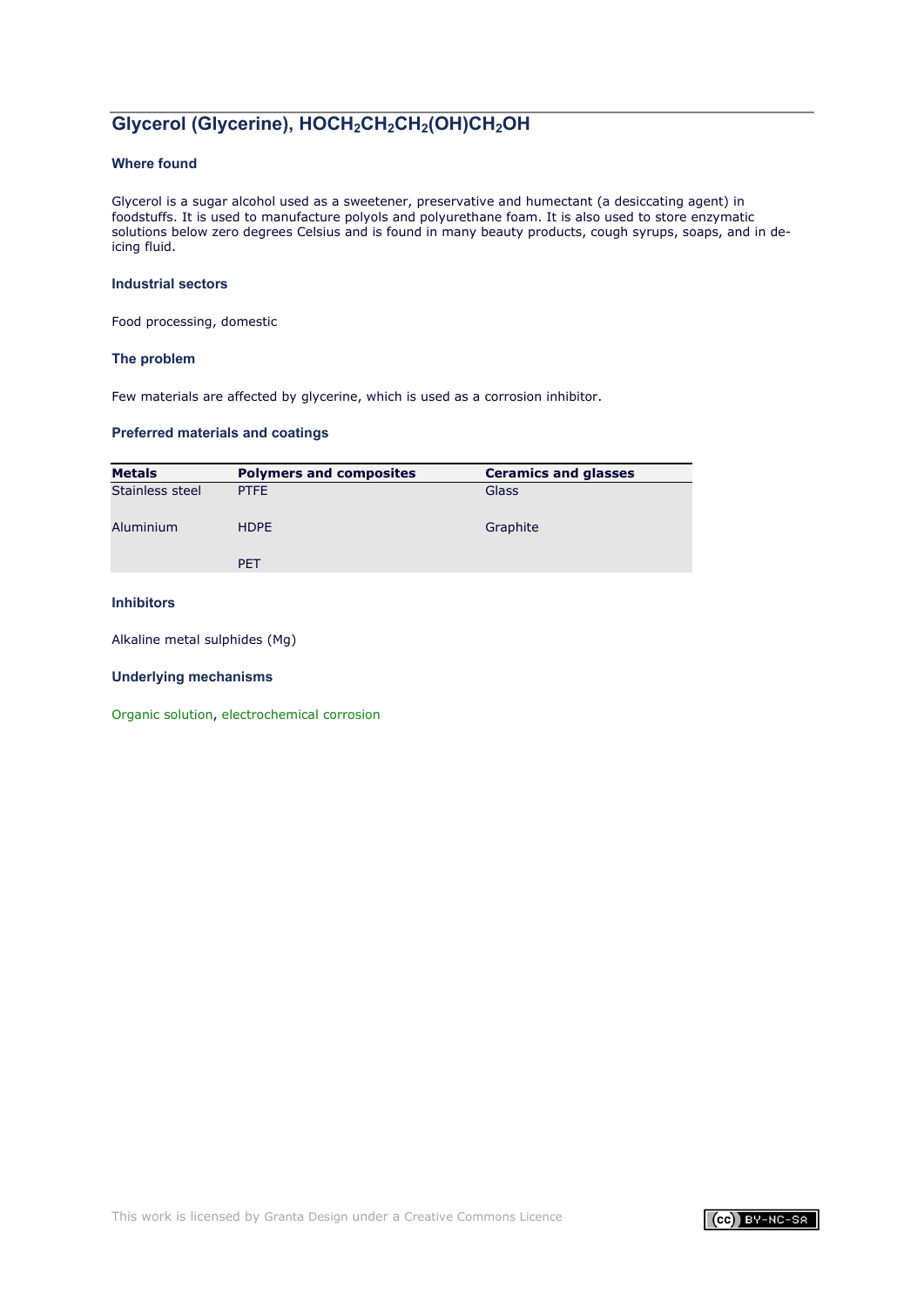# **Methyl alcohol (Methanol), CH<sub>3</sub>OH**

### **Where found**

Methanol is used in glass cleaners, stains, dyes, inks, antifreeze, solvents, fuel additives, and as an extractant for oil. It is also used as a high-energy fuel for cars, aircraft, and rockets, and is a possible fuel for fuel cells.

### **Industrial sectors**

Petroleum, domestic, chemical engineering, aerospace, energy conversion

#### **The problem**

Methanol is highly flammable and poisonous. It is mildly acidic, corroding some metals, particularly aluminium, and it is generally more corrosive to metals than ethanol. It attacks certain plastics and rubbers. Its introduction as a bio-fuel addition to gasoline can create corrosion and degradation problems in conventional fuel tanks and lines.

### **Preferred materials and coatings**

| <b>Metals</b>   | <b>Polymers and composites</b> | <b>Ceramics and glasses</b> |
|-----------------|--------------------------------|-----------------------------|
| <b>Steel</b>    | <b>PTFE</b>                    | Glass                       |
| Stainless steel | <b>HDPE</b>                    |                             |
| Lead            | <b>PP</b>                      |                             |
| (Monel)         |                                |                             |

### **Inhibitors**

Sodium chlorate with sodium nitrate (Al), alkaline metal sulphides (Mg), neutralized stearic acid (Mg), Polyvinylimidazole (Cu).

#### **Underlying mechanisms**

[Organic solution,](#page-23-0) [acid attack](#page-7-0)

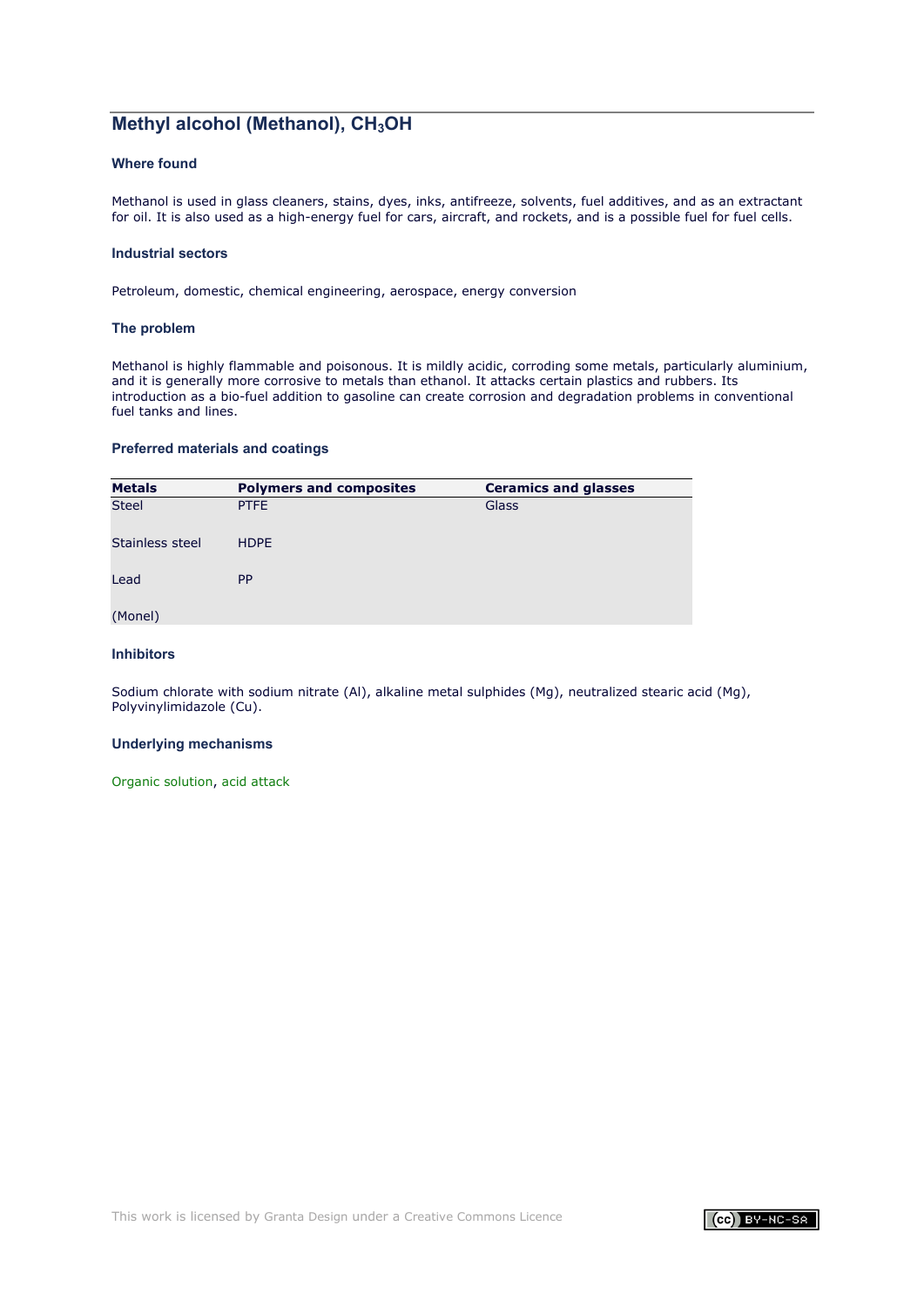# **Durability: gas attack – oxygen, halogens, sulphur dioxide**

**Science note**

# **Attack by gasses**

Rates of attack by gasses are measured in the way sketched in Figure 1: a thin sheet of the material (to give a lot of surface) is held at temperature  *for an* increasing time t, and the gain or loss in weight,  $\Delta m$ , is measured. If the reaction product adheres to the material, the sample gains weight in a way that is either linear ( $\Delta m \propto t$ ) or parabolic ( $\Delta m \propto t^{1/2}$ ) in time,  $t$ ; if instead the reaction product is volatile, the sample loses weight linearly with time ( $\Delta m \propto -t$ ), as in Figure 2. Either way, damage accumulates. Resistance to gas attack is ranked on a 4-point scale from *1 (Unacceptable)* to *4 (Excellent resistance*). Notes attached to individual environments give more details.



# <span id="page-46-0"></span>**Oxygen attack**

The most stable state of most elements is as an oxide of some sort. For this reason, the earth's crust is almost entirely made of simple or complex oxides: silicates like granite, aluminates like basalt and carbonates like limestone. Techniques of thermo-chemistry, electro-chemistry, and synthesis give most of the materials we use in engineering design, but they are not, in general, oxides. From the moment they are made they start to re-oxidize, some extremely slowly, others more quickly; and the hotter they are, the faster they oxidize.

The rate of oxidation of most metals at room temperature is too slow to be an engineering problem; indeed, it can be beneficial in protecting metals from corrosion of other sorts. But heat them up and the rate of oxidation increases, bringing problems. The driving force for a material to oxidize is its *free energy of oxidation* – the energy released when it reacts with oxygen, but a big driving force does not necessarily mean rapid oxidation. The rate of oxidation is determined by the *kinetics* (rate) of the oxidation reaction, and that has to do with the nature of the oxide. When any metal (with the exception of gold, platinum, and a few others that are even more expensive) is exposed to air, an ultra-thin surface film of oxide forms on it immediately, following the oxidation reaction:

 $M$  (metal) + O (oxygen) = MO (oxide) + energy

The film now coats the surface, separating the metal beneath from the oxygen. If the reaction is to go further, oxygen must get through the film.



Figure 2. Corrosion rates: linear gain, parabolic gain, and linear loss.

The weight-gain shown in Figure 2 reveals two different types of behaviour. For some metals the weight gain is linear, and this implies that the oxidation is progressing at a constant rate:

$$
\frac{dm}{dt} = k_l \text{ giving } \Delta m = k_l t
$$

Where  $k_i$  is the *linear kinetic constant*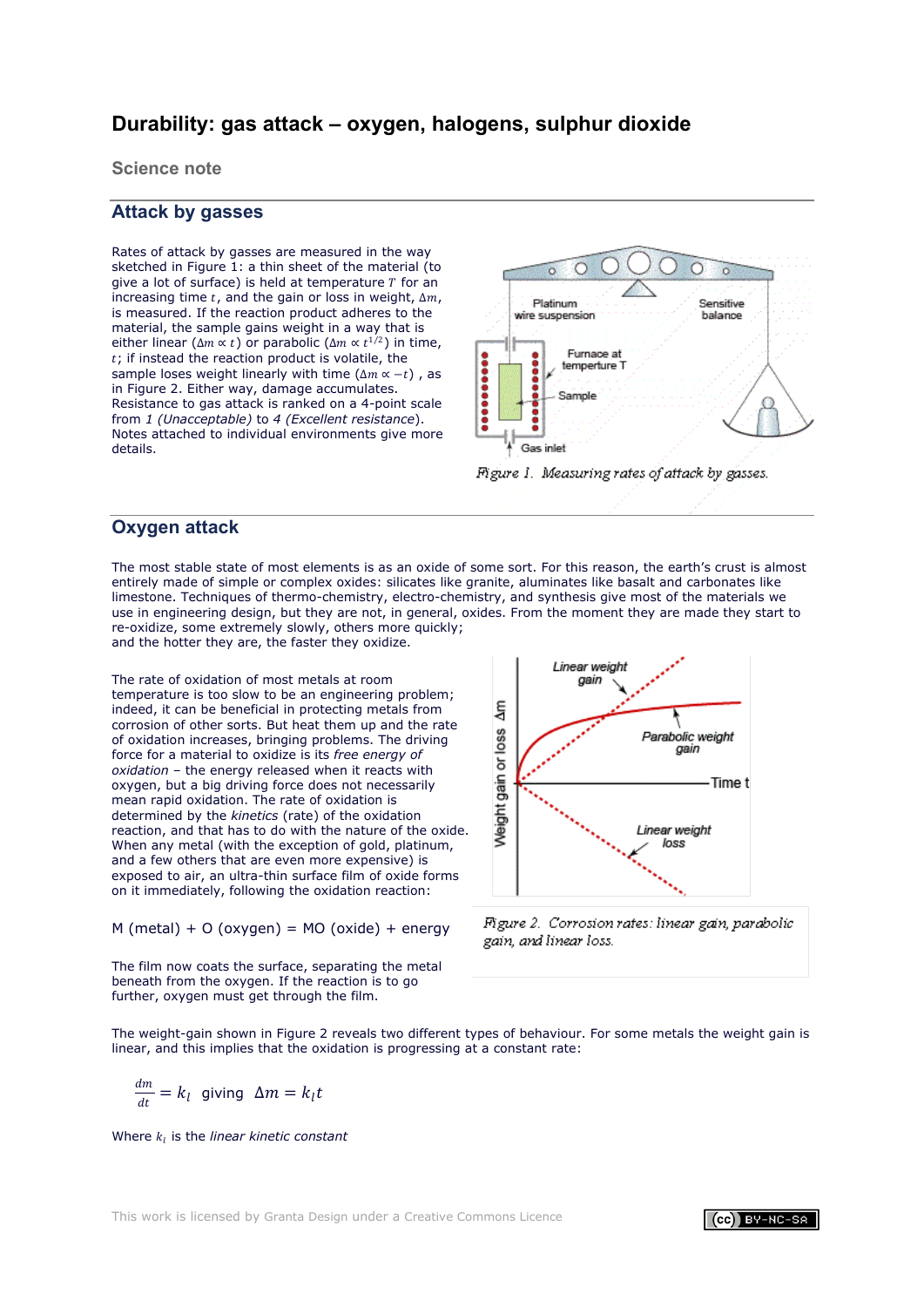This is because the oxide film cracks (and, when thick, spalls off) and does not protecting the underlying metal. Some metals behave better than this. The film that develops on their surfaces is compact, coherent, and strongly bonded to the metal. For these the weight gain is parabolic, slowing up with time, and this implies an oxidation rate with the form:

$$
\frac{d(\Delta m)}{dt} = \frac{k_p}{\Delta m} \text{ giving } \Delta m^2 = k_p t
$$

In the above,  $k_p$  is the *parabolic kinetic constant.* The film, once formed, separates the metal from the oxygen. To react further, either oxygen atoms must diffuse inward through the film to reach the metal or metal atoms must diffuse outward through the film to reach the oxygen. The driving force is the free energy of oxidation, but the rate of oxidation is limited by the rate of diffusion, and the thicker the film, the longer this takes.

Aluminium, titanium, chromium, and because of this, stainless steels and nickel-based superalloys (which contain up to 20% chromium) have extremely protective oxides. The films can be artificially thickened by *anodizing* – an electro-chemical process for increasing their protective power (see the Process record for *Anodizing*).

Polymers, too, oxidize, but in a more spectacular way. See [Durability: built environments](#page-53-0) for details.

# <span id="page-47-1"></span>**Chlorine attack**

Chlorine, Cl<sub>2</sub>, made by the electrolysis of sodium chloride solution, is a powerful oxidizing agent. It is widely used as a bleach, in the production of insecticides, and to purify water supplies. Chlorine is an intermediary in the production of PVC, chloroform and other polymers, paints and chemicals, in paper production.

Chlorine gas can react with many metals to give metal chlorides:

$$
Zn + Cl_2 = ZnCl_2
$$

Aqueous solutions of chlorine, catalyzed by sunlight, break down to give hydrochloric acid:

 $Cl<sub>2</sub> + H<sub>2</sub>O = HOCl + HCl$ 

This leads to acid attack of metals, concrete and some polymers.

# <span id="page-47-2"></span>**Fluorine attack**

Fluorine,  $F<sub>2</sub>$ , like chlorine, is a powerful oxidizing agent, essential as an etchant in the production of semiconductors, displays, and in MEMS manufacture. It is an intermediary in the manufacture of fluorocarbons (e. g. PTFE, Teflon) and in the extraction of uranium. Fluorine is highly reactive, sufficiently so that many organic materials and some metals ignite spontaneously in its presence:

 $Ma + F_2 = MaF_2 + heat$ 

Selecting materials to handle fluorine requires great care.

# <span id="page-47-0"></span>**Sulphur dioxide attack**

Sulphur dioxide,  $SO<sub>2</sub>$ , made by burning sulphur or by heating sulphide ores such as FeS<sub>2</sub> or ZnS, is a strong reducing agent. It is widely used as a preservative for dried fruit, as an antioxidant in wine-making, as a bleach, and as a precursor in making sulphuric acid. It is one of the pollutants from coal-fired power stations responsible for acid rain. In contact with water it is hydrolyzed to sulphurous acid:

$$
SO_2 + H_2O = H_2SO_3
$$

Sunlight can catalyze this reaction further to give sulphuric acid,  $H_2SO_4$ . Both acids corrode metals, damage concrete, and can attack some polymers.

This work is licensed by [Granta Design u](http://www.grantadesign.com/)nder a [Creative Commons Licence](http://creativecommons.org/licenses/by-nc-sa/2.0/uk/)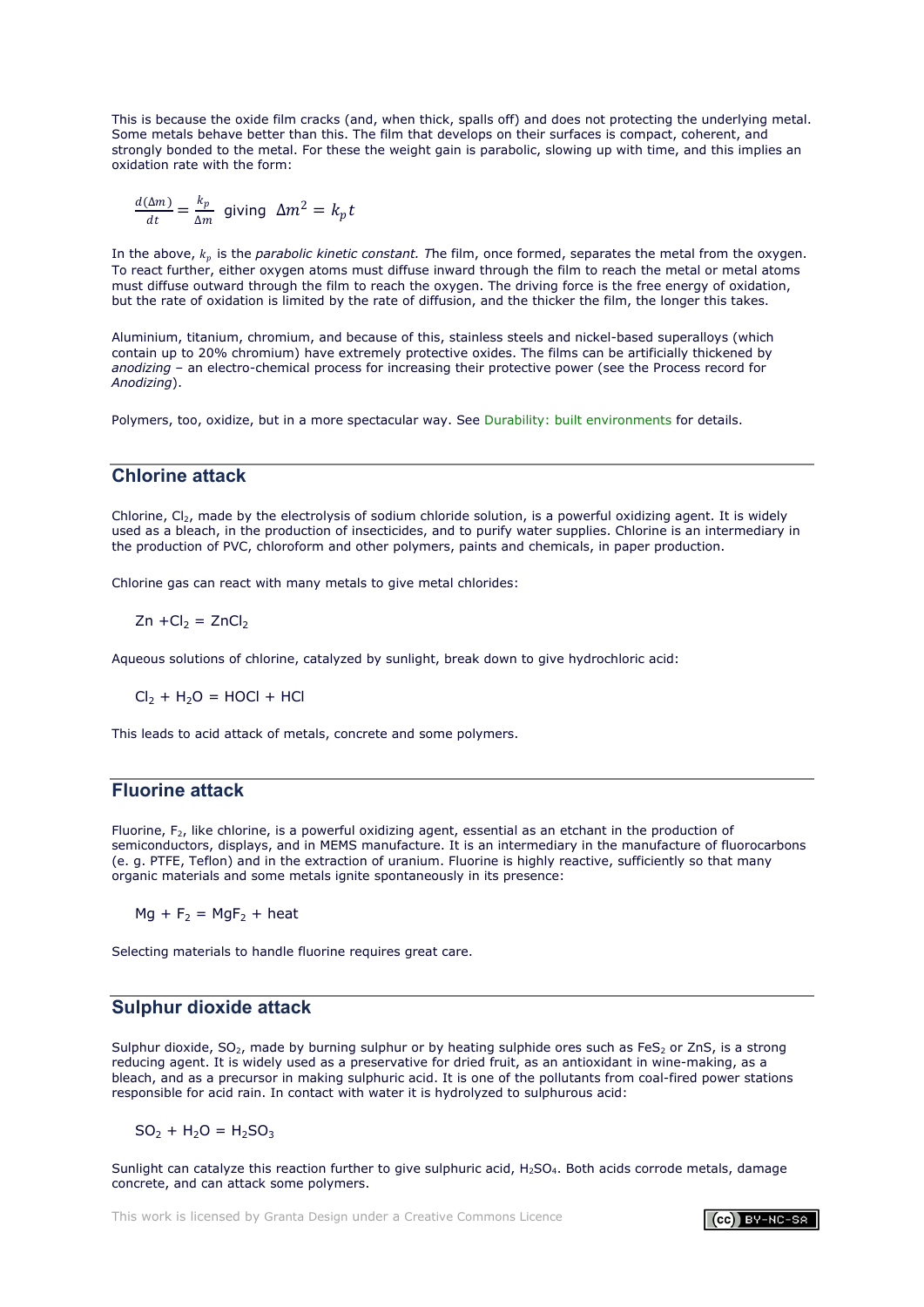Resistance to attack by halogens, oxygen and sulphur dioxide is ranked on a 4-point scale from *1 (Unacceptable)* to *4 (Excellent resistance*). Notes attached to individual environments give more details.

# **Further reading**

| <b>Author</b>   | Title                                                  | <b>Chapter</b>       |
|-----------------|--------------------------------------------------------|----------------------|
| Ashby et al     | Materials: Engineering, Science, Processing and Design | -17                  |
|                 | Ashby & Jones Engineering Materials Vol 1 & 2          | Vol. 1, Chap. 24, 25 |
| Askeland        | The Science and Engineering of Materials               | 23                   |
| <b>Budinski</b> | Engineering Materials: Properties and Selection        | 13, 21               |
| Shackelford     | Introduction to Materials Science for Engineers        | 14                   |

[Further reference details](#page-71-0)

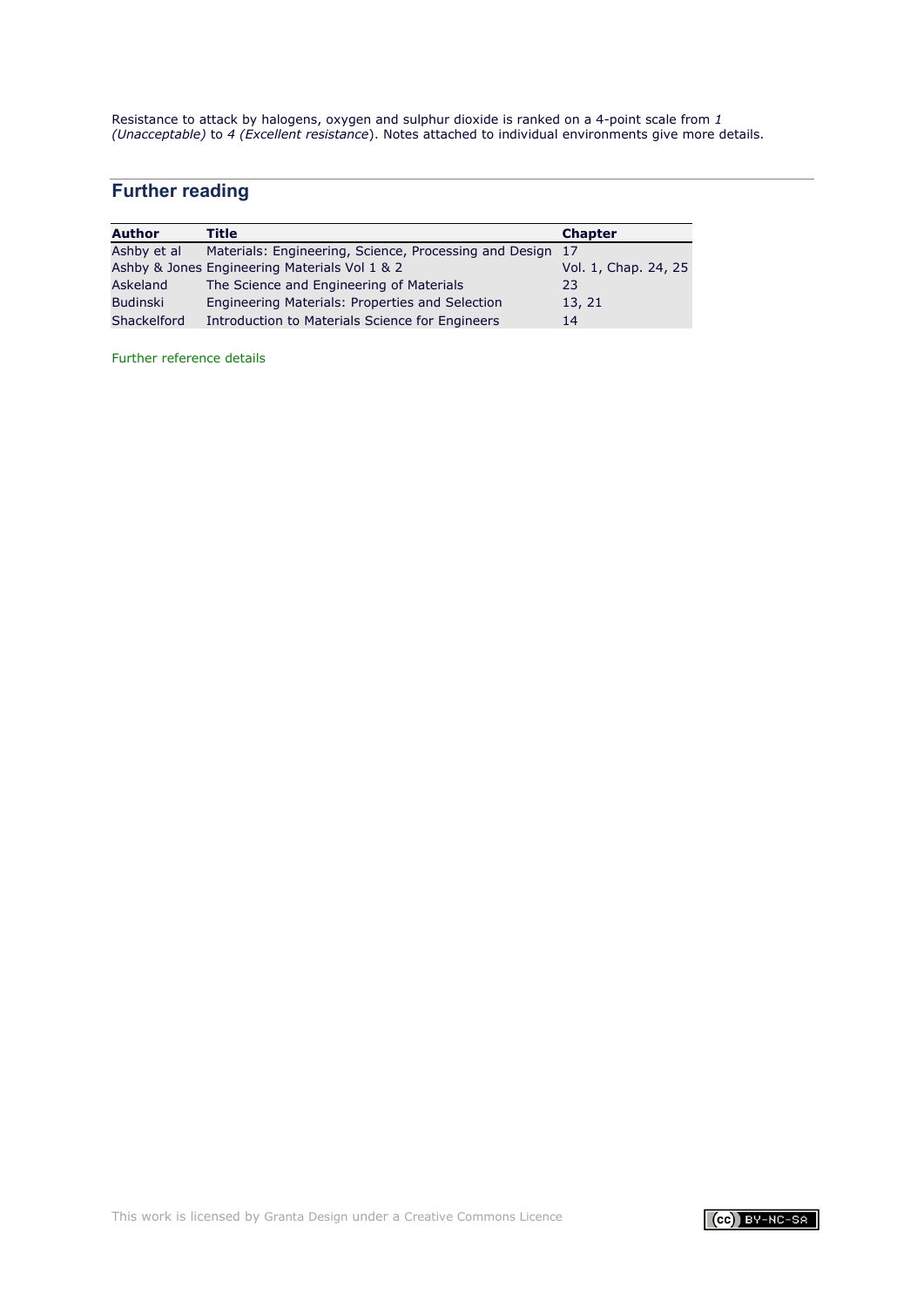## **Environments**

# Chlorine, Cl<sub>2</sub>

### **Where found**

Chlorine is used to make common polymers and textiles, solvents, dyestuffs, disinfectants, fertilizers, for metal degreasing, and to purify water. It forms acid rain if released into the atmosphere.

### **Industrial sectors**

Chemical engineering

### **The problem**

Chlorine is a highly toxic oxidizing agent. It dissociates to free radicals in strong UV light. Almost all metals resist attack by dry chlorine. When wet it forms hydrochloric acid, HCl, which is also very corrosive – see the note for Hydrochloric acid (10[%,](#page-11-0) [36%](#page-12-0)) for details.

### **Preferred materials and coatings**

| <b>Metals</b>                      | Polymers and composites Ceramics and glasses |          |
|------------------------------------|----------------------------------------------|----------|
| Carbon steel                       | <b>PET</b>                                   | Glass    |
| Stainless steels                   | <b>HDPE</b>                                  | Graphite |
| Titanium                           | <b>PTFE</b>                                  |          |
| (Monel)                            | <b>PVC</b>                                   |          |
| (Hastelloy C)                      |                                              |          |
| (Alloy 20 (40Fe, 35Ni, 20Cr, 4Cu)) |                                              |          |

# **Underlying mechanisms**

[Free radical attack;](#page-47-1) [acid attack](#page-7-0) when wet.

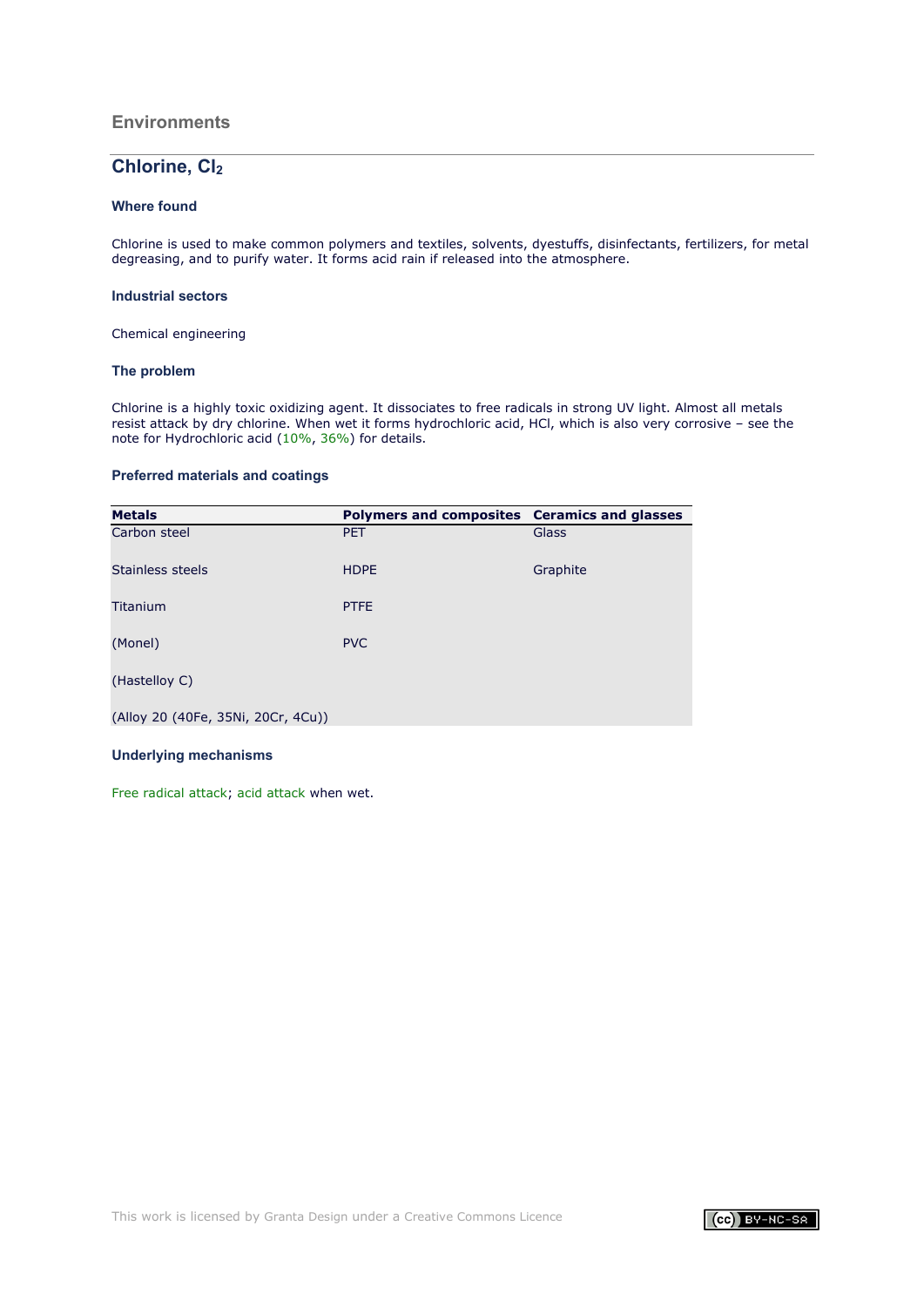# **Fluorine, F2**

# **Where found**

Fluorine is used to make PTFE and other fluoro-polymers, to produce uranium hexafluoride (for nuclear power), as an etchant in semi-conductor manufacture, and as an insulator in electrical systems (SF $_6$ ).

### **Industrial sectors**

Chemical engineering

## **The problem**

Fluorine, like chlorine, is a highly toxic oxidizing agent. It dissociates to free radicals in strong UV light. Many metals resist fluorine gas when dry (titanium, however, is attacked). When wet it forms hydrofluoric acid, HF, which is highly corrosive to metals – see note for [Hydrofluoric acid](#page-13-0) for details.

# **Preferred materials and coatings**

| <b>Metals</b>                      | Polymers and composites Ceramics and glasses |          |
|------------------------------------|----------------------------------------------|----------|
| Stainless steels                   | <b>HDPE</b>                                  | Graphite |
| Carbon steels                      | <b>PTFE</b>                                  |          |
| (Monel)                            |                                              |          |
| (Hastelloy C)                      |                                              |          |
| (Alloy 20 (40Fe, 35Ni, 20Cr, 4Cu)) |                                              |          |
|                                    |                                              |          |

## **Underlying mechanisms**

[Free radical attack;](#page-47-2) [acid attack](#page-7-0) when wet.

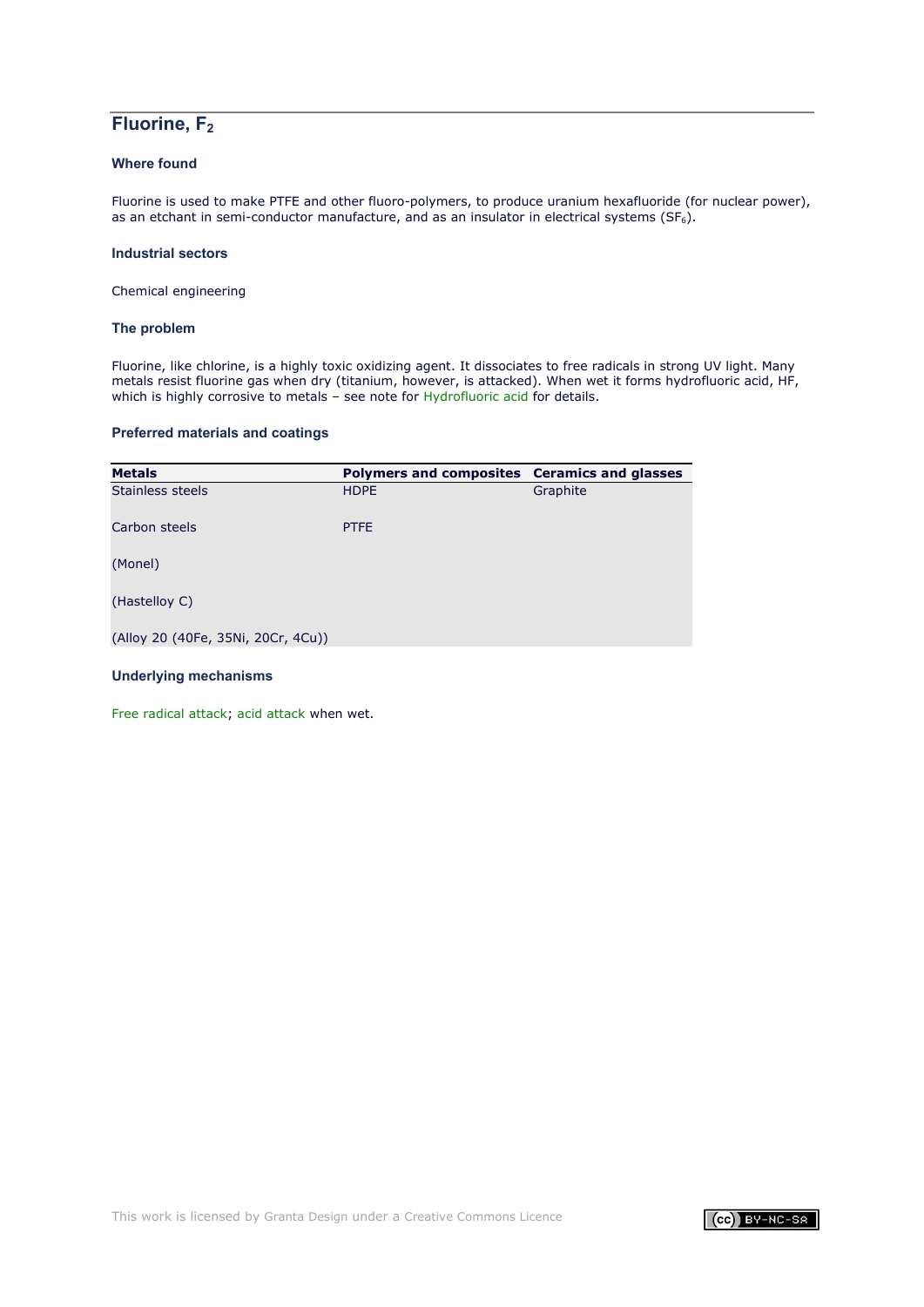# Oxygen, O<sub>2</sub>

# **Where found**

Oxygen is the third most abundant element and makes up 21% of the atmosphere of the planet. It is extracted and used for a range of industrial processes such as metal refining, oxy-acetylene welding, the cracking of hydrocarbons, and sewage treatment. Pure oxygen is used in emergency breathing equipment and rocketry.

### **Industrial sectors**

Chemical engineering, transport (rockets)

### **The problem**

Materials that are stable in the earth's atmosphere will combust in pure oxygen, particularly if it is under pressure. Liquid oxygen spills, if allowed to soak into organic materials such as fabrics and asphalt can cause them to detonate unpredictably on mechanical impact. The propensity of polymers to combine with oxygen is measured by its *oxygen index*: the concentration of oxygen required to maintain steady burning (it is a measure of flammability). A high oxygen index means a high resistance to self-sustained burning. In theory, a material with an oxygen index greater than 21% will extinguish itself in air at atmospheric pressure; most burn fiercely in pure oxygen. Metals that do not form a protective oxide film can burn in oxygen – iron and steel, for example, combust in pure oxygen at or above atmospheric pressure. Metal powders are explosive in pure oxygen.

### **Preferred materials and coatings**

| <b>Metals</b>                      | Polymers and composites Ceramics and glasses |       |
|------------------------------------|----------------------------------------------|-------|
| Stainless steels                   | <b>PTFE</b>                                  | Glass |
| Titanium                           | (Other fluorocarbons)                        |       |
| Aluminium                          |                                              |       |
| (Hastelloy C)                      |                                              |       |
| (Alloy 20 (40Fe, 35Ni, 20Cr, 4Cu)) |                                              |       |
| (Gold)                             |                                              |       |

#### **Underlying mechanisms**

[Free radical attack](#page-46-0)

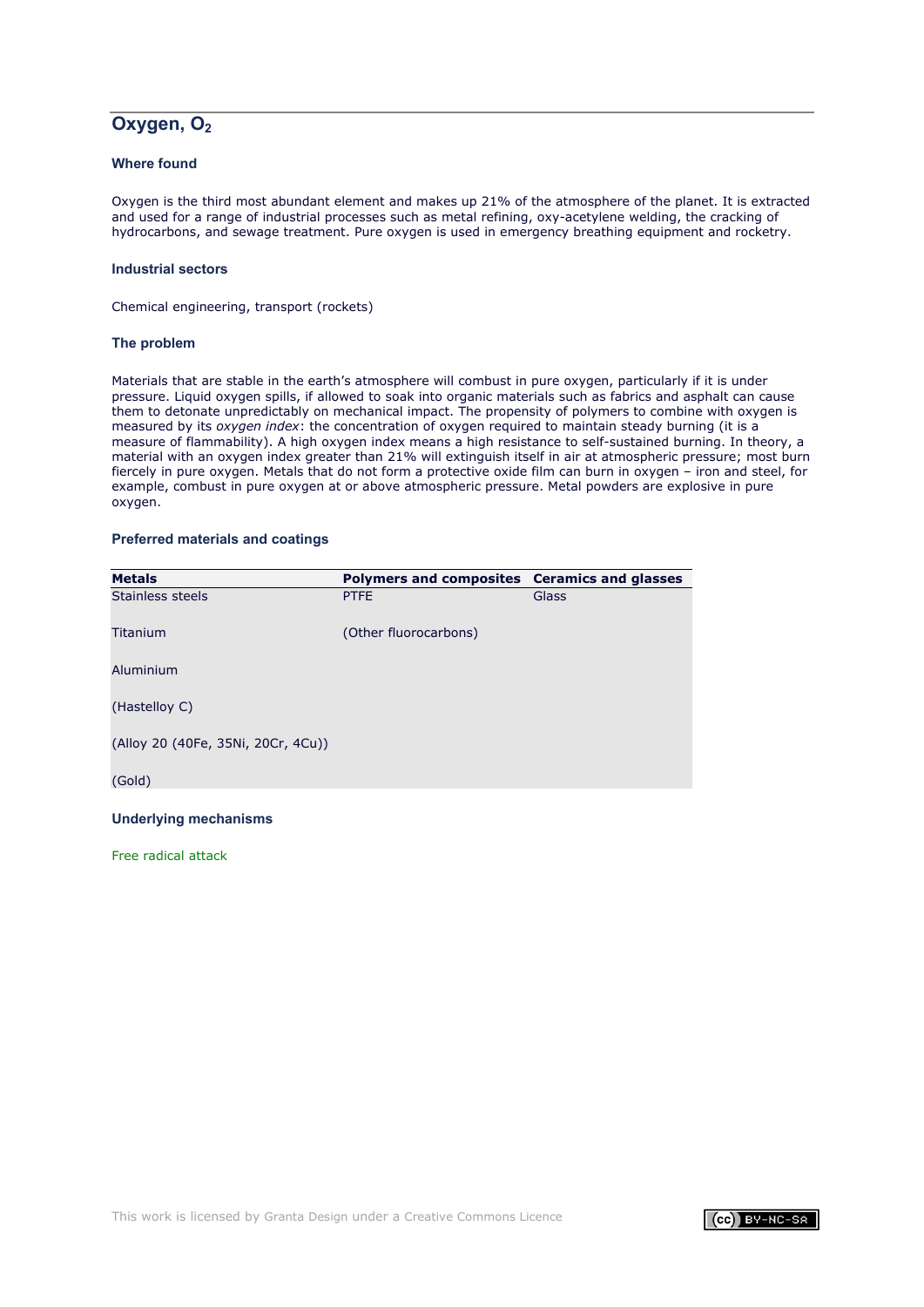# **Sulphur dioxide (dry), SO<sub>2</sub>**

## **Where found**

Sulphur dioxide is commonly used a preservative for dried fruit, in wine making as an antioxidant, as a refrigerant, and is used industrially in the production of sulphuric acid. If it escapes into the atmosphere it can cause acid rain.

### **Industrial sectors**

Food processing, domestic, chemical engineering

### **The problem**

Sulphur dioxide is a toxic reducing agent. When wet it forms sulphuric acid,  $H_2SO_4$ , which is highly corrosive to metals – see note for Sulphuric acid ([10%](#page-18-0), [70%](#page-19-0)) for details.

### **Preferred materials and coatings**

| <b>Metals</b>                      | Polymers and composites Ceramics and glasses |          |
|------------------------------------|----------------------------------------------|----------|
| Stainless steels                   | <b>PTFE</b>                                  | Glass    |
| High carbon steels                 | <b>EPDM</b>                                  | Graphite |
| Mild steels                        | <b>POM</b>                                   |          |
| Aluminium alloys                   |                                              |          |
| (Monel)                            |                                              |          |
| (Hastelloy C)                      |                                              |          |
| (Alloy 20 (40Fe, 35Ni, 20Cr, 4Cu)) |                                              |          |

#### **Underlying mechanisms**

Acid [attack,](#page-7-0) [free radical attack](#page-47-0)

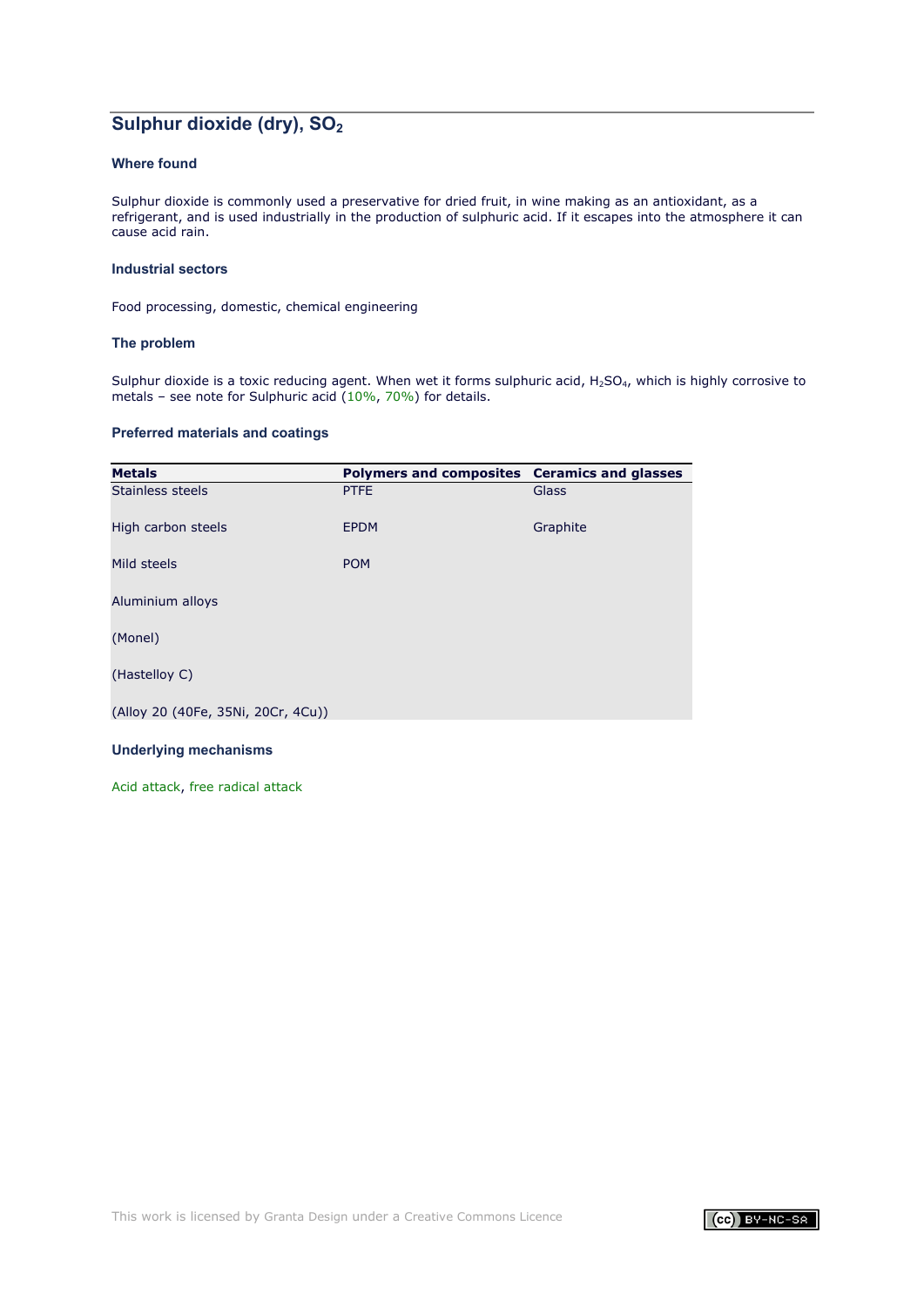# <span id="page-53-0"></span>**Durability: the built environment**

**Science note**

# **Durability of built environments**

The materials of construction – those used for housing; industrial buildings; industrial, rural and marine structures; – must withstand exposure to the atmosphere, to sunlight and UV radiation, and to the effects of wind and rain. They are used in very large quantities, so the choice is guided not only by durability but by cost. Many of the materials of architecture – carbon steels or woods, for instance – do not resist atmospheric conditions in wet countries as well as stainless steels or glazed brick, but because they are cheaper it is economic to use and protect them with paints or preservatives than to use the materials that are intrinsically most durable.

The database characterizes the *durability* of the material exposed to a number of standard operating environments on a 4-point scale: *1: Unsuitable; 2: Usable only with protection; 3: Good, with only slight degradation, 4: Excellent. T*he categorization is designed to help with screening; further information should always be sought if environmental attack is a concern. The notes linked to the environments provide some guidance.

# **Industrial atmospheres**

Industrial atmospheres contain airborne particulates, oxides of carbon, nitrogen and sulphur, and other corrosive substances. They present a challenging environment for the durability of building components. Metals used as building enclosure cladding, flashing, railings, fascias, and soffits are particularly vulnerable. Carbonate-based stone (limestone, marble) and low-fired brick are eroded; acid run-off attacks reinforcement in concrete causing spalling of the cover, woods and metal are attacked by chemical deposits.

# **Rural atmospheres**

Rural atmospheres are relatively benign, presenting the lowest threat to the materials of construction, which, however, are still exposed to moisture and UV radiation (see also [Water and aqueous environments](#page-1-1) and [Sunlight and UV radiation,](#page-53-1) below).

## **Marine atmospheres**

The presence of salt, high humidity, exposure to storms, and high winds make the marine environment a challenging one for materials. Hurricanes and high-energy storms present occasional but severe stress. Continual wetting and drying of surfaces with salt saturated water and intense solar radiation can be just as damaging over the lifetime of the structure.

# <span id="page-53-1"></span>**Sunlight and UV radiation**

Polymers and elastomers age when exposed to oxygen and light (particularly UV). This causes loss of strength, stiffness and toughness, also discoloration and loss of gloss. This is countered by additives: *antioxidants*, *light stabilizers* and *fluorescent whitening agents*. Some of these are so universal that the "standard" grade of the polymer already contains enough of one or another of them to give it acceptable resistance; PP, ABS, PS, PET, PMMA, PC, Nylons, and PU all need UV protection. Special grades are more heavily protected. For more information, see [Durability: UV radiation.](#page-62-0)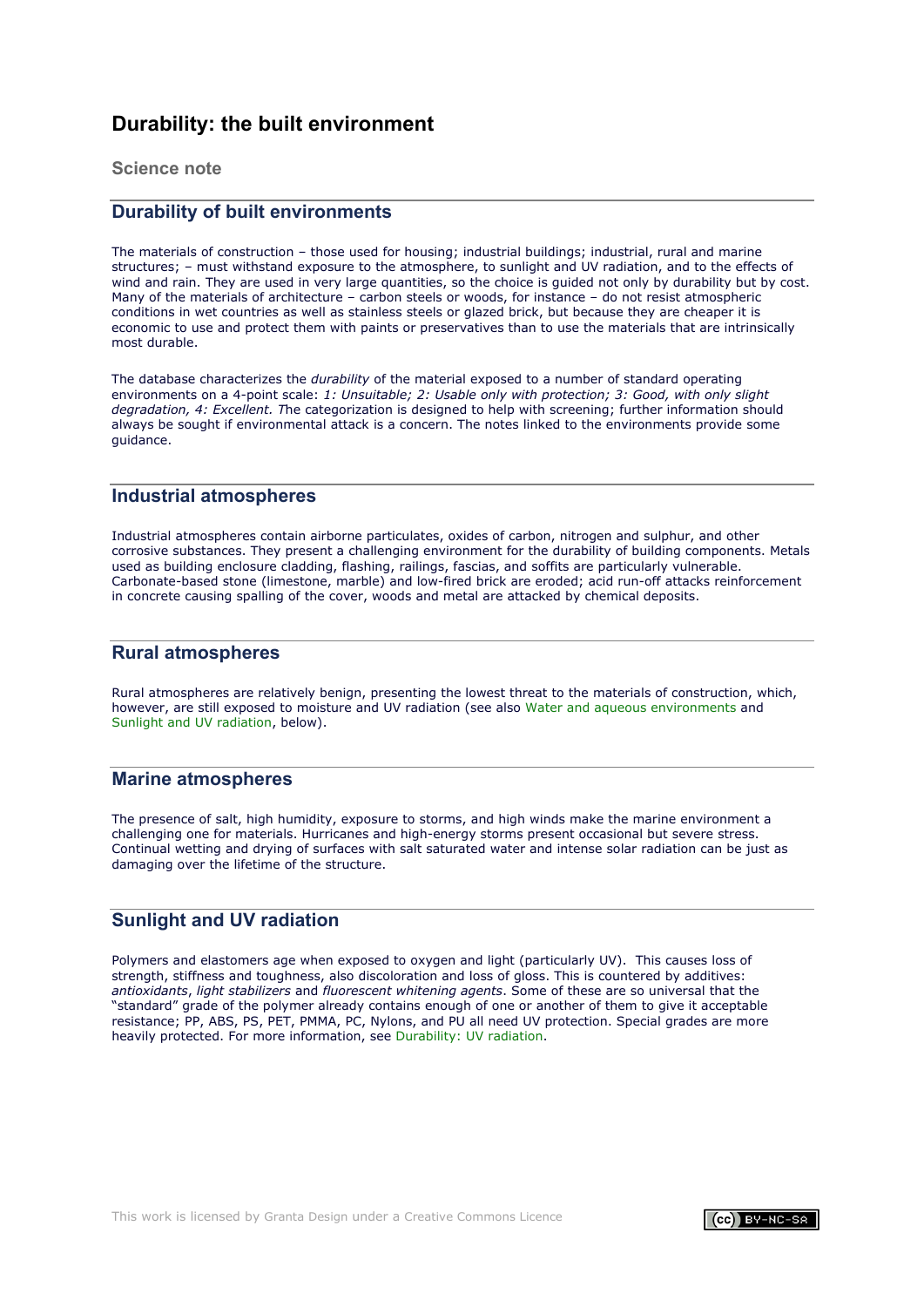# **Further reading**

| <b>Author</b> | <b>Title</b>                                           | <b>Chapter</b> |
|---------------|--------------------------------------------------------|----------------|
| Ashby et al   | Materials: Engineering, Science, Processing and Design | 17             |
| Budinski      | Engineering Materials: Properties and Selection        |                |
| Callister     | Materials Science and Engineering: An Introduction     | 15             |

[Further reference details](#page-71-0)

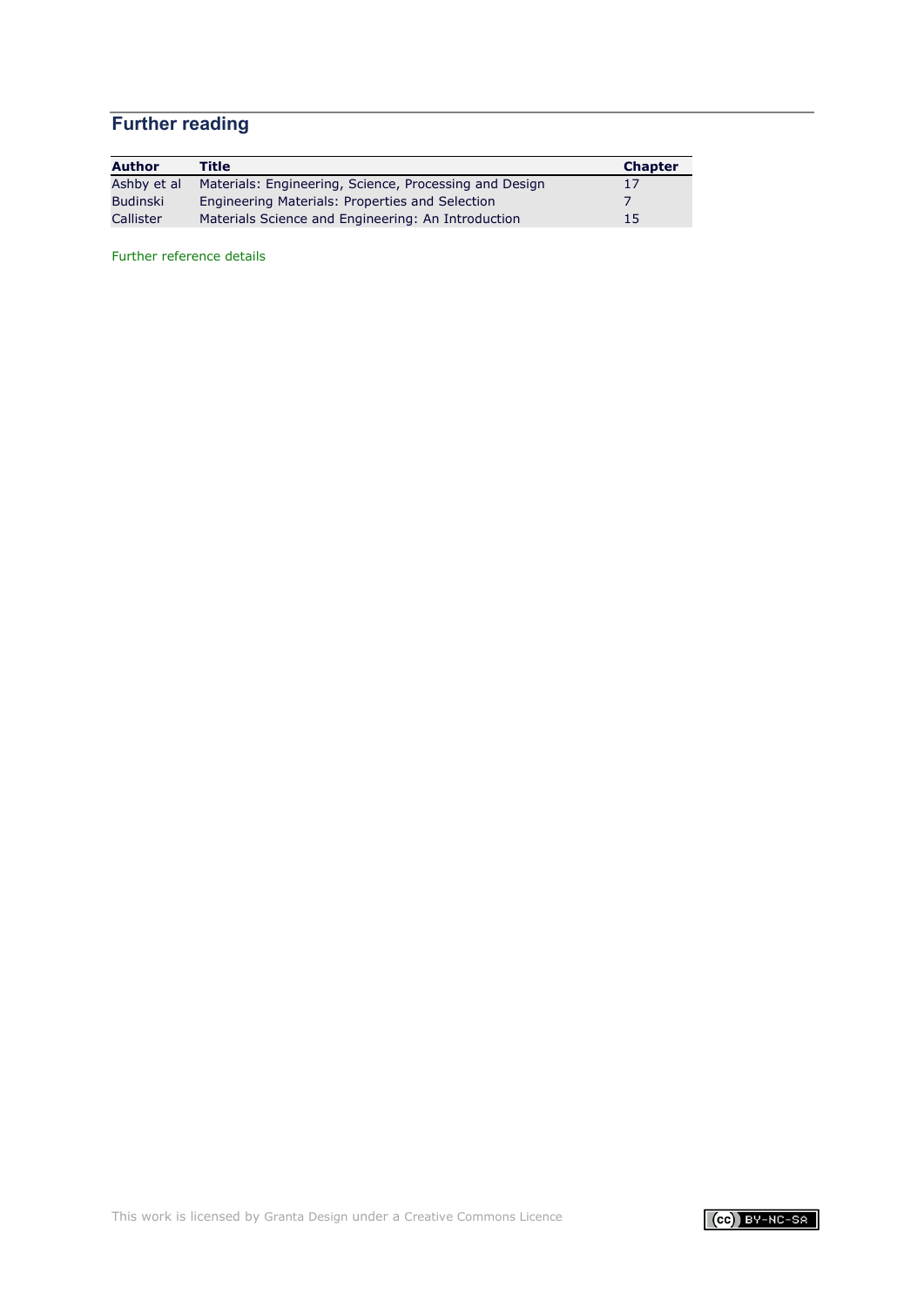## **Environments**

# **Industrial atmosphere**

### **Where found**

Electric power generation, material extraction and processing, manufacturing and transport all, to varying degrees, create emissions of carbon dioxide, oxides of nitrogen and sulphur, caustic particulates and acidic residues. These combine to create an industrial atmosphere.

### **Industrial sectors**

Petroleum, engineering manufacture, construction, energy conversion

#### **The problem**

Industrial atmospheres represent a challenging environment for the durability of building components. The combination of airborne particulates and acidic discharges from industrial sites can be the very damaging. Metals used as building enclosure such as cladding, flashing, railings, fascias, and soffits are particularly vulnerable. Polymers, brick, and even stone are attacked by industrial atmospheres.

### **Preferred materials and coatings**

| <b>Metals</b>    | <b>Polymers and composites</b> | <b>Ceramics and glasses</b> |
|------------------|--------------------------------|-----------------------------|
| Stainless steels | <b>PVC</b>                     | Soda-lime glass             |
| Aluminium alloys | Polyurethane                   | Borosilicate glass          |
| Lead             | Epoxy                          | <b>Brick</b>                |
| <b>Bronze</b>    | Polyester                      | Concrete                    |
| Cast iron        | <b>PTFE</b>                    | Granite                     |
|                  | <b>Nylon</b>                   | Slate                       |
|                  | <b>CFRP</b>                    | (Glazed ceramic)            |
|                  | <b>GFRP</b>                    |                             |
|                  | Polyurethane                   |                             |
|                  | Polyethylene                   |                             |
|                  | Polypropylene                  |                             |

#### **Underlying mechanisms**

[Acid attack,](#page-7-0) [oxidation](#page-46-0)

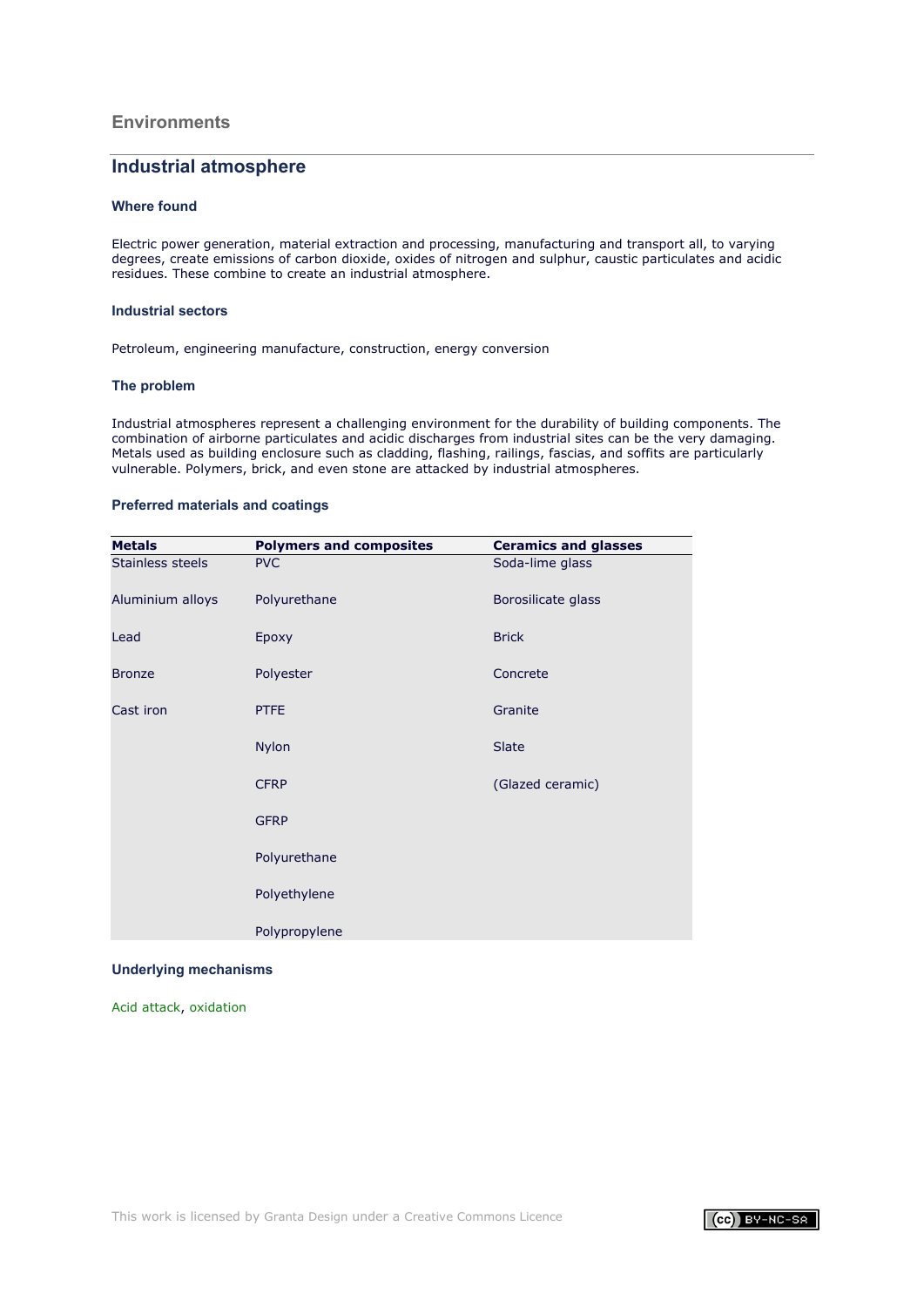# **Rural atmosphere**

# **Where found**

Rural atmospheres are those free of the emissions of large-scale industry and remote from salt water or spray.

#### **Industrial sectors**

Construction, domestic

### **The problem**

Rural atmospheres present fewer problems than industrial or marine atmospheres, but the damaging effects of UV radiation, repeated cycles of wetting and drying and the threat of bacterial and insect attack remain.

## **Preferred materials and coatings**

| <b>Metals</b>      | <b>Polymers and composites</b> | <b>Ceramics and glasses</b> |
|--------------------|--------------------------------|-----------------------------|
| Galvanized steel   | Epoxies                        | Soda-lime glass             |
| Epoxy coated steel | Polyester                      | Borosilicate glass          |
| Aluminium alloys   | <b>PVC</b>                     | <b>Brick</b>                |
| <b>Bronze</b>      | <b>GFRP</b>                    | Granite                     |
| Copper             | <b>CFRP</b>                    | Sandstone                   |
|                    | Wood                           | Limestone                   |
|                    | Polyurethane                   | Slate                       |
|                    | Polyethylene                   | (Glazed ceramic)            |
|                    | Polypropylene                  |                             |

### **Underlying mechanisms**

[Oxidation](#page-46-0), bacterial or insect attack

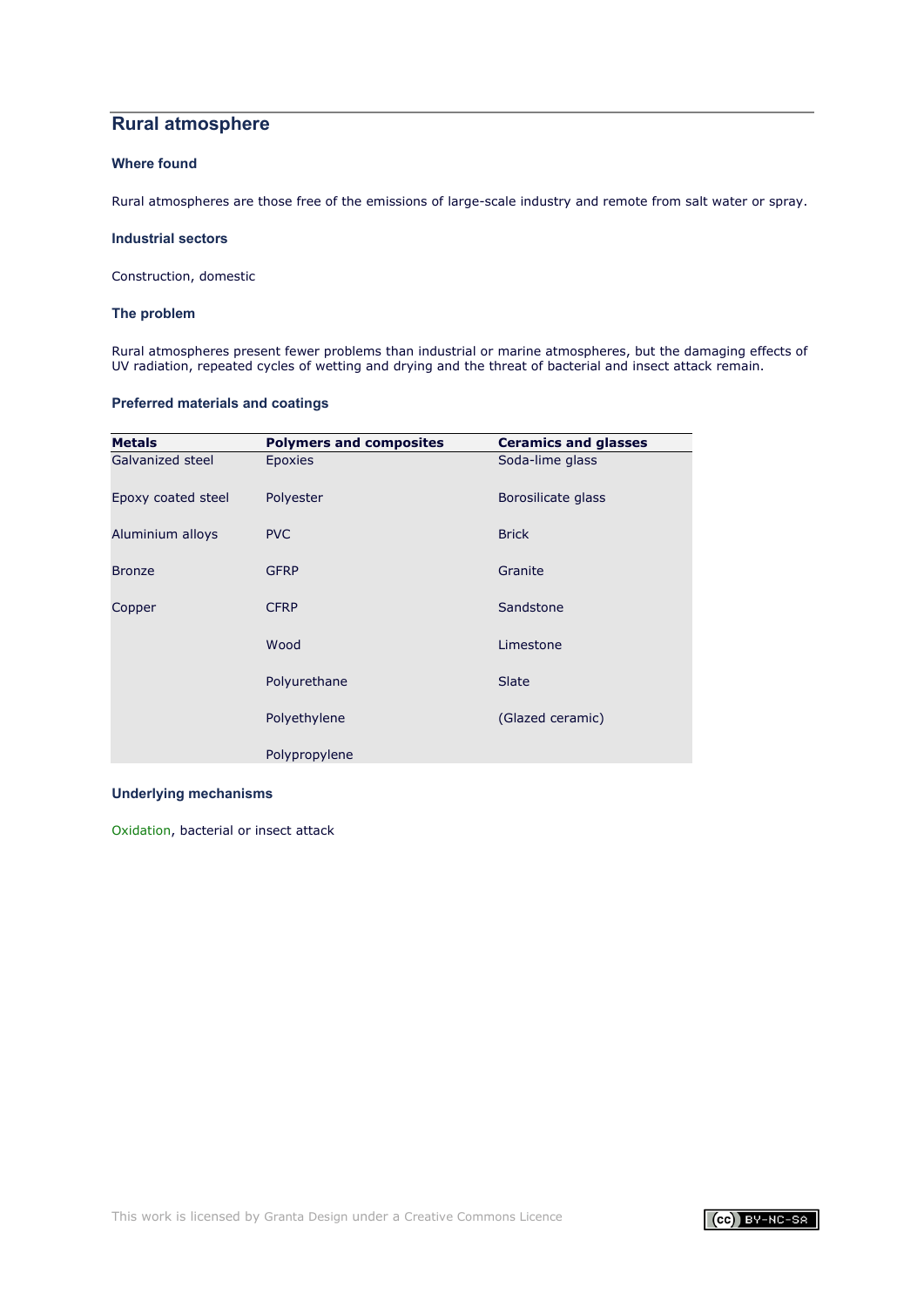# **Marine atmosphere**

## **Where found**

Marine atmospheres are encountered in off-shore and marine environments and on land within range of windcarried salt spray.

### **Industrial sectors**

Marine engineering, engineering manufacture

### **The problem**

The prevalence of salts, high humidity, exposure to storms, and high winds make marine environments a challenging context for buildings. Hurricanes and high-energy storms present an obvious threat, but continual wetting and drying of surfaces with salt saturated water and intense solar radiation can be just as damaging over the lifetime of the building.

### **Preferred materials and coatings**

| <b>Metals</b>      | <b>Polymers and composites</b> | <b>Ceramics and glasses</b> |
|--------------------|--------------------------------|-----------------------------|
| Galvanized steel   | <b>Epoxies</b>                 | Soda-lime glass             |
| Epoxy coated steel | Polyester                      | Borosilicate glass          |
| Stainless steels   | <b>PTFE</b>                    | <b>Brick</b>                |
| Aluminium alloys   | <b>Nylon</b>                   | Granite                     |
| <b>Bronze</b>      | <b>PVC</b>                     | Sandstone                   |
| Copper             | <b>GFRP</b>                    | Limestone                   |
|                    | <b>CFRP</b>                    | Slate                       |
|                    | Polyurethane                   | (Glazed ceramic)            |
|                    | Polyethylene                   |                             |
|                    | Polypropylene                  |                             |

### **Underlying mechanisms**

[Oxidation](#page-46-0), [aqueous solution,](#page-1-1) [acid attack](#page-7-0)

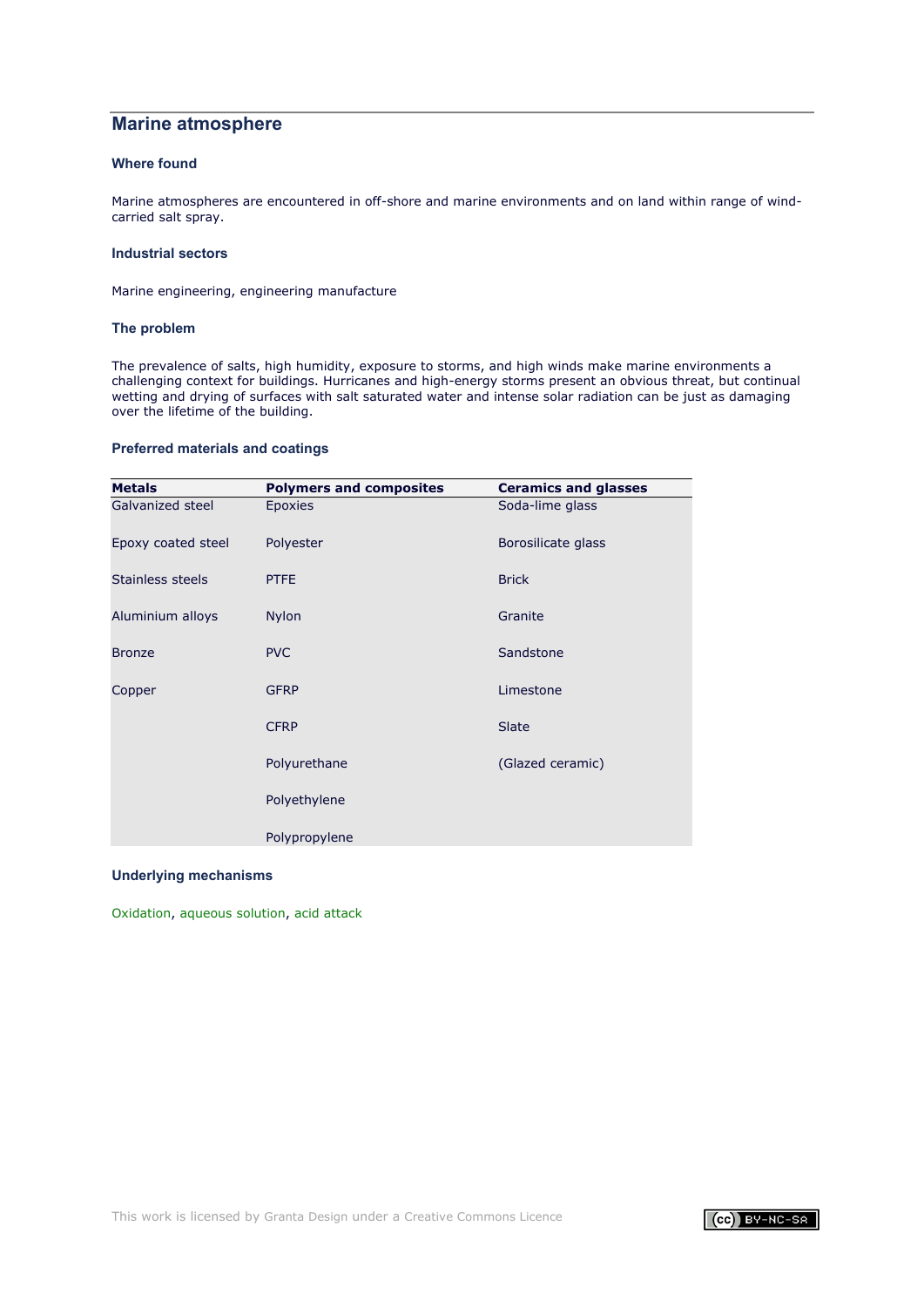# **Ultraviolet (UV) radiation**

## **Where found**

Ultraviolet (short wavelength, high energy) radiation is a component of sunlight. Much is filtered out by ozone (O3) in the earth's atmosphere, but enough gets through to damage polymers and other organic materials. UV exposure increases with altitude, becoming particularly strong at the altitudes used for civil aviation.

#### **Industrial sectors**

Construction, aerospace

#### **The problem**

Polymers and elastomers age when exposed to light (particularly UV) and oxygen, causing loss of strength, stiffness and toughness, discoloration, and loss of gloss. This is countered by additives: *antioxidants*, *light stabilizers* and *fluorescent whitening agents*. Some of these are so universal that the "standard" grade of the polymer already contains enough of one or another of them to give it acceptable resistance; PP, ABS, PS, PET, PMMA, PC, Nylons, and PU all need UV protection.

#### **Preferred materials and coatings**

| <b>Metals</b>   | <b>Polymers and composites</b>             | <b>Ceramics and glasses</b> |
|-----------------|--------------------------------------------|-----------------------------|
| Carbon steel    | <b>PTFE</b>                                | Glass                       |
| Stainless steel | PF.                                        | <b>Brick</b>                |
| <b>Bronze</b>   | PP with UV filter                          | Concrete                    |
|                 | PVC with UV filter                         |                             |
|                 | Styrene-butadiene rubber with<br>UV filter |                             |

#### **Inhibitors**

Polymer additives: antioxidants, light stabilizers, and fluorescent whitening agents.

### **Underlying mechanisms**

Polymer degradation, free radical attack

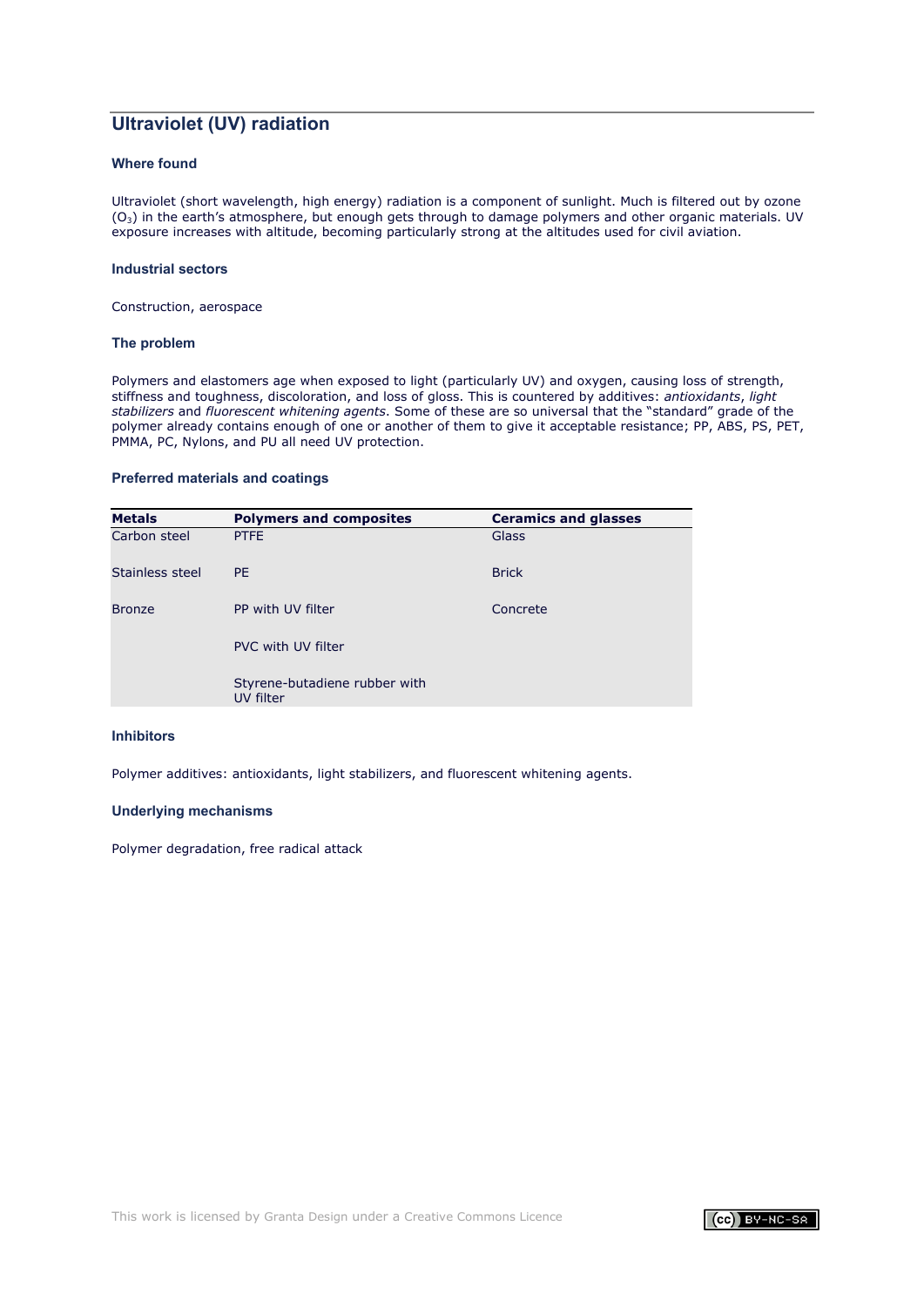# **Durability: flammability**

**Science note**

# **Definition and measurement**

Ceramics and glasses do not burn. Metals, if dispersed as a fine powder are potentially combustible, but in bulk, flammability is not normally an issue, even for magnesium. Most polymers, on the other hand, are inherently flammable, although to differing degrees. Here we rank flammability on a four point scale: *Nonflammable*, *Self-extinguishing, Slow burning* and *highly flammable*.

There are several ways to characterize flammability of polymers. The most logical is the *Limiting oxygen index (LOI)*: it is the oxygen concentration in % required to maintain steady burning. Fresh air has about 21% oxygen in it. A polymer with an oxygen index lower than this will burn freely in air; one with an oxygen index that is larger will extinguish itself unless a flame is played onto it – then it burns. Thus a high oxygen index means resistance to self-sustained burning. Less logical, but much used, is the *Underwriters Laboratory (UL94) rating* in which a strip of polymer 1.6 mm thick is held horizontally (H) or vertically (V) and ignited. Its response is recorded as a code such as HB, meaning "horizontal burn". The scales are compared in Table 1.

| Oxygen index (LOI) | UL 94 (1.6mm) rating      | <b>Flammability</b> |
|--------------------|---------------------------|---------------------|
| Up to $16$         | Unrated                   | Highly flammable    |
| $16 - 20$          | H <sub>B</sub>            |                     |
| $21 - 24$          | H <sub>B</sub>            | Slow burning        |
| $25 - 29$          | $V - 2$                   |                     |
| $30 - 43$          | $V - \Omega$              | Self extinguishing  |
| Over 44            | $V-0$ or better (e.g. 5V) |                     |

*Table 1. Flammability ratings compared.*

All woods are flammable, but the rate of burning depends on moisture and resin content. Wood species are graded by the flame-spread index, a measure of the distance spread on a flat wood surface under standard conditions and the ISO 9705 room/corner test, which simulates full scale conditions of a house fire. Flameretarding treatments reduce the rate of wood burning by a factor of up to 2, but do not prevent it. Because of these complexities, woods and wood-derived products are all rated as "*Highly flammable*" in the database.

Many building materials incorporate inorganic components such as plaster with combustibles like polymers, woods and paper. An approximate measure of the degree of combustibility is given by the percentage of organic ingredients.

# <span id="page-59-0"></span>**Drilling down: how do polymers burn and how do you stop them?**

Combustion is an exothermic reaction in which hydrocarbons are oxidized to  $CO<sub>2</sub>$  and H<sub>2</sub>O. Sounds simple, but it isn't. Combustion is a gas phase reaction; the polymer or its decomposition products must become gaseous for a fire to begin. When you light a candle you are melting the wax and raising it to the temperature at which it pyrolyzes (400 – 800°C) to gaseous hydrocarbon decomposition products. These gasses react in the flame – the bit you can see – to produce heat, which melts and pyrolyzes more wax.



A fully developed fire results when an ignition source like a spark or cigarette ignites combustible material such as paper. Its heat radiates out causing other combustible materials (particularly polymers and fabrics) to decompose into a flammable gas mix. Flashover

Figure 1. The temperature rise during a fire.

(Figure 1) occurs when these gasses ignite, instantly spreading the fire over the entire area and producing temperatures of over 1000°C.

Combustion is a free-radical reaction. At high temperatures hydrogen, together with one electron from its covalent bond (symbol **H·)** is freed from a carbon atom of the polymer molecule, leaving a highly reactive free

 $(cc)$  BY-NC-SA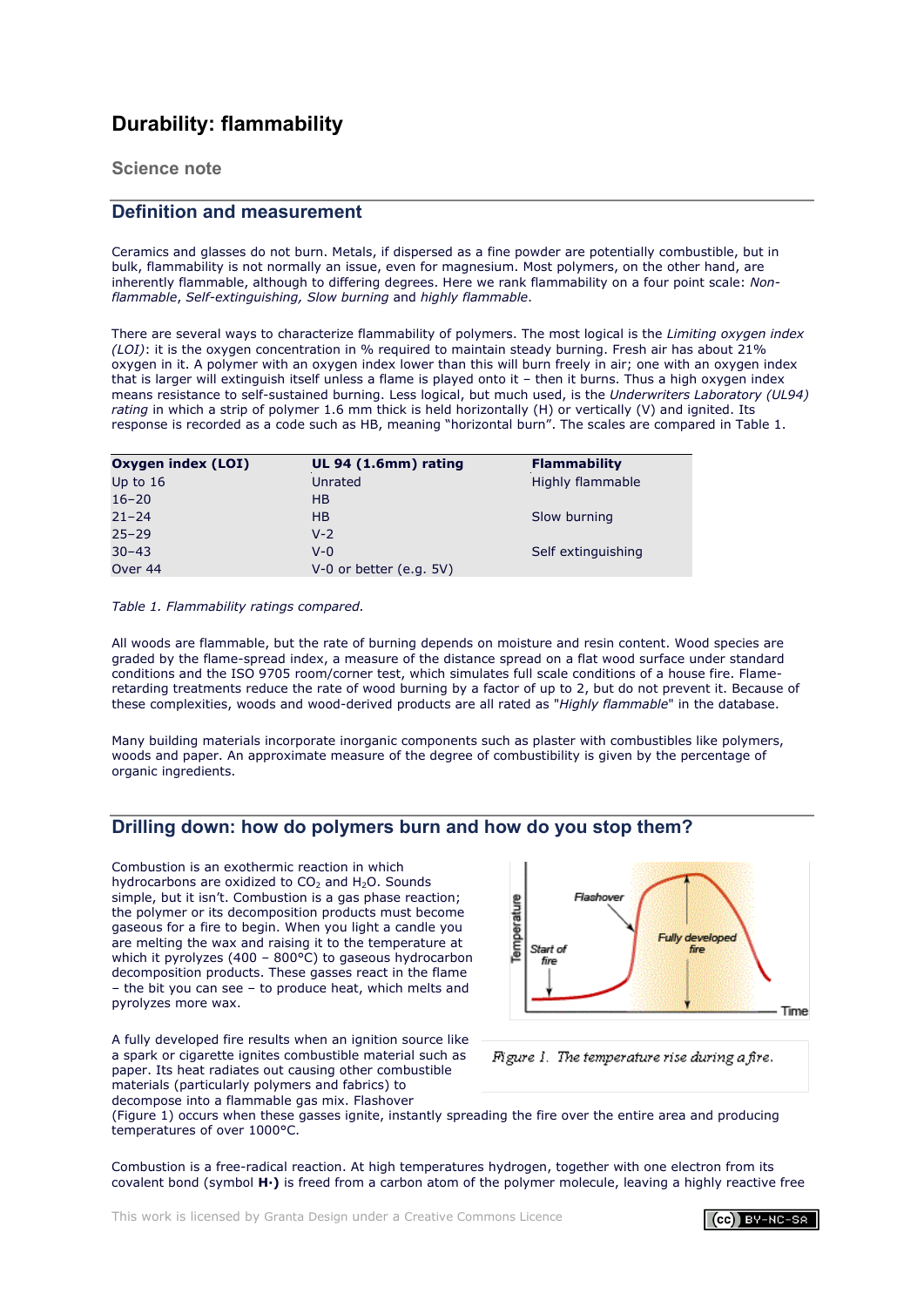radical R· in the gas. The hydrogen radical reacts with oxygen and the hydrocarbon radical to give CO<sub>2</sub> and heat, releasing the **H·** again to propagate the reaction further.

Flame retardants work in one of two ways. Some scavenge the free radicals, tying them up harmlessly and so retarding or snuffing out the combustion reaction. These are usually compounds containing chlorine or bromine; they, too, pyrolyze to give free radicals **Cl·** and **Br·** that attach themselves to the hydrocarbon radical, removing it from the reaction. Others work by creating a protective layer of water vapour between the solid polymer and the gaseous decomposition products, limiting heat transfer, cooling it, and reducing pyrolization. Typical among these are additions of Mg(OH)2; that decompose at about 300°C, releasing H2O and leaving inert MgO.

Polymer breakdown in sunlight, too, is linked to free radicals – see [Durability: UV radiation.](#page-62-0)

# **Further reading**

| <b>Author</b>   | Title                                                  | <b>Chapter</b> |
|-----------------|--------------------------------------------------------|----------------|
| Ashby et al     | Materials: Engineering, Science, Processing and Design | 17             |
| <b>Budinski</b> | Engineering Materials: Properties and Selection        |                |
| Callister       | Materials Science and Engineering: An Introduction     | 15             |

[Further reference details](#page-71-0)

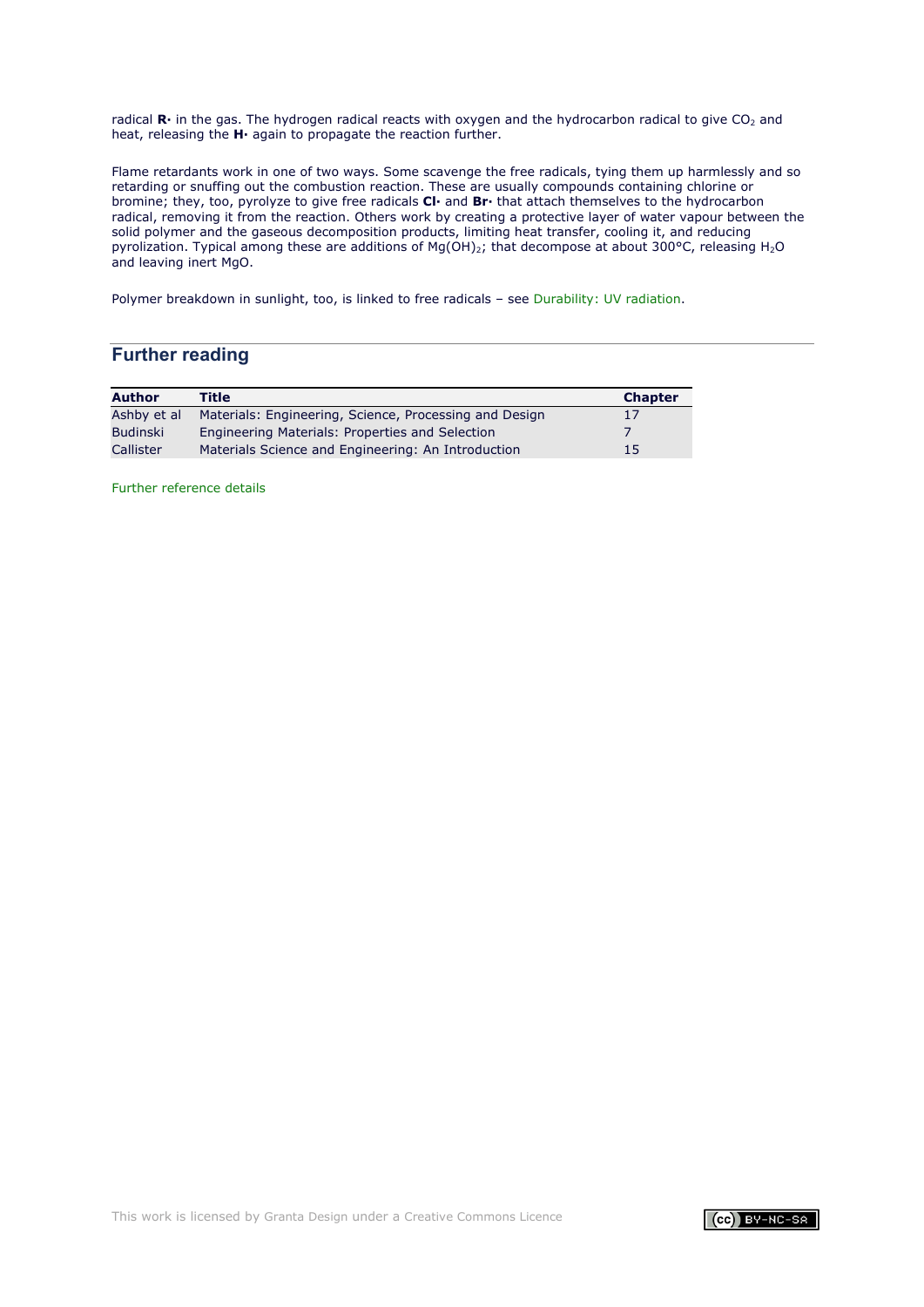## **Property**

# **Flammability**

### **Where found**

High temperature or flame in the presence of oxygen creates the risk of burning. Many materials are flammable: exposed to a flame they combust, though some will self extinguish when the flame is removed. The propensity to combust – the flammability – is measured on a 4-point scale: highly flammable, slow-burning, self-extinguishing, and non-flammable.

### **Industrial sectors**

Petroleum, engineering manufacture, construction, energy conversion, domestic

### **The problem**

Most polymers are flammable in ambient conditions if exposed to flames. Many, when burning, emit toxic smoke. Even those that are self-extinguishing are damaged by heat and flame.

### **Preferred materials and coatings**

| <b>Metals</b>   | <b>Polymers and composites</b>   | <b>Ceramics and glasses</b> |
|-----------------|----------------------------------|-----------------------------|
| Carbon steel    | <b>PTFE</b>                      | Glass                       |
| Stainless steel | <b>Phenolics</b>                 | <b>Brick</b>                |
| Cast iron       | Neoprene                         | Concrete                    |
| Aluminium       | Epoxies with flame retardant     |                             |
| Copper          | <b>GFRP</b> with flame retardant |                             |

### **Inhibitors**

Flame retardants: halocarbons, hydroxymethyl phosphonium salts, aluminium hydroxide, magnesium hydroxide.

## **Underlying mechanisms**

[Oxidation](#page-46-0); [sulphurisation;](#page-47-0) nitridation; [free radical attack](#page-59-0)

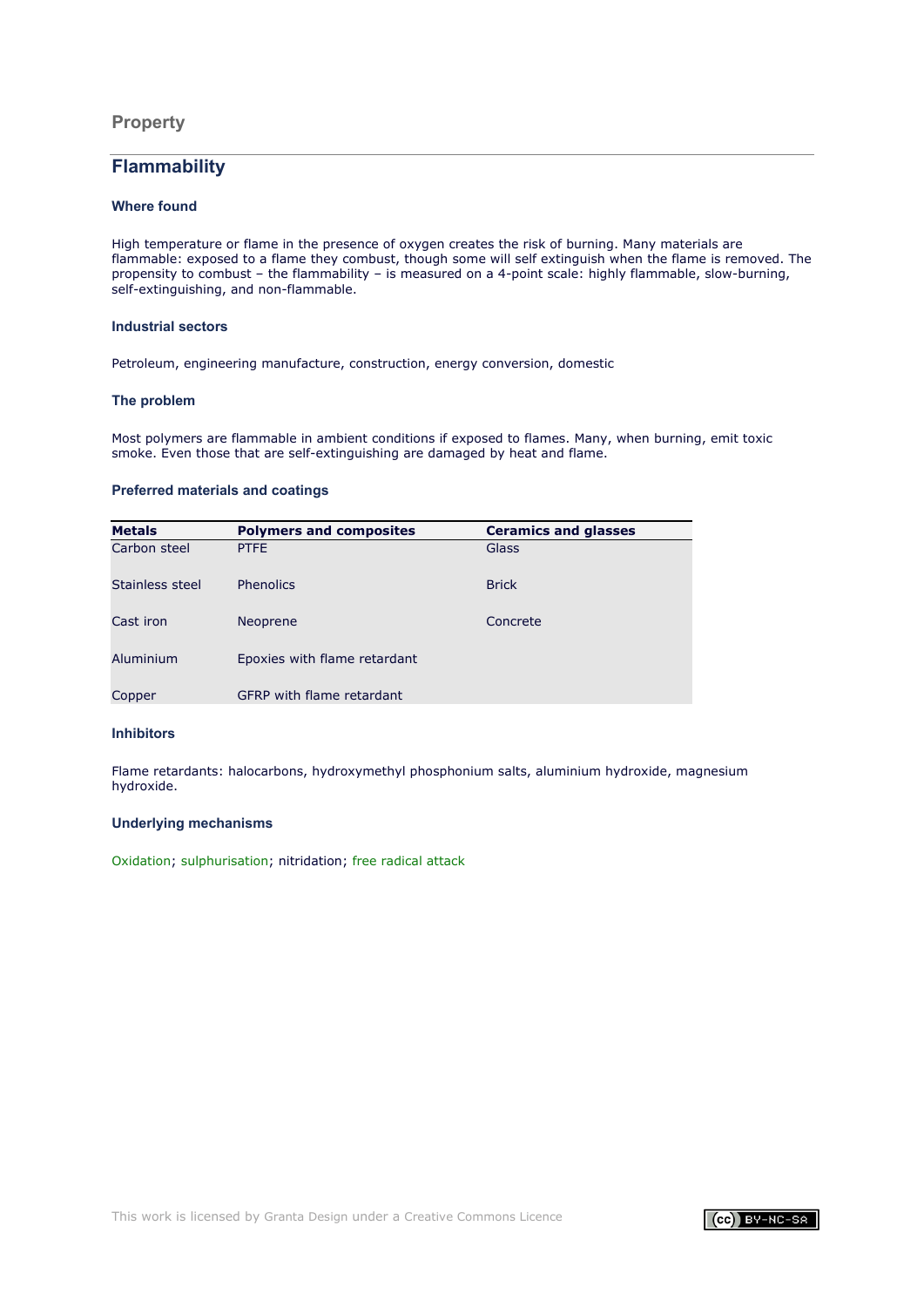# <span id="page-62-0"></span>**Durability: UV radiation**

**Science note**

# **Definition and measurement**

Polymers and elastomers, including natural polymers such as wood, age when exposed to oxygen and light (particularly UV). The degradation causes loss of strength, stiffness and toughness, and discoloration and loss of gloss (many organic solvents do the same – see Durability: organic solvents). This is countered by additives: *antioxidants*, *light stabilizers,* and *fluorescent whitening agents*. Some of these are so universal that the "standard" grade of the polymer already contains enough of one or another of them to give it acceptable resistance; PP, ABS, PS, PET, PMMA, PC, Nylons, and PU all need UV protection. Special grades are more heavily protected. The UV component of sunlight also degrades wood through the creation of free radicals which then degrade the wood polymers. Wood can be protected from degradation by spraying, dipping, or pressure treatment with UV absorbing translucent preservatives. The ranking given here is on a 4-point scale: *Poor, Fair, Good or Excellent.*

# **Drilling down: inhibiting photo-degradation**

Most commercial polymers are made by processes involving chain polymerization, polyaddition, or polycondensation reactions. When exposed to radiation, chemical reactions are triggered that change their chemical composition and molecular weight. These reactions, called *photo-oxidation* or *photo-degradation*, lead to a change in the physical and optical properties of the polymer. Once this starts, it sets off a chain reaction that accelerates degradation unless stabilizers are used to interrupt the oxidation cycle. Heat, too, can trigger degradation in an oxygen-containing atmosphere.

*Ultraviolet absorbers* such as benzophenone or the benzotriazole function by preferentially absorbing UV radiation, follow the grandly named Beer-Lambert law, which states the obvious: that the amount of UV radiation absorbed is a function of both sample thickness and stabilizer concentration. In practice, high concentrations of absorbers and sufficient thickness of the polymer are required before enough absorption takes place to effectively retard photo-degradation. *Hindered amine stabilizers* (HALS) are a more efficient way to stabilize against light-induced degradation of most polymers. They do not absorb UV radiation, but act to inhibit degradation of the polymer; their efficiency and longevity are due to a cyclic process wherein the HALS are regenerated rather than consumed during the stabilization process. HALS stabilizers can be effective in concentrations of 0.01–0.05%; absorbers, such as benzophenones, are effective in concentrations of ~0.5%. A third UV protection strategy is the use of 'blockers' or 'light screens', notably carbon black, TiO<sub>2</sub> pigment, or nano-scale clay particles, effective at contents of 2% wt or more.

# **Further reading**

| <b>Author</b> | Title                                                  | <b>Chapter</b> |
|---------------|--------------------------------------------------------|----------------|
| Ashby et al   | Materials: Engineering, Science, Processing and Design |                |
| Callister     | Materials Science and Engineering: An Introduction     | 17             |

[Further reference details](#page-71-0)

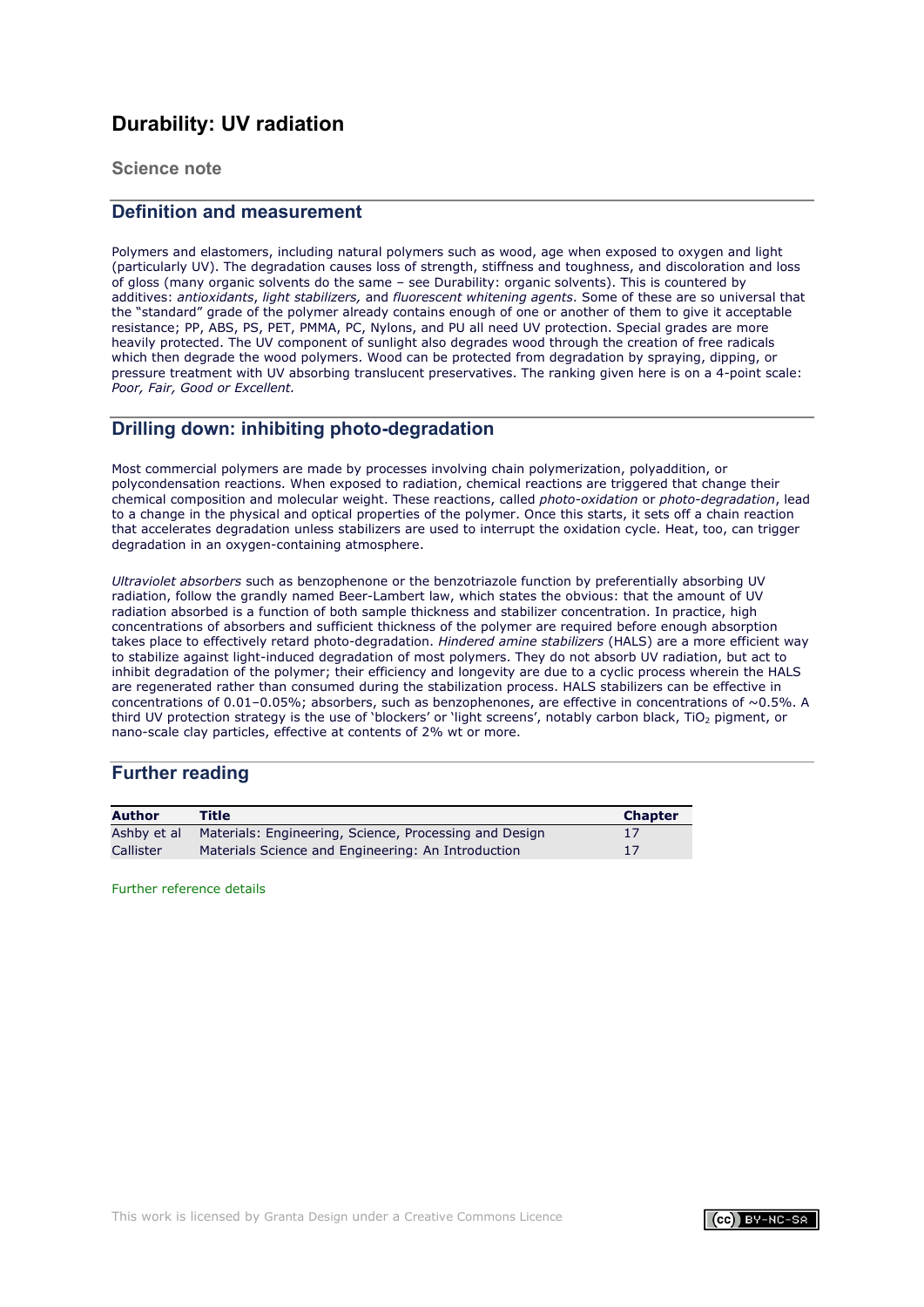# **Durability: thermal environments**

**Science note**

# **Aspects of thermal environments**

The maximum and minimum service temperatures give some idea of the temperature range over which a material can safely be used, but it is a crude one. Material suitability for use in a given thermal environment depends on its resistance to chemical breakdown, on its resistance to corrosion or attack by the atmosphere, on its function (carrying load, providing thermal insulation etc.), and on its planned life-time. The best choice of material is that which best copes with all of these.

# **Check-list of applications and materials**

Figure 1 identifies some of the materials and applications associated with given ranges of temperature. The notes linked to each of the ranges in the database give more information.

| T <sup>0</sup> C | Materials                                                                                                                                          | Applications                                                                                                 | T <sup>0</sup> K |
|------------------|----------------------------------------------------------------------------------------------------------------------------------------------------|--------------------------------------------------------------------------------------------------------------|------------------|
| 1200<br>1000     | Refractory metals: Mo, W, Ta<br>Alloys of Nb, Mo, W, Ta<br>Ceramics: Oxides<br>Al2O3, MgO, etc.<br>Nitrides, Si3N4,<br>Carbides, SiC               | Rocket nozzles<br>Special furnaces<br><b>Experimental turbines</b>                                           | 1400             |
| 800              | Austenitic stainless steels<br>Nichromes, nimonics<br>Nickel based super-alloys<br>Cobalt based super-alloys<br>Iron based superalloys             | Gas turbines<br>Chemical engineering<br>Petrochemical reactors<br>Furnace components<br>Nuclear construction | 1200             |
|                  |                                                                                                                                                    |                                                                                                              | 1000             |
| 600              | lron-based super-alloys<br>Ferritic stainless steels<br>Austenitic stainless steels<br>Inconels and nimonics                                       | Steam turbines<br>Superheaters<br>Heat exchangers                                                            |                  |
| 400              | Low alloy steels<br>Titanium alloys (up to 450°C)<br>Inconels and nimonics                                                                         | Heat exchangers<br><b>Steam turbines</b><br>Gas turbine compressors                                          | 800              |
| 200              | Fiber-reinforced polymers<br>Copper alloys (up to 400°C)<br>Nickel, monels and nickel-silvers<br>PEEK, PEK, PI, PPD, PTFE<br>and PES (up to 250°C) | Food processing<br>Automotive (engine)                                                                       | 600              |
| $\mathbf 0$      | Most polymers (max temp: 60 to 150°C)<br>Magnesium alloys (up to 150°C)<br>Aluminum alloys (up to 150°C)<br>Monels and steels                      | Civil construction<br>Household appliances<br>Automotive<br>Aerospace                                        | 400              |
| $-200$           | Austenitic stainless steels<br>Aluminum alloys                                                                                                     | Rocket casings, pipework, etc.<br>Liquid O2 or N2 equipment                                                  | 200              |
|                  | Copper alloys                                                                                                                                      |                                                                                                              |                  |
| $-273$           | Niobium alloys                                                                                                                                     | Superconduction                                                                                              | 0                |

Figure 1. Materials to resist thermal environments for each regime of temperature.

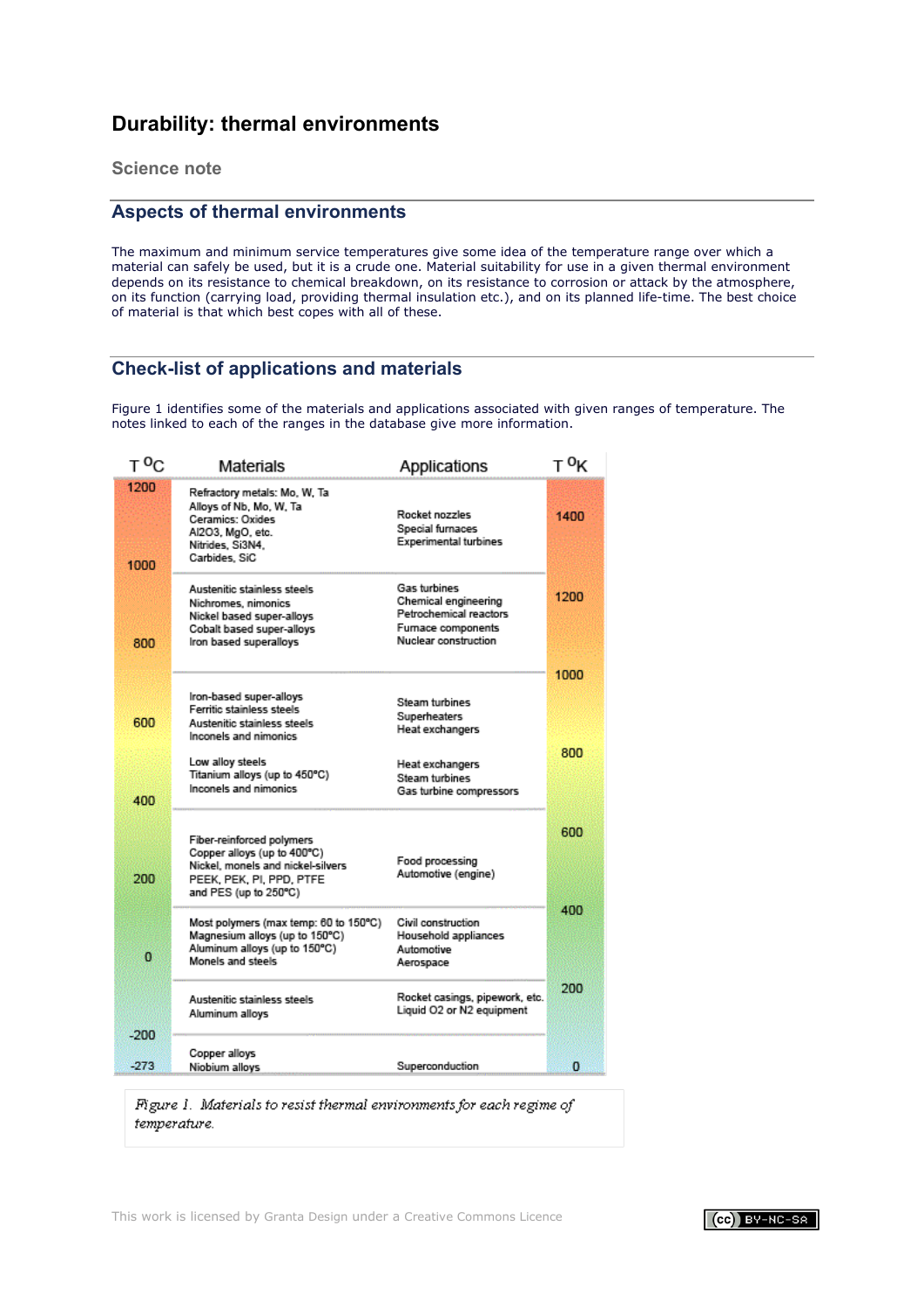# **Further reading**

| <b>Author</b>    | Title                                                     | <b>Chapter</b>                  |
|------------------|-----------------------------------------------------------|---------------------------------|
| Ashby et al      | Materials: Engineering, Science, Processing and<br>Design | 12, 13, 17                      |
| Ashby &<br>Jones | Engineering Materials Vol 1 & 2                           | Vol. 1, Chap. 20, 22, 24,<br>25 |
| Askeland         | The Science and Engineering of Materials                  | 23                              |
| <b>Budinski</b>  | Engineering Materials: Properties and Selection           | 13, 21                          |

[Further reference details](#page-71-0)

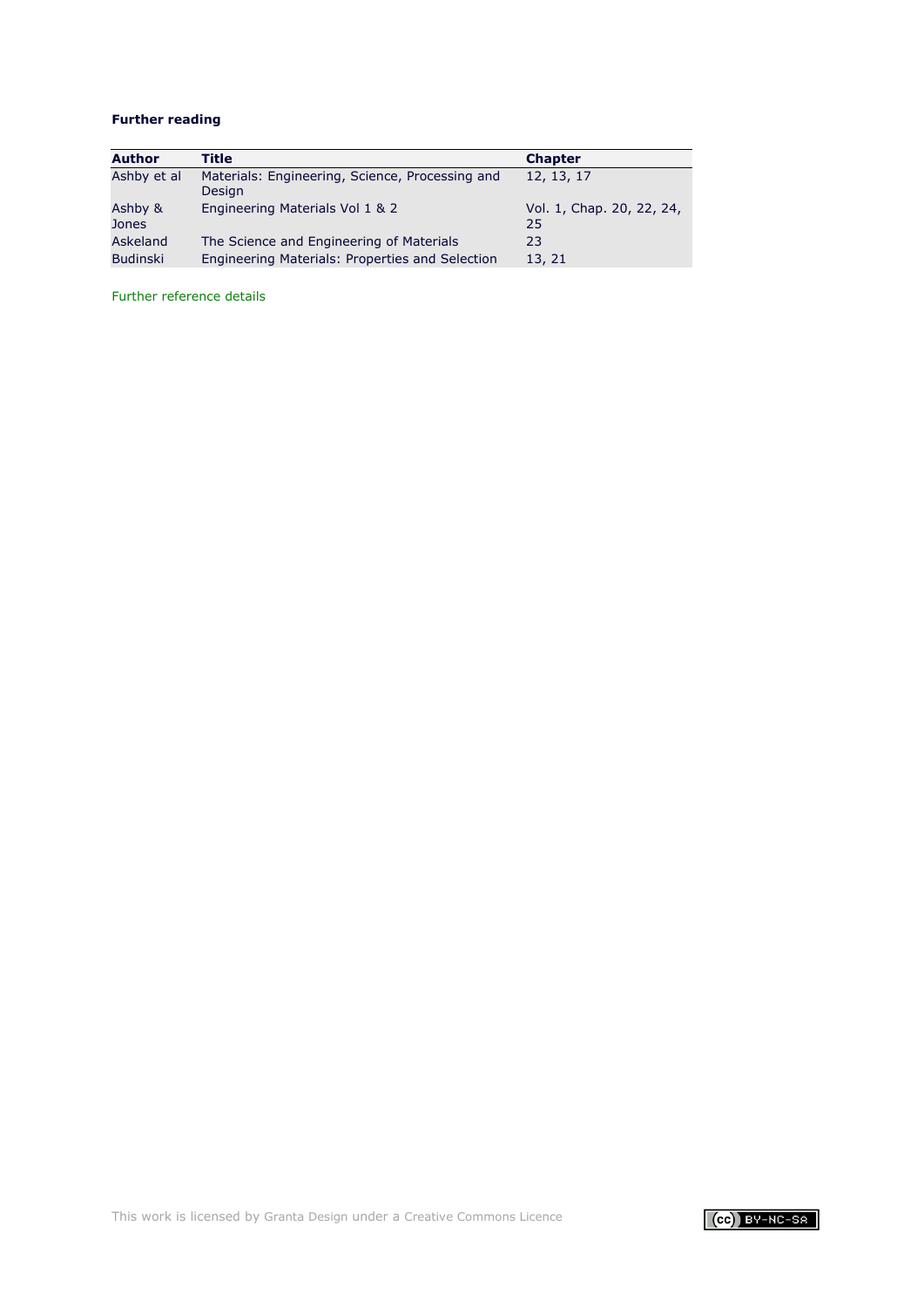## **Environments**

# **Tolerance of cryogenic temperatures (down to −273°C)**

### **Where found**

Aircraft, oilrigs and other structures in polar regions must tolerate temperatures as low as -60°C. Industrial refrigeration operates down to -70°C. Liquefied natural gas involves temperatures as low as -160°C. The most extreme temperatures are encountered in deep space, in superconducting magnets and sensors, and in the storage and use of fuels such as liquid oxygen and hydrogen. The most usual cryogenic media are liquid nitrogen (boiling point -196°C) and liquid helium (boiling point -269°C).

### **Industrial sectors**

Engineering manufacture; construction, medical engineering

#### **The problem**

Corrosion rates at cryogenic temperatures are low. The main problem is that of brittleness: almost all polymers and many metals lose their toughness, making them vulnerable to brittle fracture. The exceptions, among metals, are those with a face-centred cubic structure.

### **Preferred materials and coatings**

| <b>Metals</b>                  | <b>Polymers and</b><br>composites | <b>Ceramics and glasses</b>                                                   |
|--------------------------------|-----------------------------------|-------------------------------------------------------------------------------|
| Austenitic stainless<br>steels |                                   | PTFE, (PCTFE) to -273°C Most ceramics are suitable for low<br>temperature use |
| Aluminium alloys               | HDPE to $-270$ <sup>o</sup> C     |                                                                               |
| Copper alloys                  | PET to $-160^{\circ}$ C           |                                                                               |
| Nickel alloys                  | (Polyimides to -250°C)            |                                                                               |
| Lead alloys                    | Most polymers: to -30°C           |                                                                               |

### **Underlying mechanisms**

Embrittlement

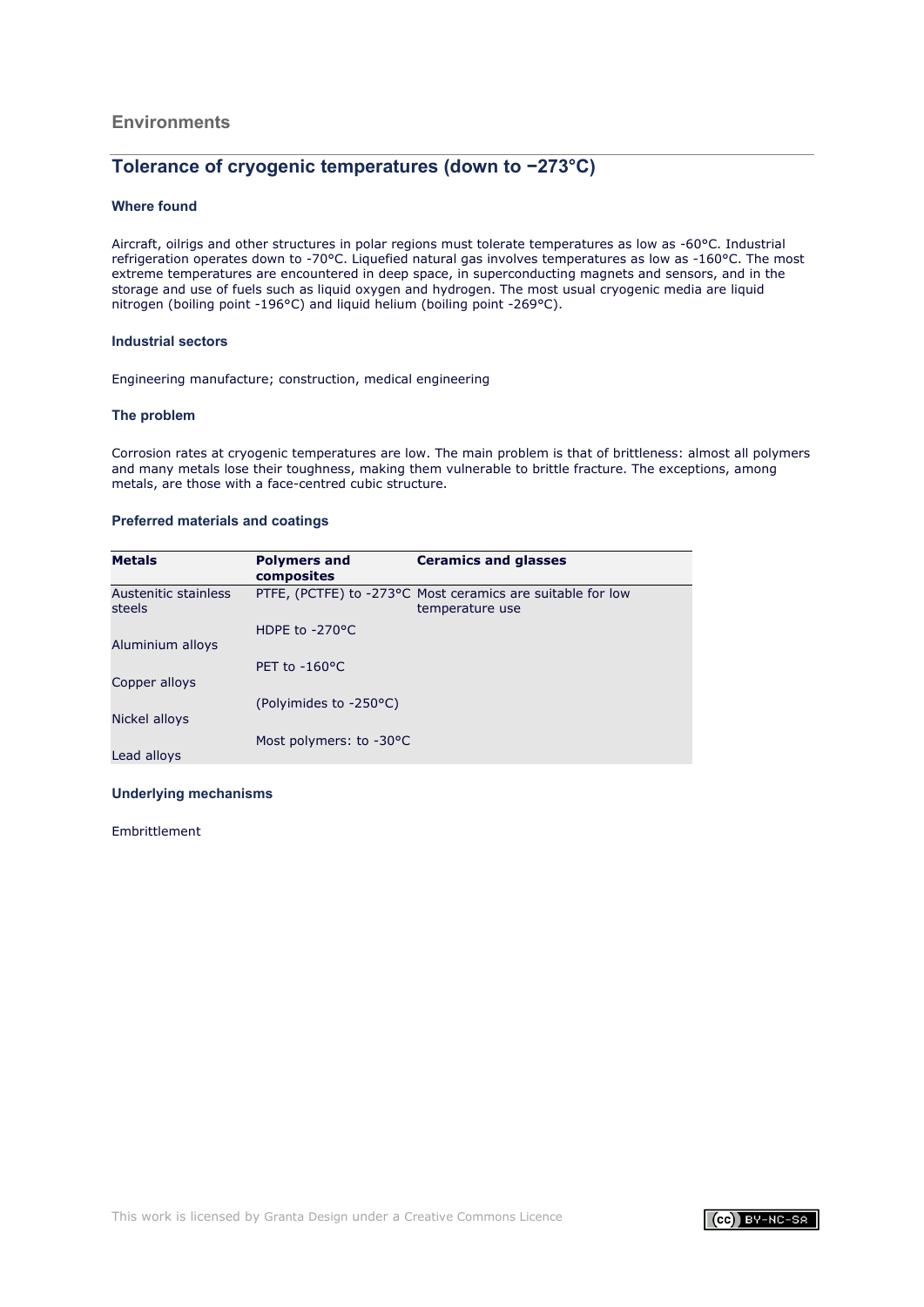# **Tolerance of temperatures up to 150°C**

# **Where found**

Most structures are required to operate between 0 and 100°C.

### **Industrial sectors**

All industrial sectors

### **The problem**

Materials with very low melting points (such as lead and tin) and polymers with low heat-deflection temperatures begin to deform by creep at temperatures approaching 100°C

# **Preferred materials and coatings**

| <b>Metals</b>                                                    | <b>Polymers and</b><br>composites | <b>Ceramics and</b><br>glasses |
|------------------------------------------------------------------|-----------------------------------|--------------------------------|
| All metals except lead and tin, which creep<br>rapidly at 150°C. | ABS                               | All ceramics and<br>glasses    |
|                                                                  | ${\sf PC}$                        |                                |
|                                                                  | ${\sf CA}$                        |                                |
|                                                                  | PA                                |                                |
|                                                                  | PEEK                              |                                |
|                                                                  | <b>PMMA</b>                       |                                |
|                                                                  | <b>PVC</b>                        |                                |
|                                                                  | Epoxy                             |                                |
|                                                                  | Polyester                         |                                |
|                                                                  | <b>CFRP</b>                       |                                |
|                                                                  | <b>GFRP</b>                       |                                |
|                                                                  | <b>SMC</b>                        |                                |
|                                                                  | <b>BMC</b>                        |                                |

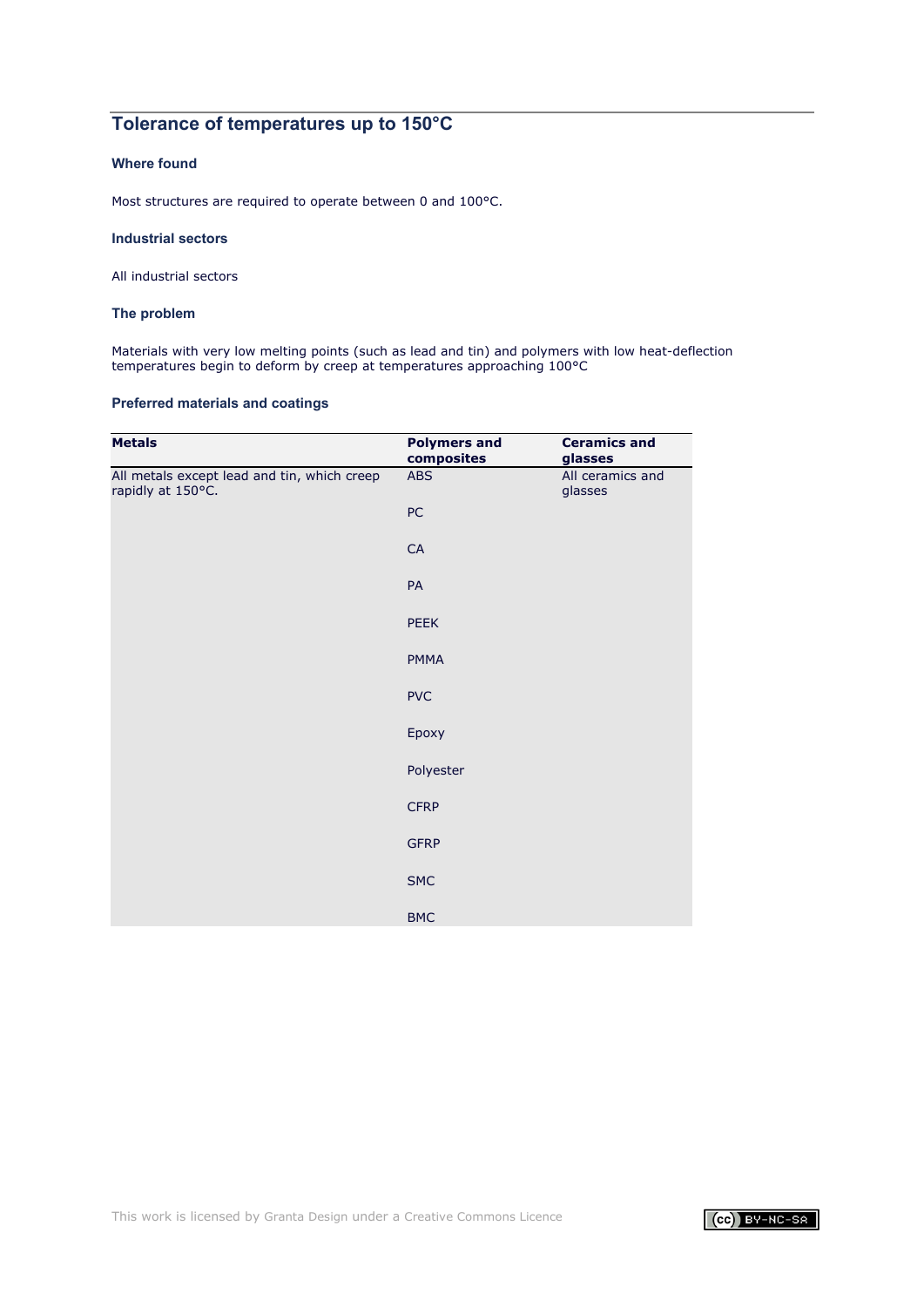# **Tolerance of temperatures up to 250°C**

# **Where found**

Temperatures in this range are found in food processing (including household ovens), in chemical manufacture, and cooler part of internal combustion engines.

### **Industrial sectors**

Engineering manufacture; food processing; chemical engineering; construction; domestic; petroleum engineering

# **The problem**

Polymers (excluding PTFE and PEEK) and low melting point metals deform rapidly by creep as temperatures approach 250°C.

### **Preferred materials and coatings**

| <b>Metals</b>    | <b>Polymers and composites</b> | <b>Ceramics and glasses</b> |
|------------------|--------------------------------|-----------------------------|
| Carbon steels    | PTFE to 250°C                  | Soda glass                  |
| Stainless steels | PEEK to 250°C                  | Borosilicate glass          |
| Copper alloys    | PA (nylon) to 200°C            | All ceramics                |
| Aluminium alloys | GFRP to 220°C                  |                             |
| Nickel alloys    | CFRP to $220^{\circ}$ C        |                             |
|                  | BMC to 220°C                   |                             |
|                  | SMC to 220°C                   |                             |

### **Underlying mechanisms**

[Oxidation](#page-46-0), polymer breakdown

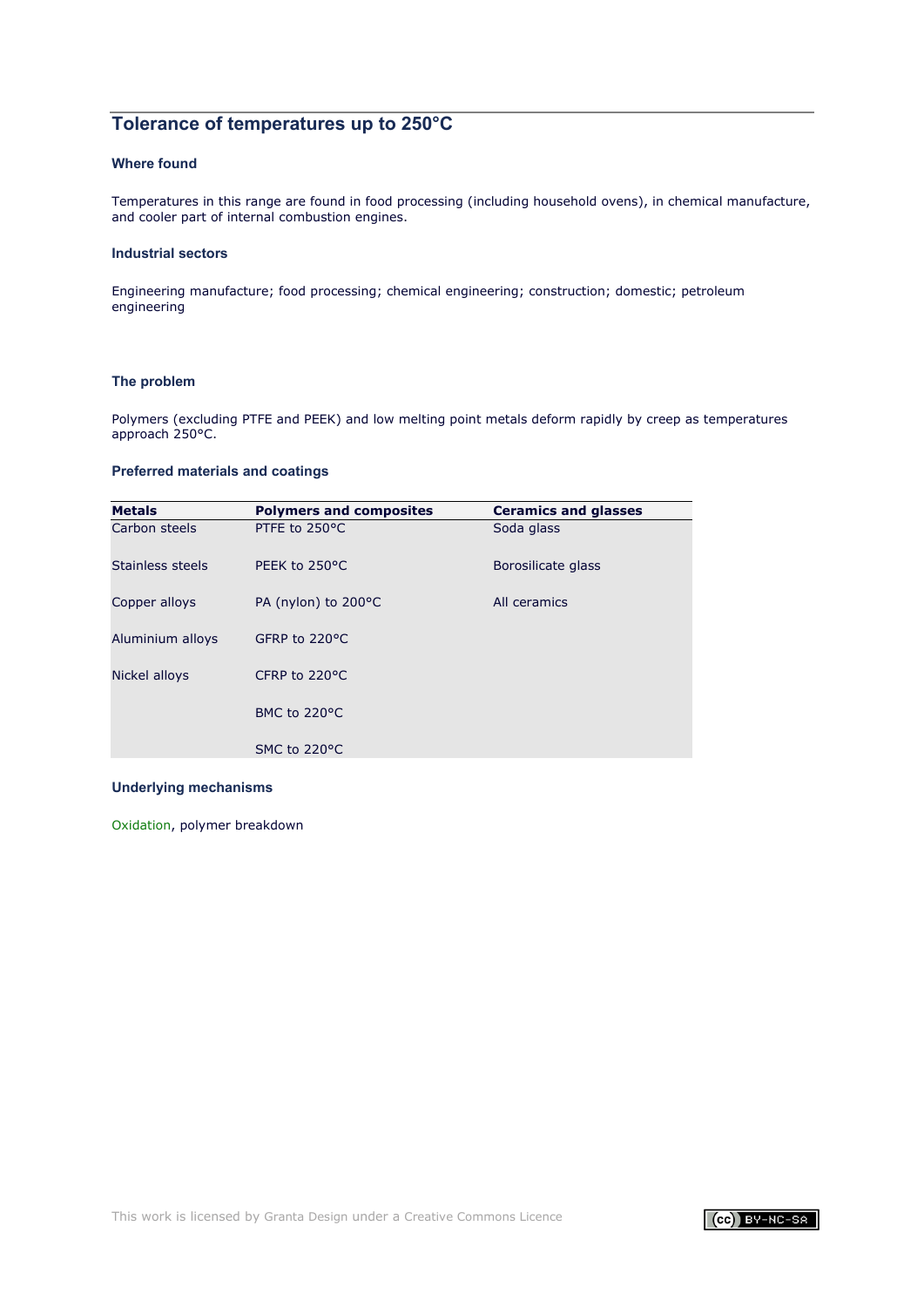# **Tolerance of temperatures up to 450°C**

### **Where found**

Heat exchangers, oil refinery and chemical processing plants, steam turbines and gas turbine compressors require materials able to withstand at least 450°C.

### **Industrial sectors**

Engineering manufacture, chemical engineering, energy conversion, construction, petroleum engineering

### **The problem**

All polymers are unstable in this temperature range. Many metals start to oxidize or react with combustion gasses (particularly those containing sulphur) causing loss of section. Ceramics tolerate the temperature but because of their brittleness they are seldom used in load-bearing components.

# **Preferred materials and coatings**

| <b>Metals</b>            | <b>Polymers and composites</b> | <b>Ceramics and glasses</b> |
|--------------------------|--------------------------------|-----------------------------|
| Low alloy steels         | <b>None</b>                    | Borosilicate glass (Pyrex)  |
| Stainless steels         |                                | Refractory brick            |
| Titanium alloys          |                                | Concrete                    |
| Nickel based superalloys |                                | Most ceramics               |
| (Nimonics)               |                                |                             |

### **Underlying mechanisms**

[Oxidation](#page-46-0), [sulphur](#page-47-0) attack

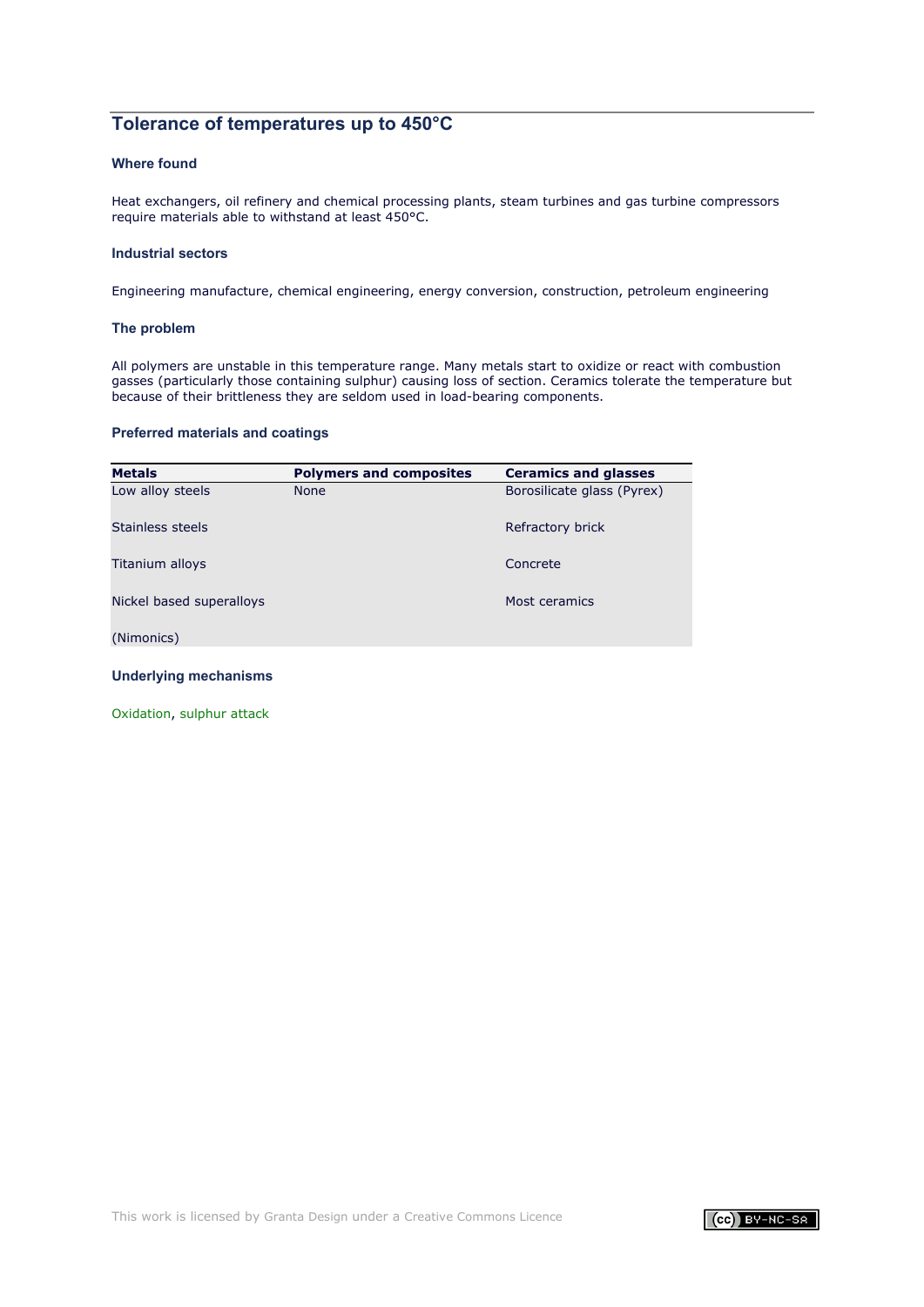# **Tolerance of temperatures up to 850°C**

## **Where found**

Superheaters, heat-treatment furnaces, heat exchangers in gas turbines, advanced steam turbines, and much chemical engineering equipment operate in this temperature range.

### **Industrial sectors**

Engineering manufacture, chemical engineering, energy conversion, construction, petroleum engineering

### **The problem**

All polymers are unstable in this temperature range. Most metals creep, oxidize or react with combustion gasses (particularly those containing sulphur), causing loss of section. Ceramics tolerate the temperature but because of their brittleness they are seldom used in load-bearing components.

# **Preferred materials and coatings**

| <b>Metals</b>              | <b>Polymers and composites</b> | <b>Ceramics and glasses</b> |
|----------------------------|--------------------------------|-----------------------------|
| Stainless steels           | <b>None</b>                    | Refractory brick            |
| Iron-based superalloys     |                                | Most ceramics               |
| Nickel-based superalloys   |                                | (Pyroceram)                 |
| <b>Nichrome</b>            |                                |                             |
| (Nimonics)                 |                                |                             |
| (Cobalt based superalloys) |                                |                             |

### **Underlying mechanisms**

[Oxidation](#page-46-0), [sulphur](#page-47-0) attack

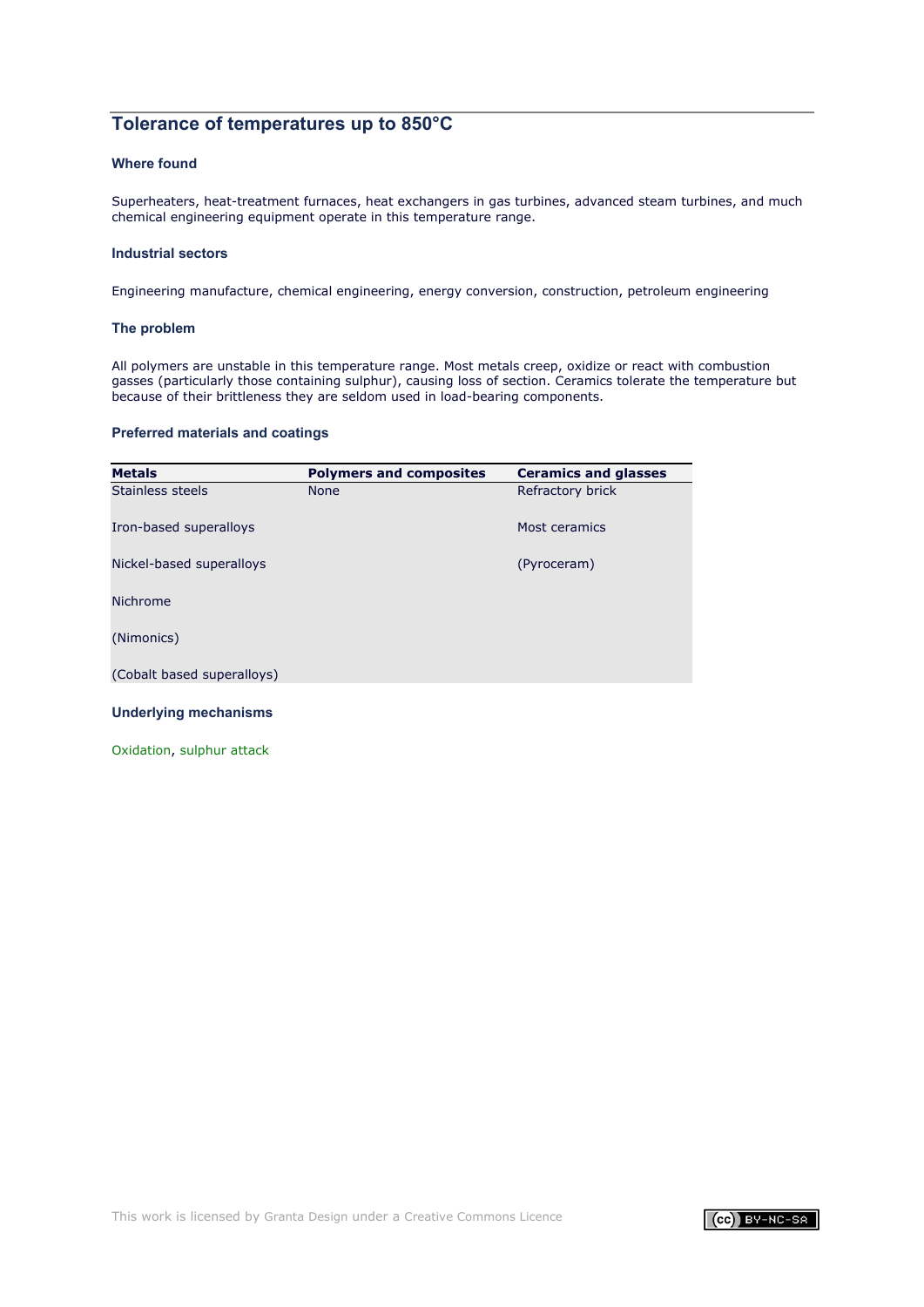# **Tolerance of temperatures above 850°C**

### **Where found**

Gas turbines, chemical manufacture, petrochemical reactors, high temperature furnaces for processing and heat treatment, nuclear reactor cores, and rocket nozzles and combustion chambers

### **Industrial sectors**

Engineering manufacture, chemical engineering, energy conversion, construction, petroleum engineering

### **The problem**

Few metals can withstand temperatures above 850°C. Those that can are based on the complex alloys of the high-melting metals Fe, Ni, W, Co, Ta, Mo, and Nb.

### **Preferred materials and coatings**

| <b>Metals</b>                | <b>Polymers and composites</b> | <b>Ceramics and glasses</b>                     |
|------------------------------|--------------------------------|-------------------------------------------------|
| Stainless steels             | <b>None</b>                    | Alumina, $Al_2O_3$                              |
| Iron-based superalloys       |                                | Silicon carbide, SiC                            |
| Nickel-based superalloys     |                                | Silicon nitride, Si <sub>3</sub> N <sub>4</sub> |
| <b>Nichromes</b>             |                                | Zirconia, ZrO <sub>2</sub>                      |
| Tungsten                     |                                |                                                 |
| (Cobalt based superalloys)   |                                |                                                 |
| (Molybdenum alloys)          |                                |                                                 |
| (Tantalum alloys)            |                                |                                                 |
| (Niobium alloys)             |                                |                                                 |
| (Platinum)                   |                                |                                                 |
| <b>Underlying mechanisms</b> |                                |                                                 |

[Oxidation](#page-46-0), [sulphur](#page-47-0) attack